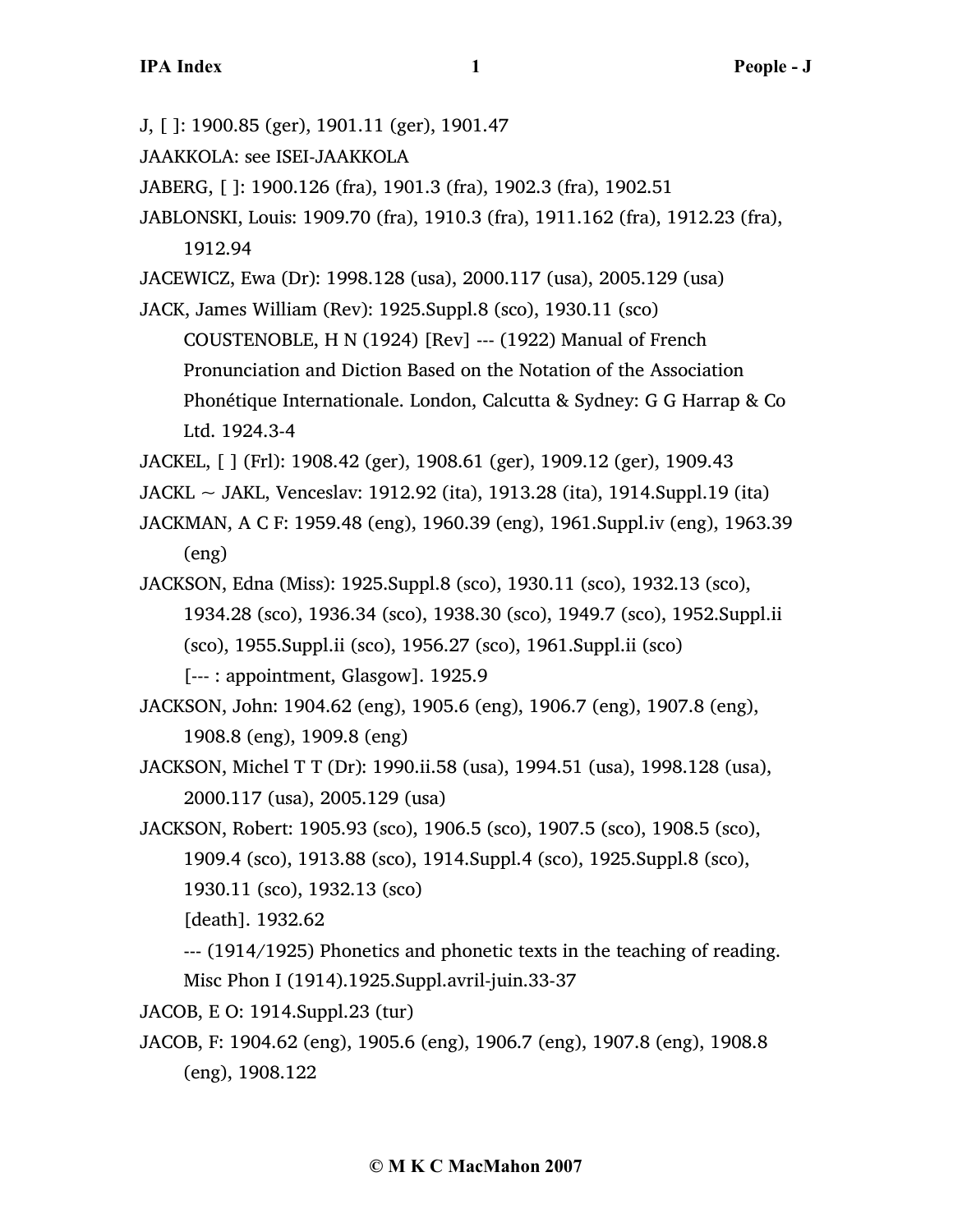- JACOBÆUS, N Anton: 1902.16 (den), 1902.130 (den), 1903.15 (den), 1903.30 (den), 1904.14 (den), 1905.14 (den), 1906.17 (den), 1907.20 (den), 1908.20 (den), 1909.22 (den), 1910.21 (den), 1911.29 (den), 1912.44 (den)
- JACOBI, [ ] (Mlle): 1900.4 (fra), 1901.3 (fra), 1901.47
- JACOBI, G A: 1910.8 (eng), 1910.123 (ger), 1911.22 (ger), 1912.37 (ger)
- JACOBI, Irene (Ms): 2005.128 (net)
- JACOBI, L: 1891.113 (ger), 1892.4 (ger), 1893.4 (ger), 1893.42
- JACOBS, C (Dr): 1888.May.201/33 (ger), 1889.5 (ger), 1889.65 (ger), 1890.5 (ger), 1890.50
- JACOBSEN: see also KIÆRSCHOU JACOBSEN
- JACOBSEN, N Anton: 1902.33 (den), 1903.16 (den), 1903.130
- JACOBSMÜHLEN, H zur (Dr): 1889.17 (ger), 1890.5 (ger), 1890.30 (ger),

1891.5 (ger), 1892.4 (ger), 1892.42

- JACOBSON, Efr: 1913.64 (fin), 1914.Suppl.22 (fin)
- JACOBSON, Leon: 1972.92 (usa), 1975.Suppl.20 (usa)
- JACOBY, Beatrice F

PRING, J T (1969) [Rev] BRONSTEIN, A J & --- (1967) Your Speech and

Voice. New York: Random House. 1969.50-51

## JACOT, [ ] (Mlle)

PASSY, P (1898) [Spec] Chitchonga (langue bantu du Transvaal). StJ [inf=Mlle [ ] Jacot]. 1898.30-31

PASSY, P (1898) [Spec] Shironga (Transvaal). StJ [inf=Mlle [ ] Jacot]. 1898.31

JACOT, E: 1907.89 (swi), 1908.18 (swi), 1909.19 (swi), 1910.19 (swi), 1911.27 (swi), 1912.42 (swi), 1913.26 (swi), 1914.Suppl.17 (swi)

JACOULET, [ ]

[< Révue Pédagogique: ... --- on revision of programmes].

1888.July.319/55

## JACQUEMART, [ ]

Association nationale pour la réforme de l'enseignement secondaire [founded; list of Office-Bearers]. 1890.18-19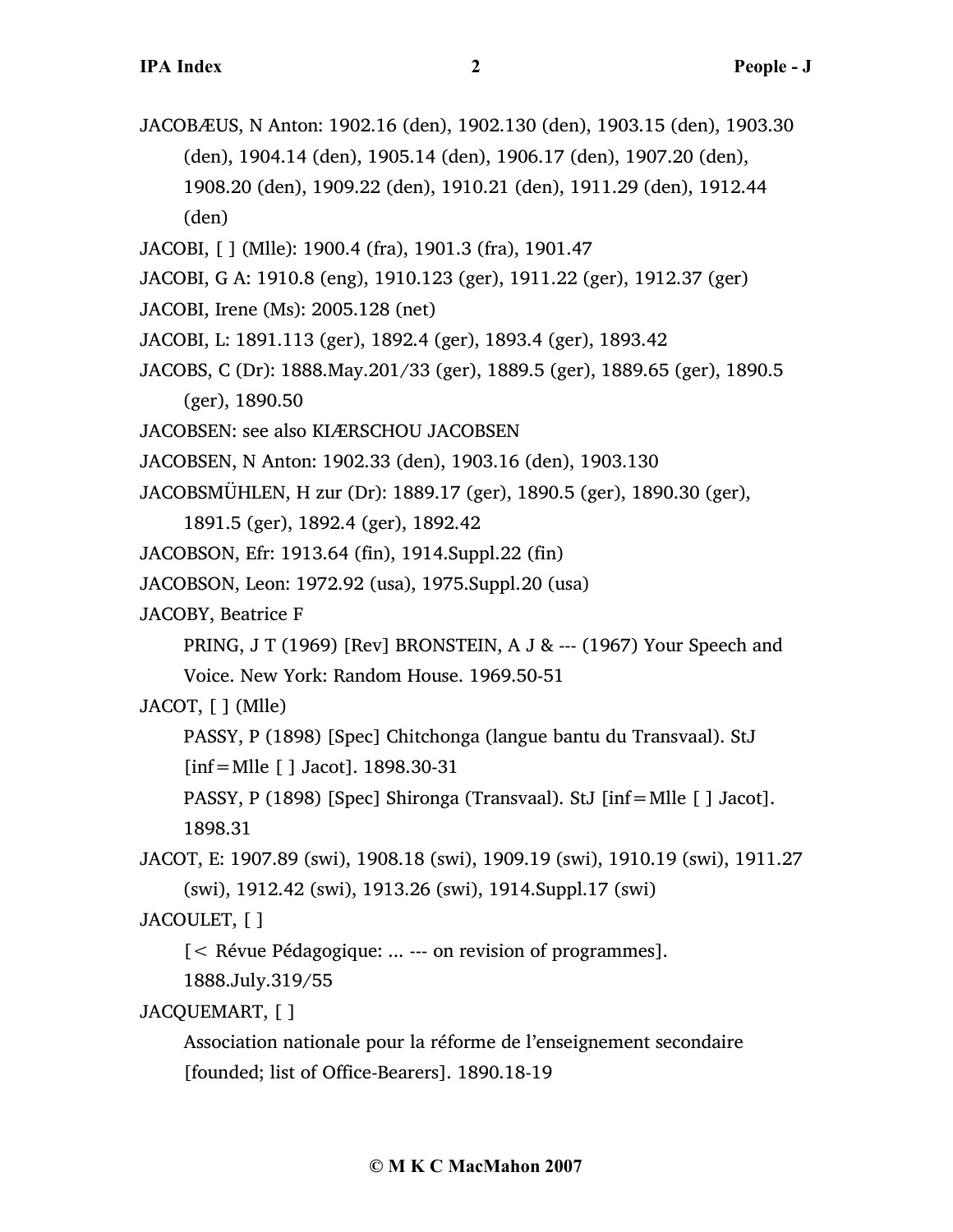JÄDE, [ ] (Dr) [1]: 1895.54 (ger), 1896.7 (ger), 1897.21 (ger), 1897.51 (ger), 1898.8 (ger), 1898.90 (ger), 1899.9 (ger), 1900.10 (ger), 1901.11 (ger), 1901.47

```
JÄDE, [ ] (Dr) [2]: 1896.188 (swi), 1897.26 (swi), 1897.51 (swi)
```
JÄGER, F: 1895.30 (ger)

JÄGER, L

--- (1925) [Spec(Stud)] Deutsch. < EICHENDORFF, J von Aus dem Leben

eines Taugenichts. 1925.Textes pour nos élèves 6.Suppl.juil-sept.iii-iv

JÄGER, Marie (Frl): 1902.73 (ger), 1903.10 (ger), 1904.9 (ger), 1904.60

JAGAMADHARON, M R Ry D V Pantulugaru: 1908.114 (ind), 1909.31 (ind), 1910.30 (ind)

JAGANNADHASWAMY, E: 1908.62 (ind), 1909.31 (ind), 1910.30 (ind), 1911.37 (ind), 1911.131

JAGEMANN, H C von (Prof): 1888.May.201/33 (usa), 1889.1 (usa)

JAGGAR, Philip J

--- (2005) Professor Jack Carnochan. [Condensed from obituary by Philip J

Jaggar, The Guardian, Monday 13 September 2004]. 2005.130 JAGO, R P: 1903.50 (eng), 1904.6 (eng), 1905.6 (eng), 1906.7 (eng), 1906.94 JAHN, Henni Tetens (Frk): 1914.Suppl.20 (den)

--- : IPA exam result (French). 1913.147

JAIN: see DAS JAIN

JAKL: see JACKL  $\sim$  JAKL

JAKOB, Anton: 1908.42 (bel), 1908.122 (bel), 1909.19 (bel)

JAKOBI, Beathe

DIETRICH, G (1930) [Spec(Stud)] Deutsch. Ostern < --- . 1930.55-56 JAKOBSEN, [ ]

--- (1899) [Q&A: French (Q) - pronunciation of AIX in Aix-les-Bains, Aix-la-Chapelle, Aix-en-Provence]. 1899.96

JAKOBSEN, A: 1899.34 (den)

JAKOBSEN, Leif Kvistgaard

WELLS, J C (1981) [Rev] BAUER, L, DIENHART, J M, HARTVIGSON, H H & --- (1980) American English Pronunciation; Supplement: Comparison with Danish. Copenhagen: Gyldendal. 1981.85-86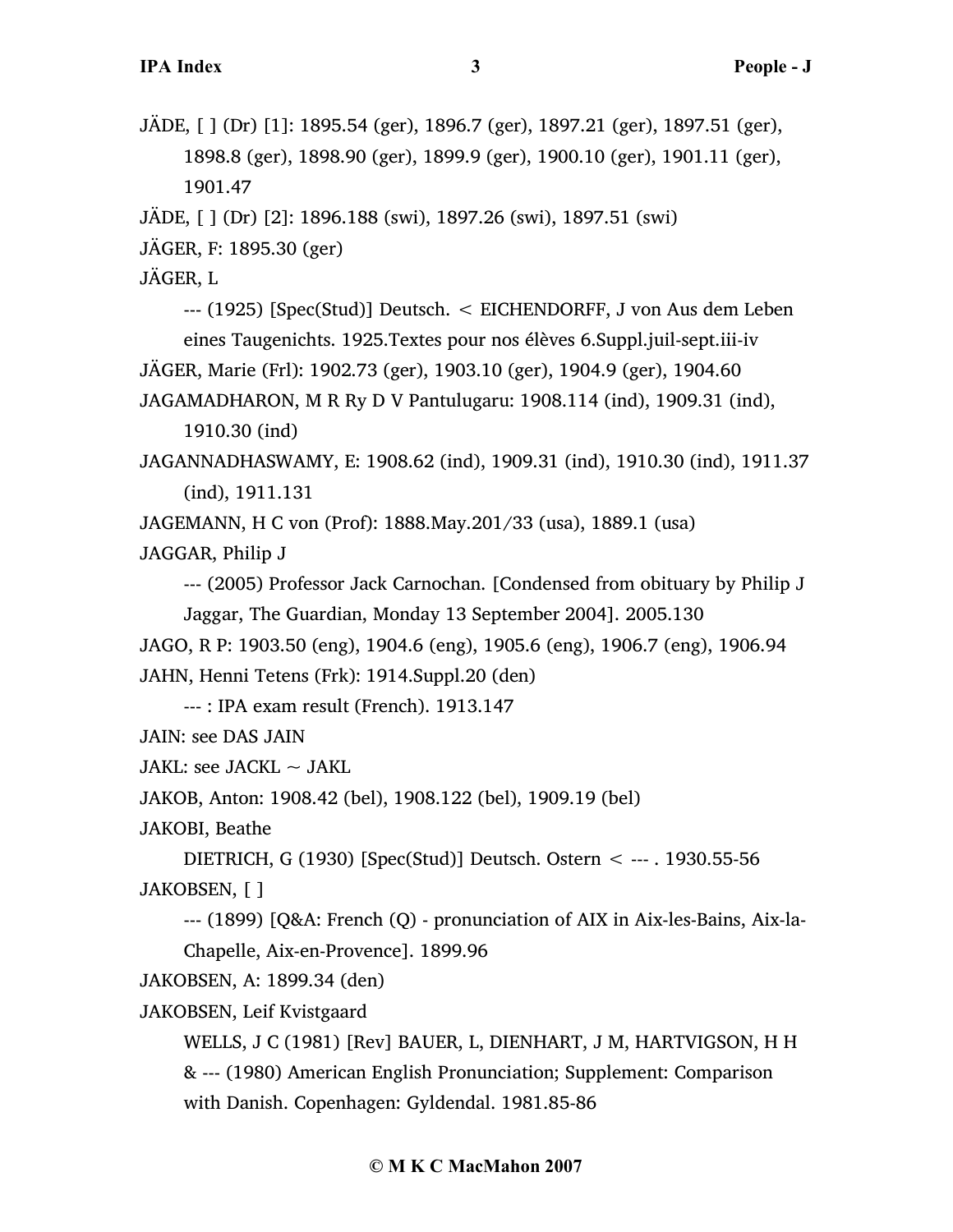JAKOBSON, Roman (Prof): 1952.Suppl.ii (usa), 1955.Suppl.i (usa), 1961.Suppl.ii (usa), 1972.Suppl.15 (usa), 1975.Suppl.20 (usa), 1978.Suppl.21 (usa), 1981.Suppl.21 (usa)

[Council proposals and decisions: suggested for honorary membership]. 1951.48-50

TRIM, J L M (1952) [Rev] --- , FANT, C G M & HALLE, M (1952)

Preliminaries to Speech Analysis. The Distinctive Features and their

Correlates. Cambridge, Mass: Massassachusetts Institute of Technology,

Technical Report No 13. 2nd printing with additions and corrections. 1952.37-40

JALLER, R (Miss): 1911.162 (ger), 1912.37 (ger), 1913.21 (ger)

JALLIFIER, [ ]

[Elections to the Conseil Supérieur de l'Instruction Publique de France.] 1888.May.208/40

JAMBRISAK, J (Mlle): 1896.212 (auh), 1897.25 (auh), 1898.12 (auh)

JAMES, [ ] (Mme): 1901.25 (fra), 1902.3 (fra), 1902.35

JAMES, A Lloyd: see LLOYD-JAMES  $\sim$  LLOYD JAMES

JAMES, Allan R

--- (1975) [Rev] GARDNER, T (1975) Einführung in die moderne englische Phonologie. Heidelberg: Quelle & Meyer. 1975.95-98

--- & WESTNEY, K J P (1976) Notes on some graphetic aspects of RP vowel notation. 1976.86-91

--- (1990) [Rev] KNOWLES, Gerald (1987) Patterns of Spoken English.

London & New York: Longman. 1990.Dec.48-52

JAMES, Deborah

--- (2003) [Rev] BYBEE, Joan (2001). Phonology and Language Use.

Cambridge: Cambridge University Press. 2003.251-252

JAMES, G C A: 1972.Suppl.12 (eng)

JAMES, Lizzie Sikes: IPA exam result (German). 1911.160

JAMES, M A

JONES, D (1929) [Spec(Stud)] English. Simplified transcription. < --- A View from a Hill. 1929.35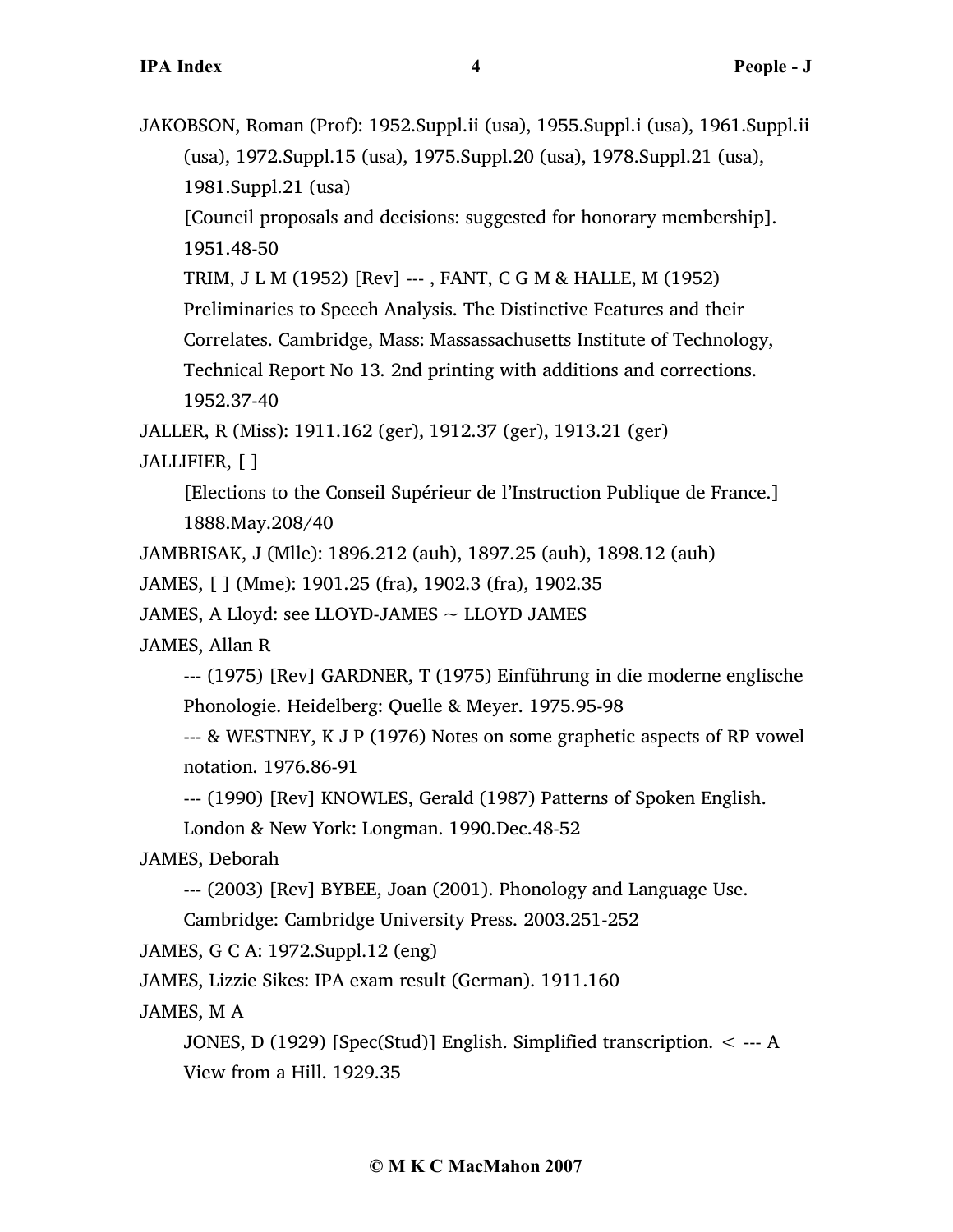- JAMES, Margaret Howard (Miss): 1902.130 (wal), 1903.7 (wal), 1904.6 (eng), 1904.59
- JAMMES, Francis
	- CHAPALLAZ, M  $(1957)$  [Spec(Stud)] Français.  $\lt$  --- Roman du lièvre. 1957.41
- JAMNICKY, Ivan: 1891.93 (auh), 1892.6 (auh), 1892.42, 1893.6 (auh), 1894.7 (auh), 1894.27
- JAMSHEDJI, M Desai: see DESAI, Jamshedji M
- JANDERSITZ: see JANDRASITZ ~ JANDERSITZ
- JANDRASITZ ~ JANDERSITZ, J: 1933.87 (usa), 1934.36 (usa), 1936.41 (usa), 1938.37 (usa), 1942.11
- JANET, [ ]
	- [Elections to the Conseil Supérieur de l'Instruction Publique de France.] 1888.May.208/40
	- [Composition of Conseil Supérieur de l'Instruction Publique de France.] 1888.July.319/55
- JANG, Tae-Yeoub: 2000.117 (sco)
- JANIN, Jeanne (Mlle): 1909.114 (fra), 1910.3 (fra)
- JANK, [ ]: 1909.69 (ger), 1910.14 (ger), 1911.22 (ger), 1911.163
- JANKE, A (Frl): 1901.25 (ger), 1902.10 (ger), 1902.51

JANKER, Peter Michael (Dr): 1998.128 (ger), 2000.117 (ger), 2005.126 (ger) JANKÓ: see DE JANKÓ

JANOTTA, [ ]: 1909.69 (ger), 1910.14 (ger), 1911.22 (ger), 1912.37 (ger),

1913.21 (ger), 1913.111

JANOVSKY1, Otakar: 1906.54 (auh), 1906.78 (auh), 1907.16 (auh), 1908.17 (auh), 1909.18 (auh)

JANSEN, [ ] (Dr): 1901.46 (ger)

- JANSEN, G: 1905.93 (ger), 1906.11 (ger), 1907.13 (ger), 1907.78, 1908.13 (ger), 1909.14 (ger), 1910.14 (ger), 1911.22 (ger), 1912.37 (ger)
- JANSEN, G (Dr): 1889.53 (ger), 1890.5 (ger), 1891.5 (ger), 1891.30, 1892.4

```
(ger), 1892.42, 1893.4 (ger), 1893.98 (ger), 1894.5 (ger), 1894.26
JANSEN, K: 1905.86 (ger), 1906.11 (ger), 1906.71 (ger), 1907.13 (ger)
JANSON, Gustav: 1891.121 (ger), 1892.4 (ger), 1892.42
```
#### **© M K C MacMahon 2007**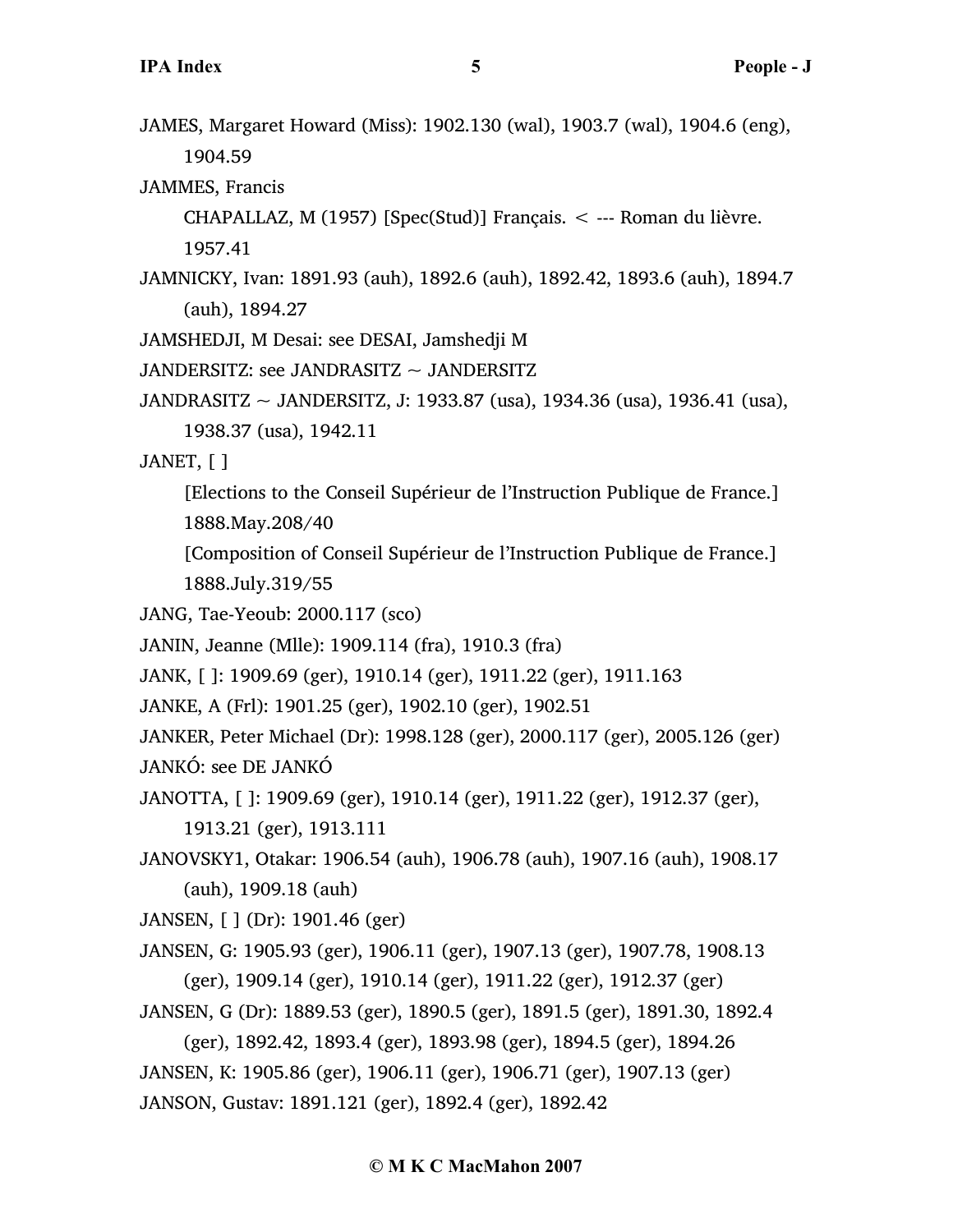JANSON, L: 1911.162 (rus), 1911.191 (rus), 1912.48 (rus), 1913.33 (rus),

1913.151 (rus), 1914.Suppl.23 (rus)

JANSONIUS-SCHULTHEISS, Kino: 2000.117 (net)

JANSSEN, G (Dr): 1897.21 (ger), 1898.8 (ger), 1899.9 (ger), 1900.janv.10 (ger),

1901.11 (ger), 1901.47, 1902.10 (ger), 1902.51 JANSSON, H (Frk): 1912.92 (swe), 1913.31 (swe), 1914.Suppl.21 (swe) JANTZEN, A L (Frk): 1901.18 (den), 1902.16 (den), 1903.16 (den), 1904.14

(den), 1905.14 (den), 1906.18 (den), 1907.20 (den), 1908.21 (den) JANZEN, Marie (Frl): 1900.85 (ger), 1901.11 (ger), 1902.10 (ger), 1902.51 JAPPY, A: 1969.55 (fra), 1972.Suppl.4 (fra)

JAQUE CARRASCO, Delfin: 1898.22 (chl), 1899.22 (chl), 1899.36

JARAMILLO R, Oscar: 1955.23 (col), 1955.Suppl.x (col), 1961.Suppl.xiii (col) JAREÑO Y CANTADOR, Julio Gomez: 1893.97 (spa), 1894.9 (spa), 1894.27

JARMAN, Eric

--- & CRUTTENDEN, A (1976) Belfast intonation and the myth of the fall. 1976.4-12

JAROSLAV, Cechl: 1902.146 (fra)

JARRETT, C H: 1954.15 (eng), 1955.Suppl.iii (eng)

JARRETT, Marjorie (Miss): IPA exam result (English). 1914.79

JASSEM, Wiktor (Prof): 1946.41 (pol), 1949.11 (pol), 1952.Suppl.i (pol),

1955.Suppl.i (pol), 1961.Suppl.i (pol), 1972.Suppl.9 (pol), 1975.Suppl.12 (pol), 1978.Suppl.13 (pol), 1981.Suppl.13 (pol), 1990.ii.59 (pol), 1994.51

(pol), 1998.128 (pol), 2000.117 (pol), 2005.127 (pol)

[Council proposals and decisions: council vacancies: suggested names: ---]. 1951.48-50

GIMSON, A C (1972) Council elections [=results; Council membership from January 1973]. 1972.34

(1986-1989) Council (1987-1989) 1986.ifc, 1987.July.ifc, 1987.Dec.ifc,

1988.July.ifc, 1988.Dec.ifc, 1989.July.ifc, 1989.Dec.ifc

(1990) Council (1989); Subscription rates. 1990.July.ifc

ROACH, Peter (1990) Association business and announcements  $[=$  Council election results]. 1990.Dec.72

(1990-1991) Council (1990-1991). 1990.Dec.ifc, 1991.June.ifc

# **© M K C MacMahon 2007**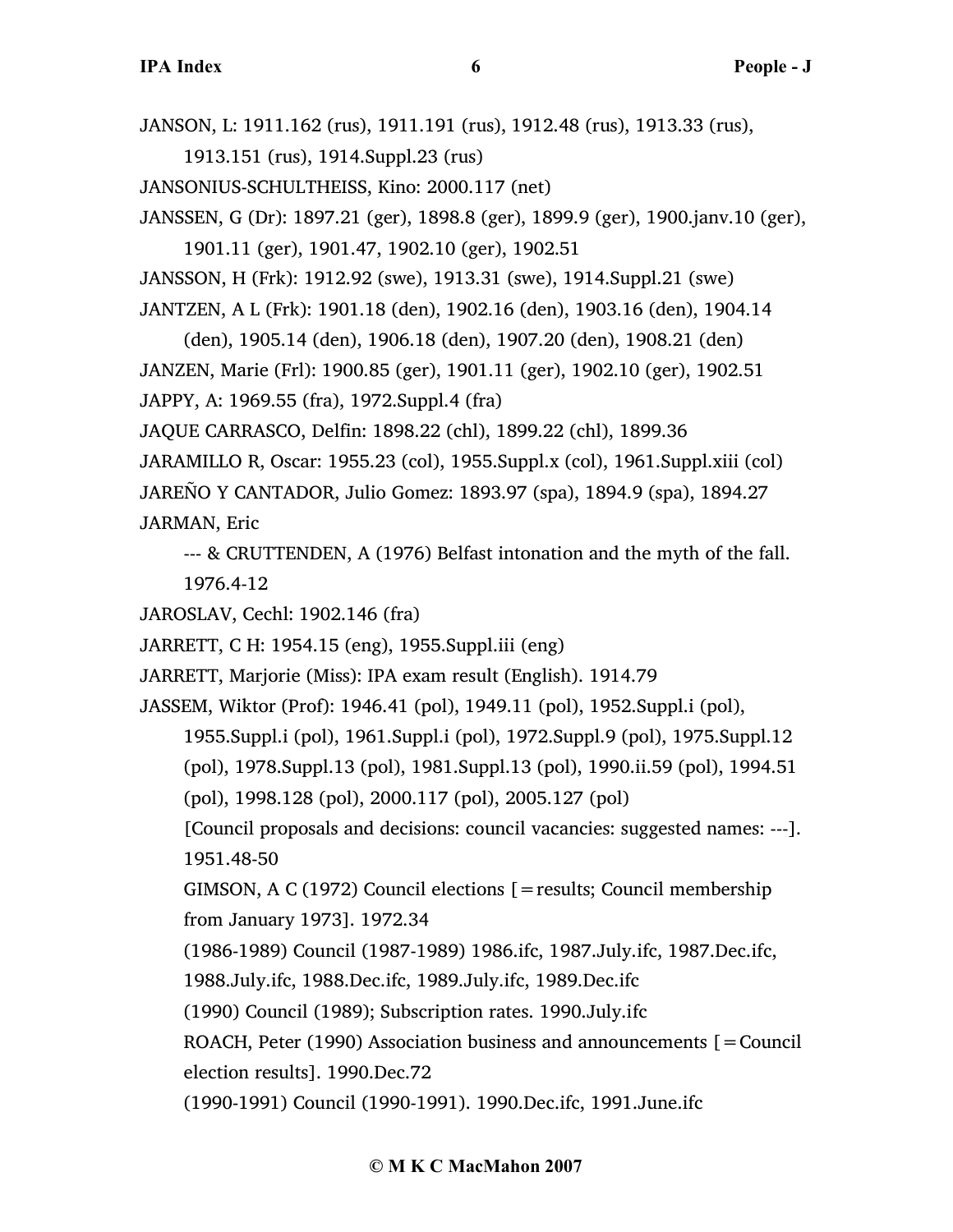- (1991) Council. 1991.June, Dec.ifc
- (1992) Council. 1992.ifc
- (1993) Council. 1993.June.ifc
- (1993) Council. 1993.Dec.ifc
- (1994) Council. 1994.June.ifc
- (1994) Council. 1994.Dec.ifc
- (1995) Council. 1995.June.ifc
- (1995) Council. 1995.Dec.ifc
- (1995) Council. 1995.Dec.ifc
- (1996) Council. 1996.June.ifc
- (1996) Council. 1996.Dec.ifc
- (1997) Council. 1997.June & Dec.ifc
- (1998) Council. 1998.June & Dec.ifc
- (1999) Council. 1999.June.ifc
- (1999-2003) Council. 2000.June & Dec.prelim matter
- (1999-2003) Council. 2001.Dec.prelim matter
- (1999-2003) Council. 2002.June & Dec.prelim matter
- (1999-2003) Council. 2003.June & Dec.prelim matter
- (2003-207) Council. 2004.June:prelim matter, 2004.Dec.prelim matter, 2005.June.prelim matter, 2005.Dec.prelim matter, 2006.June.prelim
- matter, 2006.Dec. prelim matter
- --- (1947) [Spec] Polish [colloquial style of educated people of Warsaw]. NWS. 1947.29-30. Corr: 1948.27
- --- (1948) In defence of broad transcription [in language teaching; see PRING, J T 1947.24-27]. 1948.23-24
- --- (1949) Indication of speech rhythm in the transcription of educated Southern English 1949.22-24
- --- (1950) Phonemic transcription of the vowels of educated Southern English 1950.10-12
- --- (1950) Symbol for the voiced palatal fricative [suggests i (with left loop) or i (with right loop)]. 1950.36
- ARNOLD, G F (1953) [Rev] --- (1952) Intonation of Conversational English (Educated Southern British). Wrocław. 1953.13-15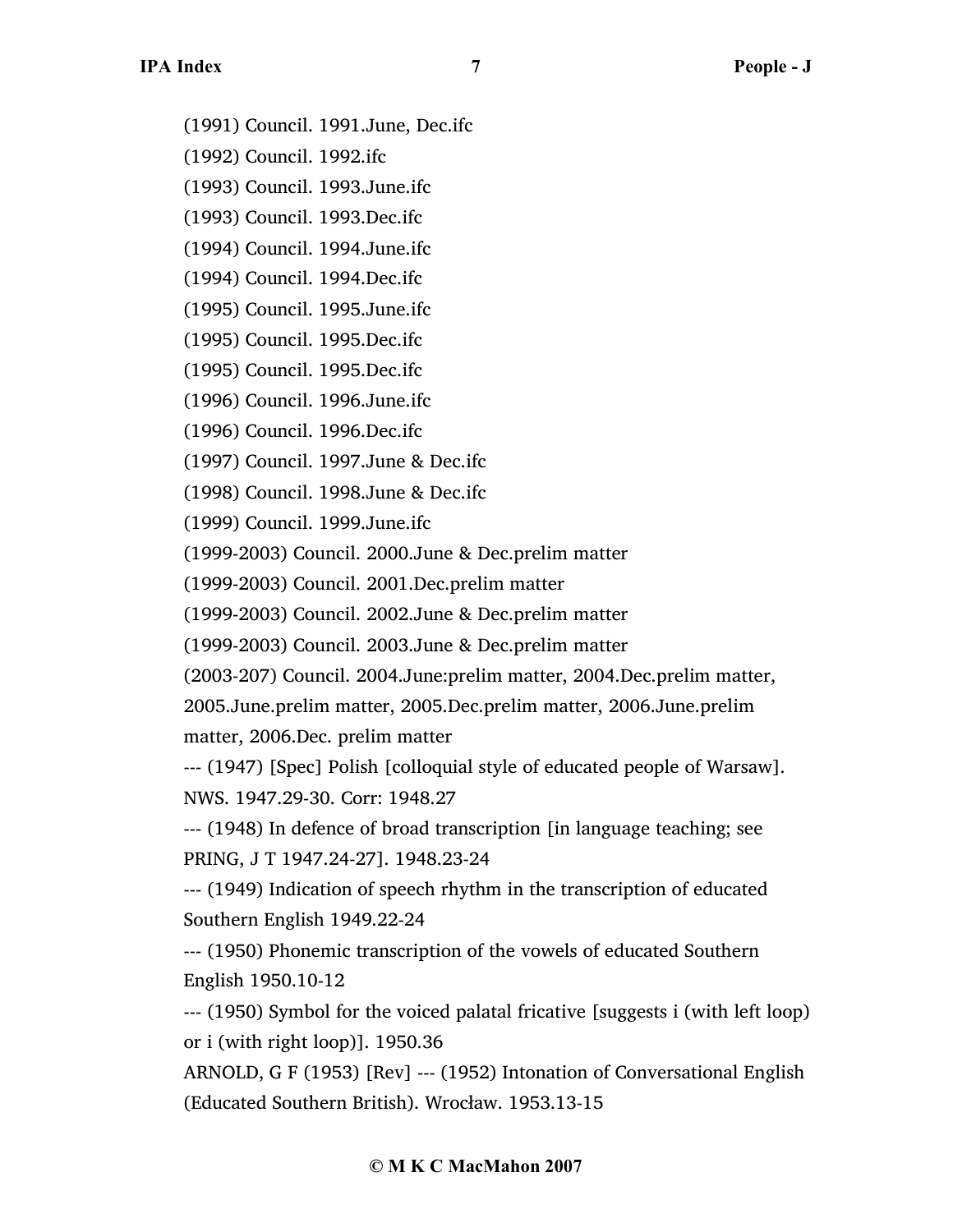MacCARTHY, P A D (1955) [Rev] --- (1954) Fonetyka Języka Angielskiego. Warszawa: Państwowe Wydawnictwo Naukowe. 1955.36-39

--- (1958) [Rev] ARNOLD, G F (1957) Stress in English Words. Repr: Lingua 6, 221-267,397-441. 1958.34-36

--- (1959) A note on plotting pitch curves ['Pitch Reader']. 1959.2-3

--- (1959) [Rev] KINGDON, R (1958) The Groundwork of English Stress.

London, New York, Toronto: Longmans, Green & Co. 1959.34-35

--- (1971) Pitch and compass of the speaking voice 1971.59-68. Corr: 2,i, June 1972.32

--- (1972) [Rev] GERŠIĆ, S (1971) Mathematisch-statistische

Untersuchungen zur phonetischen Variabilität, am Beispiel von Mundartaufnahmen aus der Batschka. Göppingen: Alfred Kümmerle 1972.81-83

WELLS, J C (1975) The Association's Alphabet. 1975.52-58

WELLS, J C (1976) The Association's Alphabet [=Council's views on proposed modifications]. 1976.2-3

--- & GIBBON, D (1980) Re-defining English accent and stress. 1980.2-16 Council elections  $[=$  results]. 1985.5

--- & ŁOBACZ, Piotra (1989) IPA phonemic transcription using an IBM PC and compatibles [incl part of NWS in English (RP), French, German and Polish]. 1989.16-23. Corr: 1989.106

--- (1991) [Rev] BOLINGER, Dwight (1988) Intonation and Its Uses. Stanford: Stanford University Press. [Incl editorial note about Bolinger's death.] 1991.102-104

--- (1991) More on German [ç] and [x]. [See K J KOHLER 1990.Dec.44-46 and P LADEFOGED 1991.Dec.47.] 1991.42-44

(1992) Council. 1992.ifc

LEWIS, J W (1992) [Rev] --- (1983, 1987) The Phonology of Modern English. Warsaw: Państwowe Wydawnictwo Naukowe. 1992.73-77 SOBKOWIAK, Włodzimierz (2000) [Rev] --- , [nd]. Polish Phonetic Database. 2000.93-96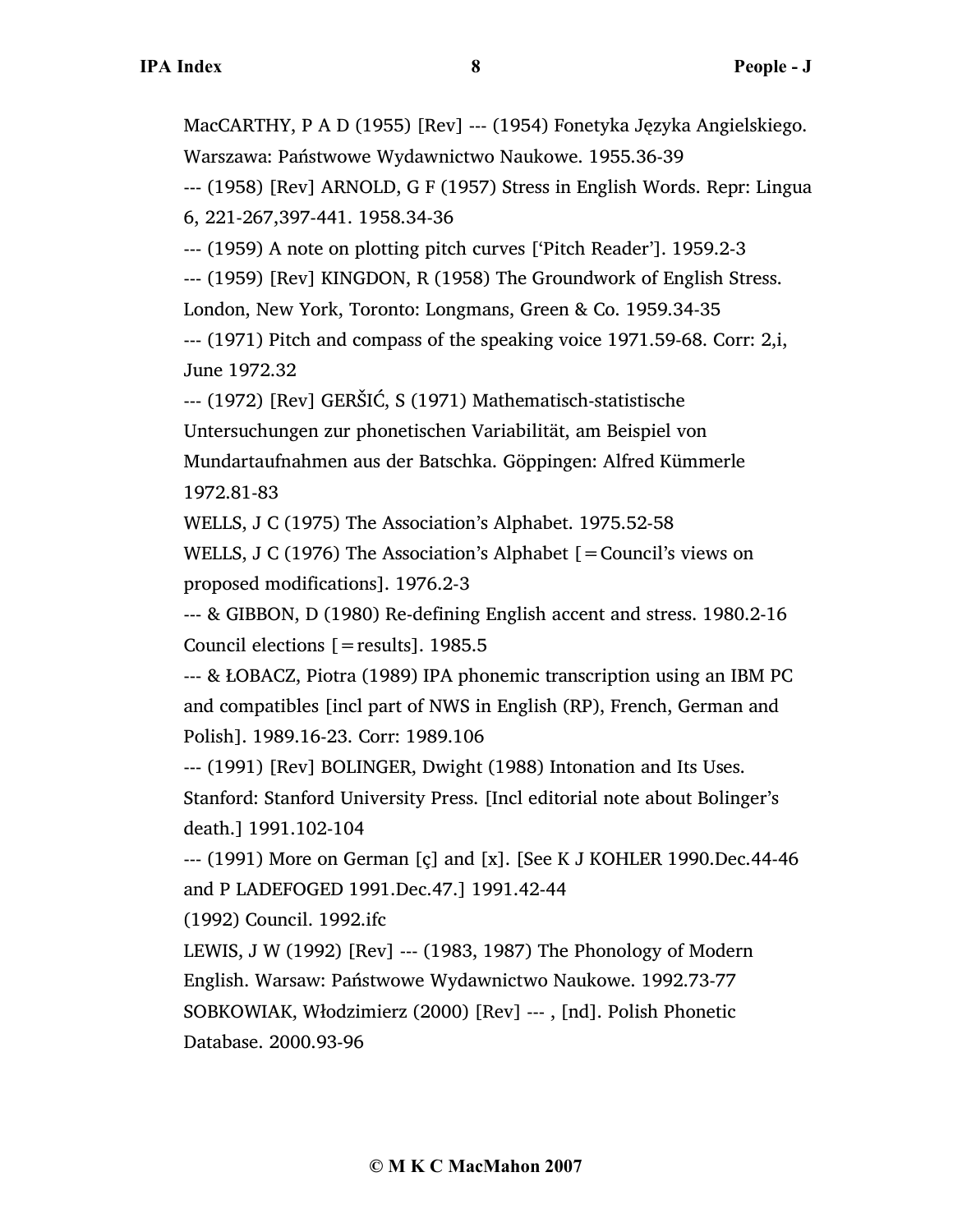---, KRZYŚKO, Mirosław & WOLYŃSKI, Waldemar (2001) Reduction of speaker-related variability in Polish vowel spectra [infs= 5 females, 5 males]. 2001.187-202

--- (2002) [Rev] SENDLMEIER, Walter (ed) (2000). Speech and Signals: aspects of speech synthesis and automatic speech recognition. Dedicated to Wolfgang Hess on his 60th Birthday. (Forum Phoneticum No 69). Frankfurt am Main: Hector. 2002.232-233

--- (2003) Polish [inf= female aged 58]. 2003.103-107. Corr: 2004.124

--- (2003) [Rev] COLEMAN, John (ed) (2000). Oxford University Working Papers in Linguistics, Philology & Phonetics: Papers from the Phonetics Laboratory. Vol 5. Oxford University: Dept of Linguistics, Philology and Phonetics. 2003.94-96

Errata [to ---'s illustration of Polish, JIPA 2003]. 2004.124

--- & GRYGIEL, Waldemar (2004) Off-line classification of Polish vowel spectra using artificial neural networks [infs= 5 females, 5 males]. 2004.37-52

--- (2005) [Rev] LADEFOGED, Peter (2003). Phonetic Data Analysis: an introduction to fieldwork and instrumental techniques. Malden, MA: Blackwell Publishing. 2005.113-115

JASSO, Pedro: 1911.28 (spa), 1912.43 (spa)

JASTROW, Otto (Prof): 1964.16 (brd), 1972.Suppl.4 (brd), 1975.Suppl.6 (brd), 1978.Suppl.7 (brd), 1981.Suppl.7 (brd), 1990.ii.59, 1994.51 (ger),

1998.128 (ger), 2000.117 (ger), 2005.126 (ger)

JASUGI, A (Dr): 1903.19 (rus), 1903.48

JAUCH, Mary (Miss): 1912.118 (usa), 1913.35 (usa), 1914.Suppl.25 (usa)

JAULMES, [ ]

[Founding of French school at Raiatea, Tahiti, by --- .] 1888.July.319/55 JAUNCEY, Dorothy

RIEHL, Anastasia K & --- (2005) Tamambo. NWS  $\text{inf} = \text{female}$ , aged 27, from Jingotano, island of Malo, northern Vanuatu]. 2005.255-259

JAURÈS, Jean Léon

[Spec(Stud)] Français. Illégalité et raisons d'état < --- Les Preuves; affaire Dreyfus. 1898.137-140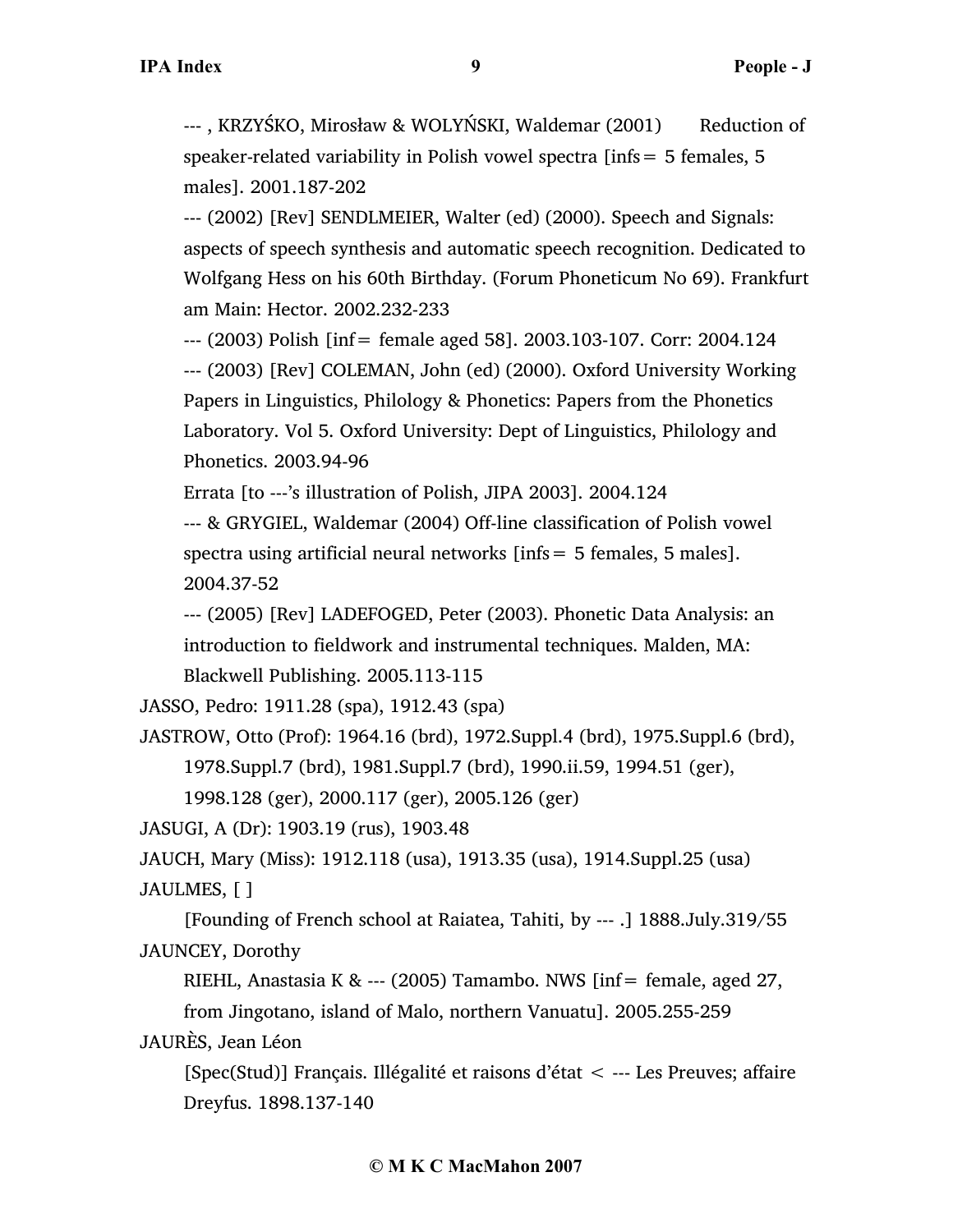JAVKIN, Hector R (Dr): 1994.51 (usa), 1998.128 (usa)

JAYARAMA, Aujen A: 1908.90 (ind), 1909.31 (ind)

JAYARAMA, Iyer: 1910.30 (ind), 1911.37 (ind), 1912.54 (ind), 1913.40 (ind) JAYET, Henriette

 $-$ -- (1924) Enseignement de la lecture  $[=$ in Chile]. 1924.20

JAZAYERY, M A (Dr): 1960.19 (usa), 1961.Suppl.ix (usa), 1962.40 (usa), 1972.Suppl.15 (usa), 1975.Suppl.20 (usa), 1978.Suppl.21 (usa)

JEAFFRESON, Charles Henry: 1888.Oct.425/73 (eng), 1889.5 (eng), 1890.5 (eng), 1890.50

PASSY, P (1891) [Rev] --- & BOENSEL, O (1891) English Dialogues with PhoneticTranscriptions. Hamburg: G Fritzsche. 1891.107

JEAN, Albert: 1895.30 (fra), 1897.17 (fra), 1898.3 (fra), 1898.90 (fra), 1899.3 (fra), 1900.janv.4 (fra)

--- (1895) [Rev] GUIRAUD, J (1894) Fables de La Fontaine en langue française universelle, suivies de l'art d'être heureux. Nouvelle réforme orthographique, plus de difficulté pour lire et écrire le français, plus d'illettrés. Paris: Librairies-imprimeries réunies. 1895.106-107

--- (1895) [Rev] GUIRAUD, J (1894) Sténographie universelle commerciale vélocipédique, complément à la langue française universelle. Paris: May & Motteroz. 1895.106-107

JEANDET, L (Mlle): 1909.3 (fra), 1910.3 (fra), 1910.67 (fra), 1911.11 (fra), 1912.23 (fra), 1913.8 (fra), 1914.Suppl.2 (fra)

- JEANJAQUET, J: 1892.73 (fra), 1893.10 (swe), 1894.11 (swe), 1894.27, 1895.12 (swe), 1896.14 (swe), 1897.30 (swe), 1898.13 (swi), 1899.14 (swi), 1900.janv.15 (swi), 1901.16 (swi), 1902.14 (swi), 1902.52, 1903.14 (swi), 1904.12 (swi), 1904.60, 1905.12 (swi), 1905.27 (swi), 1906.15 (swi), 1907.17 (swi), 1908.18 (swi), 1909.19 (swi), 1910.19 (swi), 1911.27 (swi), 1912.42 (swi), 1913.26 (swi), 1914.Suppl.17 (swi) [--- : appointment, University of Lund, in succession to F Nougaret]. 1892.110
- JEANS, C M (Miss): 1910.94 (eng), 1910.144 (eng), 1911.15 (eng), 1911.131 (eng), 1912.29 (eng), 1913.13 (eng), 1914.Suppl.7 (eng)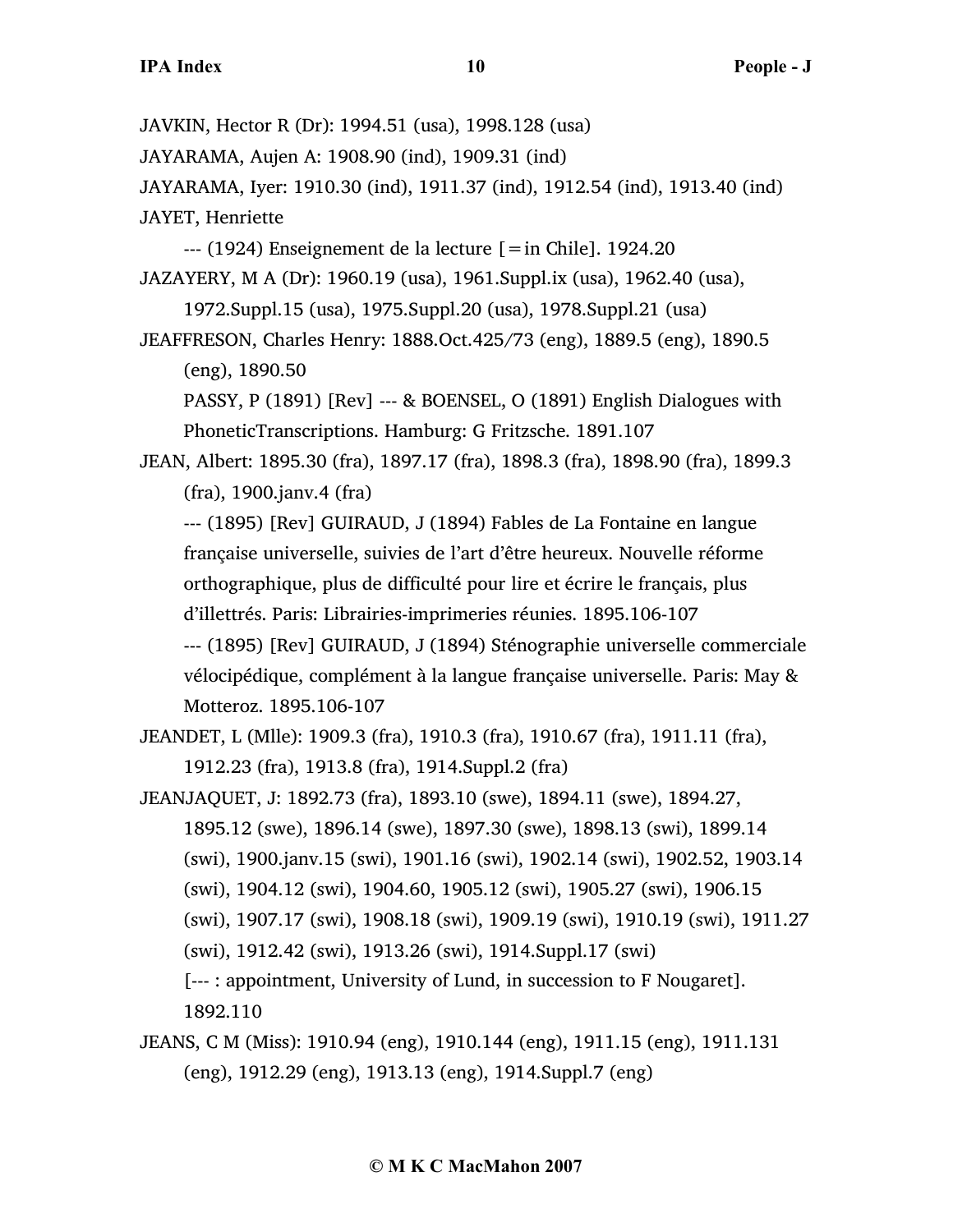- JECINAC ~ JETʃINATS: 1892.41 (rus), 1893.11 (rus), 1894.13 (rus), 1894.27, 1895.14 (rus), 1896.16 (rus), 1896.35, 1896.84 (rus), 1896.212 (rus), 1897.33 (rus), 1898.20 (rus), 1898.36, 1899.20 (rus), 1899.36, 1900.101 (fra)
- JEFFREY, P Shaw: see SHAW JEFFREY, P
- JEHNICHEN, [ ]: 1907.13 (ger), 1908.13 (ger), 1909.14 (ger), 1910.15 (ger),
	- 1911.22 (ger), 1912.37 (ger), 1913.21 (ger), 1913.111
- JENARO: see NAVARRO JENARO
- JENGER: see LAUSANNE, Bibliothèque cantonale
- JENKINS, J: 1896.4 (eng), 1897.18 (eng), 1897.51
- JENKINS, J W: 1945.17 (eng), 1946.11 (eng), 1947.35
- JENKINS, John: 1894.157 (sco), 1895.4 (sco), 1895.32
- JENKINS, John (Mrs): 1912.154 (usa), 1913.35 (usa), 1914.Suppl.25 (usa)
- JENKINS, R E: see EARLS-JENKINS
- JENKINS, R J: 1905.6 (wal), 1906.7 (wal), 1907.8 (wal), 1908.8 (wal), 1909.8 (wal)
- JENKINS, Rex S: 1975.48 (brd), 1975.Suppl.6 (brd), 1978.Suppl.7 (brd), 1981.Suppl.7 (brd)
- JENKINS, T A (Dr): 1895.78 (usa), 1896.17 (usa), 1896.35, 1896.84 (usa), 1897.33 (usa), 1897.52
- JENNER, Bryan R A (Prof): 1990.ii.59 (eng), 1994.51 (jap), 1998.128 (jap), 2000.117 (aur), 2005.125 (aur)

Journal of the International Phonetic Association. [Editorial personnel.] 1986.[i]

Editorial board/team: 1995.June.prelim matter, 1995.Dec.prelim matter, 1996.June.prelim matter, 1996.Dec.prelim matter, 1997.prelim matter, 1998.prelim matter, 1999.June.prelim matter, 1999.Dec.prelim matter, 2000.prelim matter, 2001.June.prelim matter, 2002.June.prelim matter, 2002.Dec.prelim matter, 2003.June.prelim matter, 2003.Dec.prelim matter, 2004.June.prelim matter, 2004.Dec.prelim matter, 2005.June.prelim matter, 2005.Dec.prelim matter, 2006.June.prelim matter, 2006.Dec.prelim matter

--- (1987) Why Educational Phonetics in JIPA? 1987.[35-38]

#### **© M K C MacMahon 2007**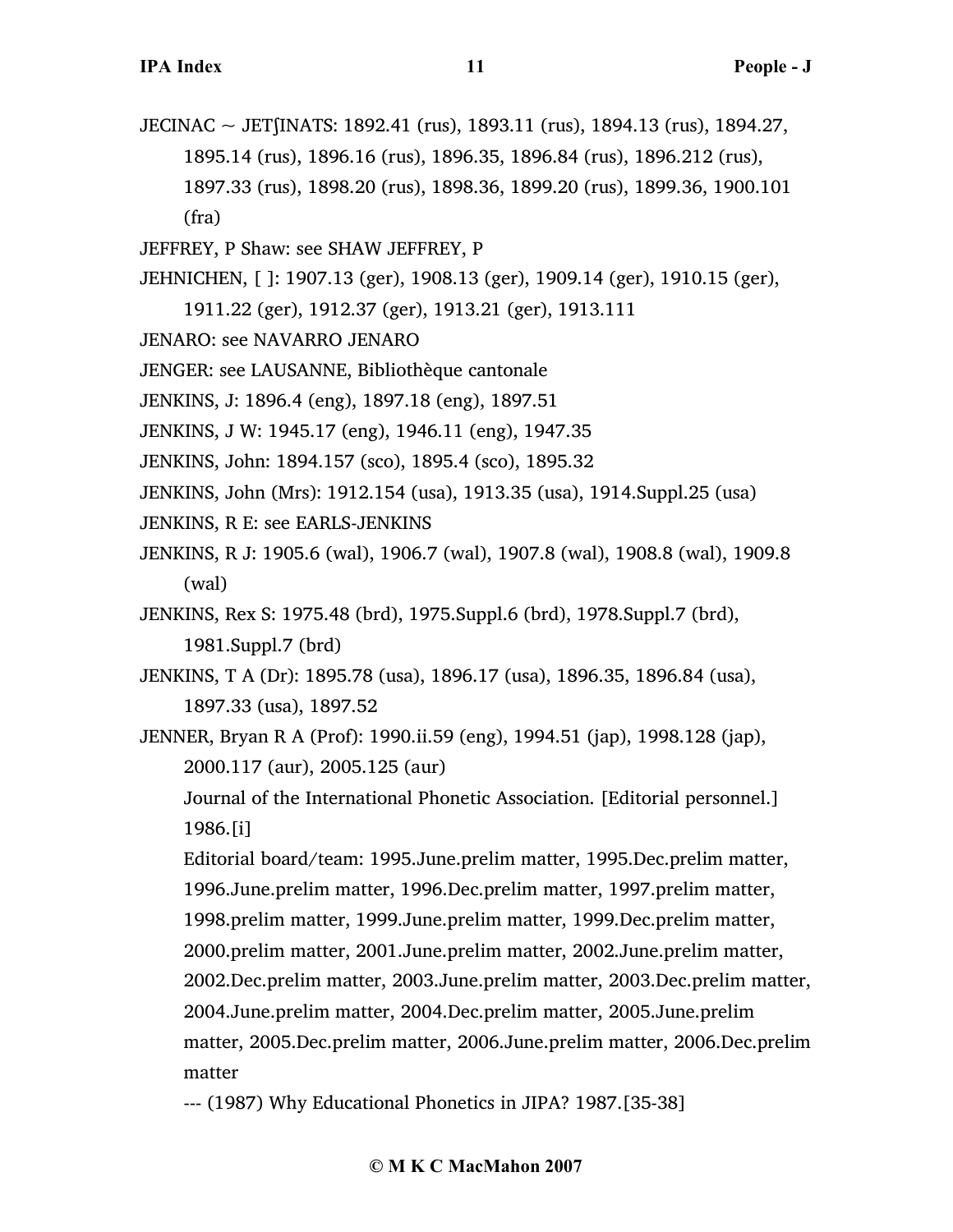Journal of the International Phonetic Association. [Editorial personnel.] 1987.July.[1]

--- (1987) Educational phonetics. 1987.124

--- (1987) Articulation and phonation in non-native English: The example of Dutch-English. 1987.125-138

Journal of the International Phonetic Association. [Editorial personnel.] 1987.Dec.[69], 1988.July.[1], 1988.Dec.[57]

--- (1988) Educational phonetics. 1988.143

Journal of the International Phonetic Association. [Editorial personnel.]

1989.July.[i], 1989.Dec.[i], 1990.July.[ifc and [i]], 1990.Dec.[ifc and [i]],

1991.June.[i], 1991.Dec.[i], 1992.[i]

JENNINGS, Florence (Miss): IPA exam result (German). 1910.93

JENSEN: see also KINDT-JENSEN

JENSEN H, Arturo: 1898.22 (chl), 1899.36

JENSEN, A: 1912.117 (den), 1913.29 (den), 1914.Suppl.20 (den)

JENSEN, Anker: 1901.121 (den), 1902.16 (den), 1902.54 (den), 1903.16 (den),

1904.14 (den), 1904.63 (den), 1905.14 (den), 1906.18 (den), 1907.55

(den), 1908.21 (den), 1909.22 (den), 1910.22 (den), 1911.30 (den),

1912.45 (den), 1913.29 (den), 1914.Suppl.20 (den)

JENSEN, C E: 1893.42 (den), 1894.10 (den), 1894.27

JENSEN, Christian: 2005.125 (den)

JENSEN, Elisabeth (Frk): 1907.53 (fra), 1908.21 (den), 1909.22 (den), 1910.22 (den), 1911.30 (den)

JENSEN, Kr Sandfeld

WALLENSKÖLD, A (1910) [Rev] --- (1909) Bisætningerne i moderne Fransk. En Haandbog for Studerende og lærere. København & Kristiania: Gyldendalske Boghandel & Nordisk Forlag. 1910.46-47

JENSEN, Martin Kloster: see KLOSTER JENSEN, Martin ~ JENSEN, Martin Kloster

- JENSEN, Ottilie (Frk): 1903.82 (eng), 1904.6 (eng), 1904.106 (den), 1905.14 (den), 1906.18 (den), 1907.20 (den)
- JENSEN, Petra (Frk): 1909.71 (den), 1910.22 (den), 1911.30 (den), 1912.45 (den), 1913.29 (den), 1914.Suppl.20 (den)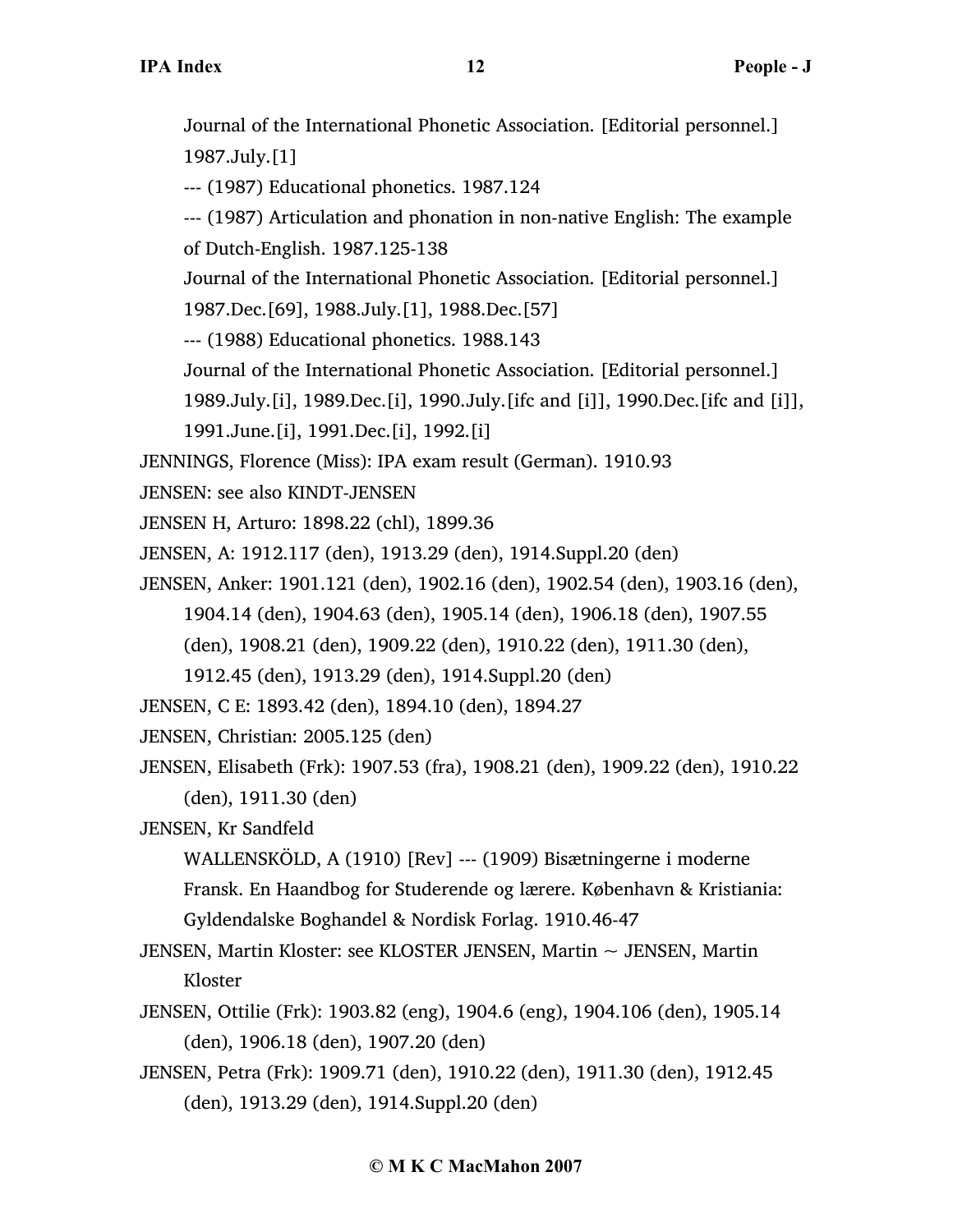- JENSEN, S: 1889.33 (den), 1890.5 (den), 1890.50
- JENSEN, Sandfeld: see SANDFELD-JENSEN
- JENSEN, Th V: 1895.186 (den), 1896.12 (den), 1896.35, 1896.104 (den), 1897.28 (den), 1897.51
- JEPPESEN, Arnold: 1914.Suppl.20 (den)
- JERNUDD, Björn H: 1964.16 (swe), 1966.18 (aus), 1972.Suppl.10 (swe), 1975.Suppl.20 (usa), 1981.Suppl.21 (usa)
- JEROSCH, Marie (Frl): 1902.74 (ger)
- JESPERSEN, Helga (Frk): 1898.34 (fra), 1898.50 (fra), 1898.90 (den), 1899.16 (den), 1899.35

JESPERSEN, Jens Otto Harry (Prof): 1886.Sept.[4] (den), 1887.Feb.[1] (den), 1888.janv.26/2 (ger), 1889.2 (den), 1889.81 (den), 1890.2 (den), 1890.61 (den), 1891.2 (den), 1892.8 (den), 1892.89 (den), 1893.8 (den), 1894.9 (den), 1895.10 (den), 1896.11 (den), 1897.27 (den), 1897.110 (den), 1898.15 (den), 1899.16 (den), 1900.janv.17 (den), 1901.1 (den), 1901.46 (den), 1902.1 (den), 1903.1 (den), 1904.2 (den), 1905.2 (den), 1906.2 (den), 1907.2 (den), 1908.2 (den), 1909.2 (den), 1909.95 (usa), 1910.2 (den), 1911.9 (den), 1912.22 (den), 1913.6 (den), 1914.Suppl.1 (den), 1925.Suppl.1 (den), 1930.10 (den), 1932.12 (den), 1934.28 (den), 1934.62 (den), 1936.34 (den), 1938.30 (den), [death] 1943.29 PASSY, P (1886) [Editorial on (i) the Phonetic Movement in France; (ii) support for the ft; (iii) proposal for an 'FTA for all modern tongues']. 1886.June.[1]

PASSY, P (1886) [Editorial: ... reactions to Jespersen's proposal for an IPA (Viëtor, Western, Fourès). 1886.July.[1]

[Rev] --- [nd] Kortfattet Engelsk Grammatik. Kjoebenhavn: Larsen. 1886.July.[3]

PASSY, P (1886) [Editorial: Nordiska Filologmötet, Stockholm, 13 August 1886, discussion of language-teaching methods by Jespersen ...]. 1886.Sept.[1]

PASSY, P (1886) [Editorial: (i) Quousque Tandem established (Presidents: Jespersen, Lundell, Western) ...]. 1886.Oct.[1]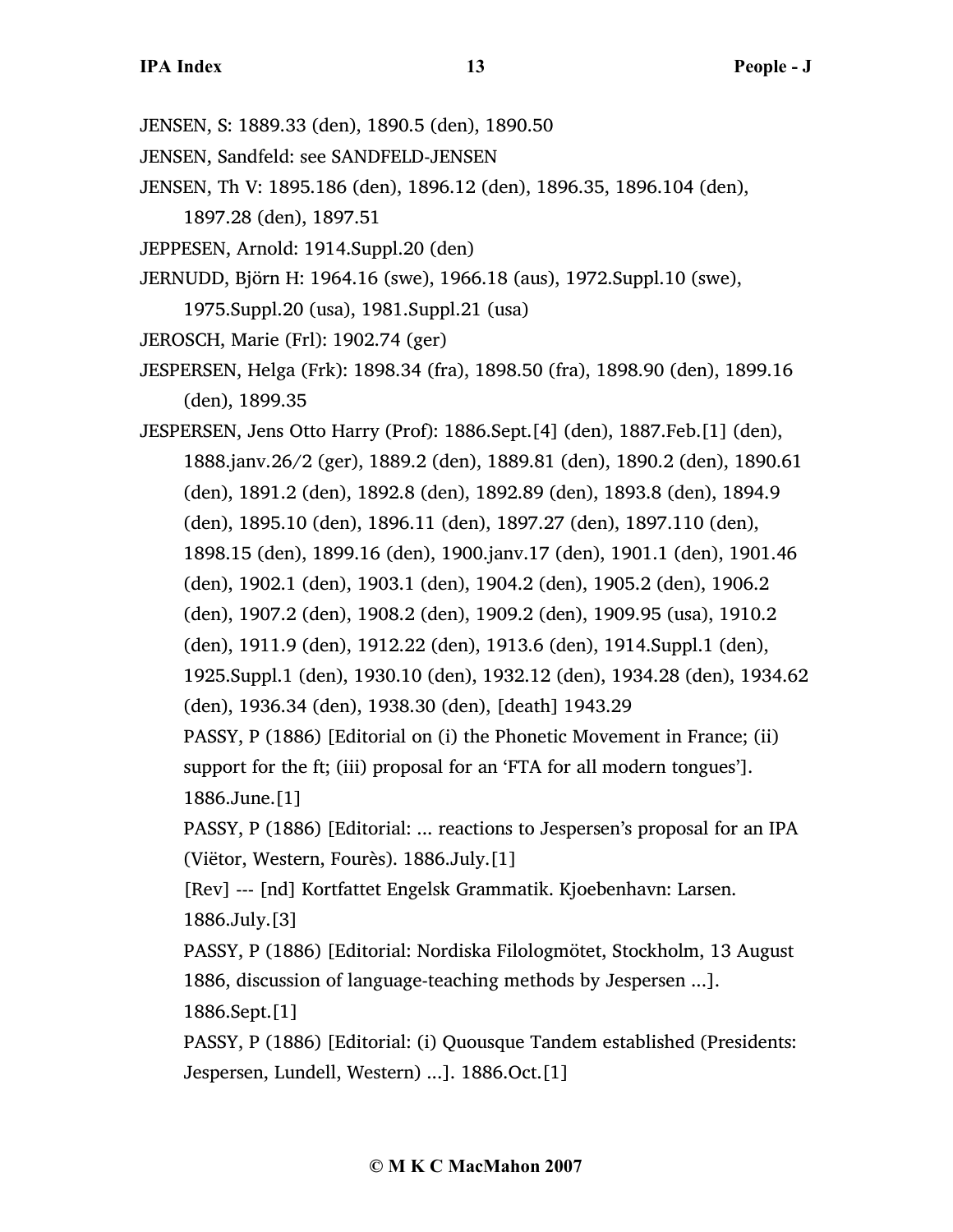--- (1886) [Rev] LYTTKENS, I A & WULFF, F A (1885) Svenska spràkets ljudlära och beteckningslära, jämte en afhandling om aksent. Lund: Gleerup. [incl comments by A Noreen in Nystavaren.] 1886.Oct.[2] [Rev] --- [ ] Noter til Franke. Köbenhavn: Larsen. 1886.Dec.[2];

1887.Jan.[1]

[Rev] --- (1886) Den nye Sprogundervisnings Program. [Vor Ungdom 1886:353-381]. 1886.Dec.[2-3]

--- (1887) [Printer's errors in previous editions of the ft.] 1887.Jan.[1] PASSY, P (1887) Our French corner [discussion of proposed phonetic

alphabet for French]. 1887.April.[1-2]

--- (1887) [Pronunciation of Zulu CETEWAYO]. 1887.July.234-235 [Rev] VIËTOR, W [ed] Phonetische Studien. Zeitschrift für wissenschaftliche und praktische Phonetik. Marburg: N G Elwert. 1887.July.237

[Quousque Tandem: anniversary of foundation, social meeting in London.] 1887.Sept.316

[Phonographic Jubilee and Tercentenary of Shorthand, London, 26 Sept-1 Oct 1887; --- and W J Maxton present.] 1887.Oct.348

PASSY, P (1887) The new arrangement  $[$  = names suggested for the Council; Statutues of the Association]. 1887.Dec.405-406

[Names of 3 FTA members teaching at the Frederiksberg Latin og Realskole

in Copenhagen: C Blinkenberg, --- and C Sarauw]. 1888.Aug-Sept.67

--- (1888) [Spec(Stud)] Danish. Sol < H C Andersen Fyrtøjet. 1888.Aug-Sept.68-69. Corr: 1888.Oct.427/75

--- (1888) [Spec] Italian. I giudizi del mondo. 1888.Aug-Sept.69

[Results of Council elections to FTA; Statutes approved.] 1888.Jan.27/3-

28/4. Corr: 1888.Feb.80/16

Meeting of the FTA [(President: E O Kenyon), Paris, 5 Jan 1888:

Treasurer's report; Statutes approved; 20 Councillors elected].

1888.Feb.73/9-74/10

Decisions of the Council [Election of Office-Bearers and Council Members; P Passy to continue as editor of the fte; Honorary membership to be offered to A H Sayce]. 1888.Feb.75/11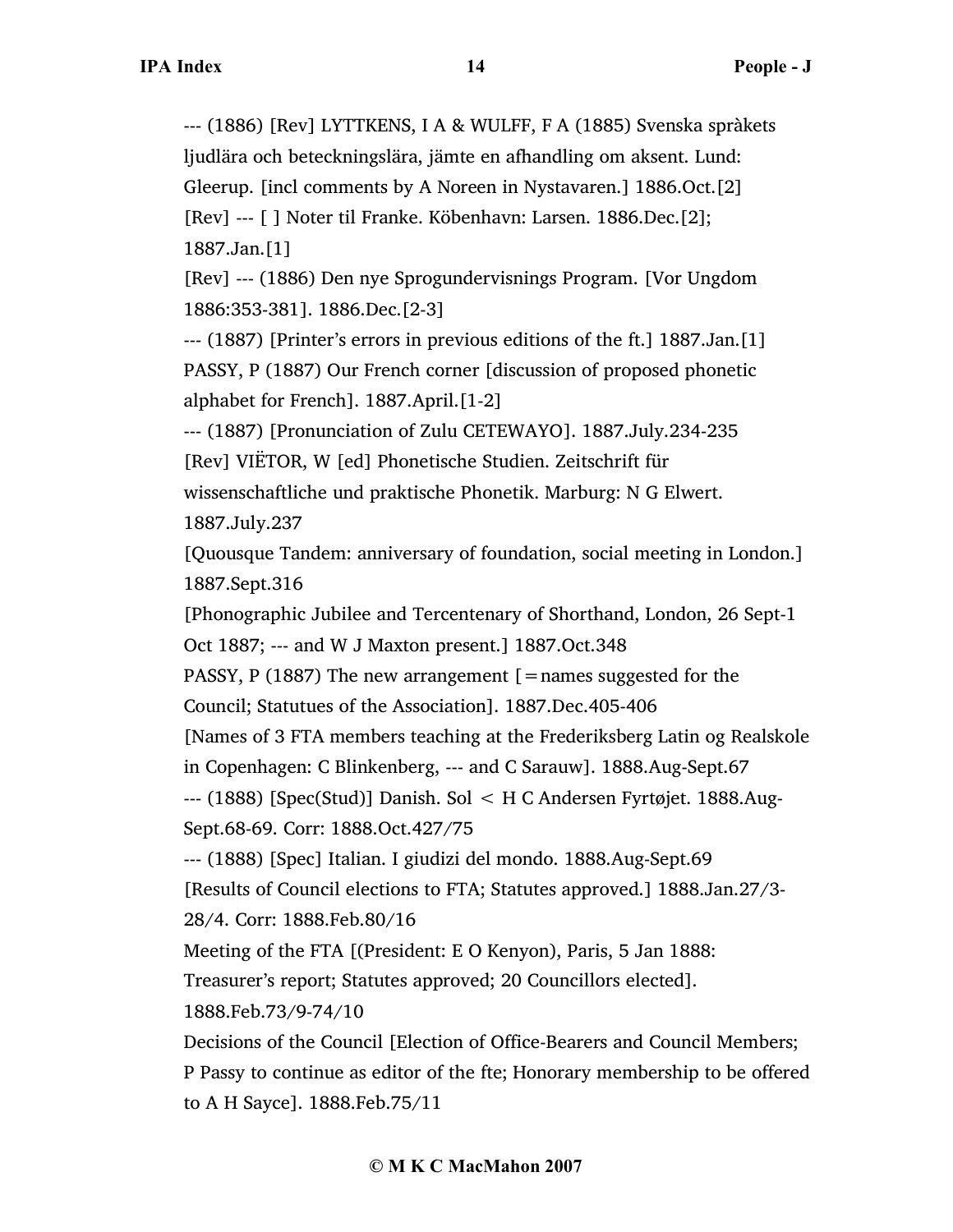--- (1888) -on word di-vision. 1888.Feb.76/12-77/13

--- (1888) on word di-vision. - 2. 1888.March.122/18-123/19

--- (1888) [Announcement of work on editing and publishing Felix Franke's account of the spoken language of North-East Germany].

1888.March.123/19-124/20

--- (1888) - on word di-vision. 3. 1888.April.170/26-171/27

PASSY, P (1888) Our alphabets [=need for an international notation, not the system of the French Spelling Reform Association]. 1888.May.202/34- 203/35

Notice [=payment of subscriptions to the national Councillor].

1888.Dec.490/90

LOGEMAN, H (1889) [Rev] --- (1889) The Articulations of Speech Sounds Represented by Means of Analphabetic Symbols. Marburg: N G Elwert. 1889.100-102

--- (1889) [Teaching English and French in Denmark by the phonetic method; use of books by Sweet and Franke.] 1889.18

[Rev] QUOUSQUE TANDEM (1889) Vol 4. Uppsala: Almqvist ock Wiksell. 1889.48

PASSY, P (1889) [Rev] --- (1889) Fransk Læsebog efter Lydskriftmetoden. København: Carl Larsen. 1889.93

[Spec(Stud)] Français. Ma chambre. < --- Fransk Læsebog efter Lydskriftmetoden. 1889.95

[List of candidates for election to Council (1890) and voting

arrangements]. 1889.96-97

[List of candidates for election to Council (1891) and voting

arrangements]. 1890.101-102

--- (1890) Matériaux pour la grammaire du français parlé. 1 Genres des

adjectifs. < --- Fransk Læsebog. 1890.31-32

[Spec(Stud)] Français. La foire. < --- Fransk Læsebog efter

Lydskriftmetoden. 1890.38

[Spec(Stud)] Français. Les abeilles. < --- Fransk Læsebog efter

Lydskriftmetoden. 1890.46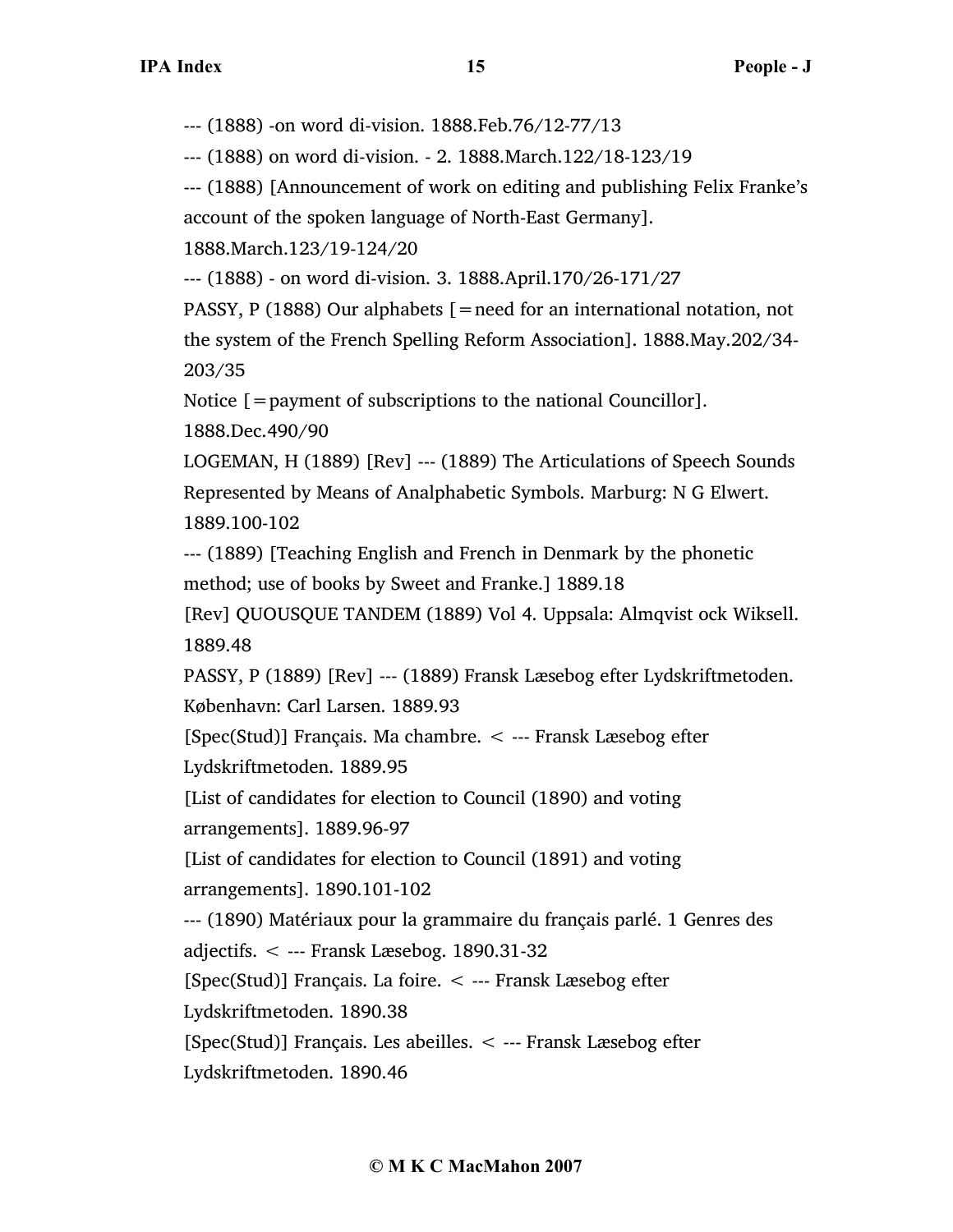[Spec(Stud)] Français. Les souhaits des Auvergnats. < --- Fransk Læsebog efter Lydskriftmetoden. 1890.75-76 ADAMOVIC, J (1890) [Spec(Stud)] Français. Les souhaits des Auvergnats [en discours indirect] < --- Fransk Læsebog efter Lydskriftmetoden. 1890.76-77 SMITH, G C M (1890) [Talk by --- in Cambridge on his method of teaching French]. 1890.82-83 Question administrative  $[=$  call for nominations to Council (1891)]. 1890.89-90 [Results of Council elections (1890)]. 1890.9 [Results of Council elections (1891)]. 1891.10-11 [List of candidates for election to Council (1892)]. 1891.122 [List of candidates for election to Council (1892) and voting arrangements.] 1891.134-135 [Publications Received.] 1891.145 [Results of election of Office-bearers (1891).] 1891.17-18 SVEINBJOERNSSON, S (1891) [Rev] DAHLERUP, V & --- (1889) Kortfattet dansk Lydlære til Brug ved Undervisning. Med ed Forord af Vilh Thomsen. København: Philipsen. 1891.32-34 SVEINBJOERNSSON, S (1891) [Rev] --- (1890) Danias lydskrift. [Dania, Tidsskrift for Folkemal og Folkeminder, udgivet af O Jespersen og Kr Nyrop. T 1, Fasc 1, København.] 1891.32-34 [Publications Received.] 1891.61 [Rev] --- (1891) Studier over Engelske Kasus, første række; med en indledning: Fremdskridt i Sproget. København: Kleins. 1891.86-88 [---: proposed holiday in England]. 1892.102 PASSY, P (1892) Congrès philologique scandinave [4de Nordiska Filologmötet, Copenhagen, 18-21 July 1892]. 1892.118-121 [Results of election to Council (1892): voting figures.] 1892.12-13 [Publications Received.] 1892.135 [Publications Exchanged.] 1892.146 PASSY, P (1892) Réponse aux propositions concernant le déficit. 1892.158- 159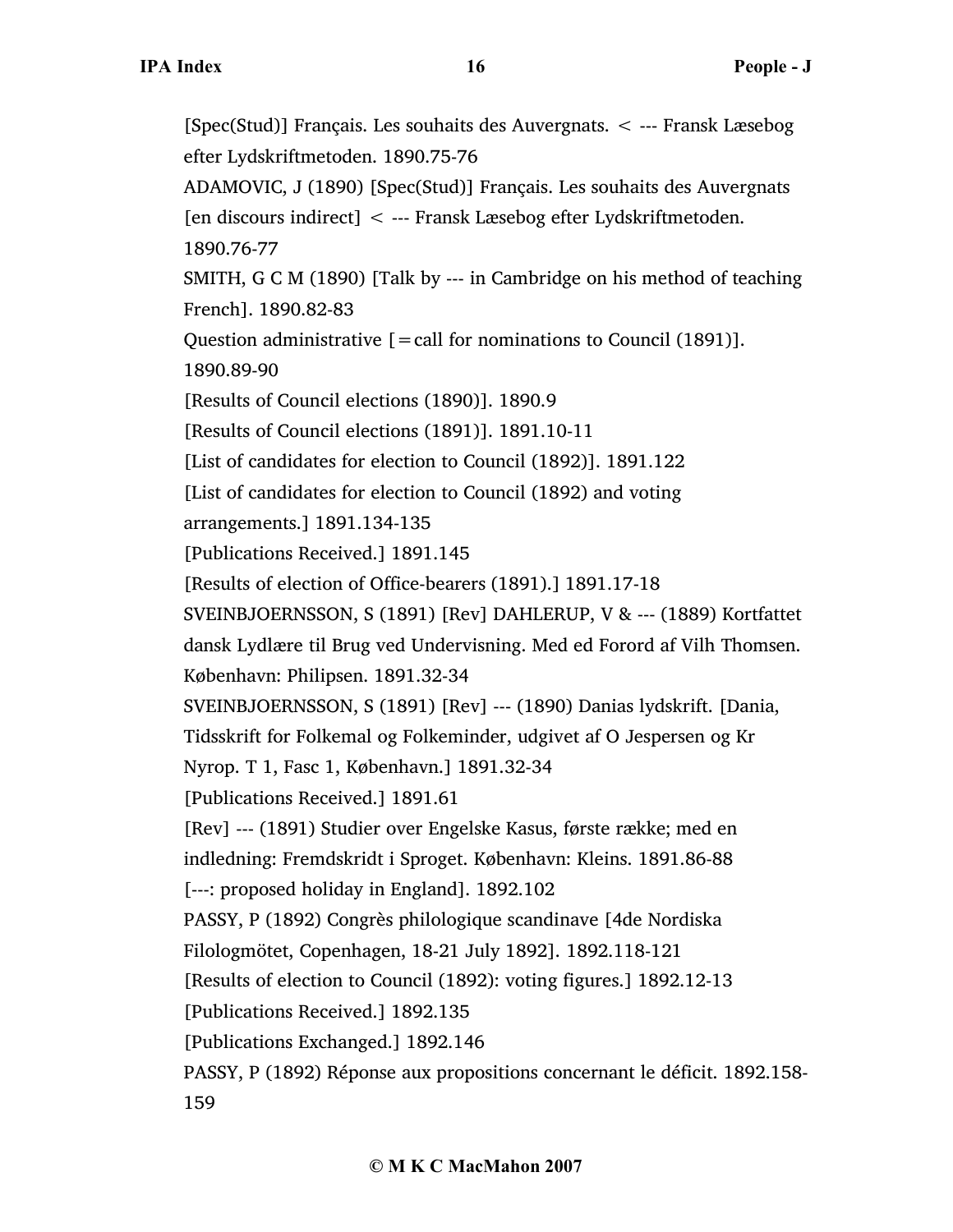[Publications Received.] 1892.31-32

--- (1892) [Rev] SOAMES, L (1891) (i) Introduction to Phonetics (English,

French and German with Reading Lessons and Exercises. (ii) The Phonetic

Reading Book. London: S Sonnenschein & Co Ltd. 1892.48-49

SOAMES, Laura (1892) Weak words in English [see also --- 1892.48-49]. 1892.63-64

[4th Nordiska Filologmötet to be held in Copenhagen, 18-21 July 1892: O Jespersen to speak on the origin of language; P Passy to be present.] 1892.96

--- & LARPENT, H (1892) [Spec(Stud)] Danois. 1892.99

[List of Office-bearers 1893: President: VIËTOR, W, Vice-Presidents: VIANNA, A R G, WULFF, F, Secretary/Treasurer: PASSY, P; Council members]. 1893.12

--- (1893) Dr Sweet's current shorthand. 1893.167-168

CLOOS, C (1893) [Rev] --- (1892) Fransk Begynderbog. Anden, helt omarbejdede Udgave af 'Fransk Læsebog efter Lydskriftmetoden'.

København: Carl Larsen. 1893.31-33

[---: appointment, Copenhagen]. 1893.89

[Results of election to Council (1894): Honorary members: STORM, J, WULFF, F]. 1894.14-15

PASSY, Jean (1894) Réponse au sujet du French Reader [=questions about the form of transcription; various contributions, with extracts from correspondence; see also 1893.116-121, 1894.53-54,122]. 1894.69-74 PASSY, P (1895) [Rev] --- (1895) Progress in Language; with Special

Reference toEnglish. London: S Sonnenschein & Co. 1895.118-119

--- (1895) Progrès dans le langage [=reply to P Passy's review of --- Progress in Language, with Special Reference to English, 1895.118-19]. 1895.130-132

[Composition of Council (1895): President: VIËTOR, W, Vice-Presidents: VIANNA, A R G, WULFF, F, Secretary/Treasurer: PASSY, P; other members listed.] 1895.16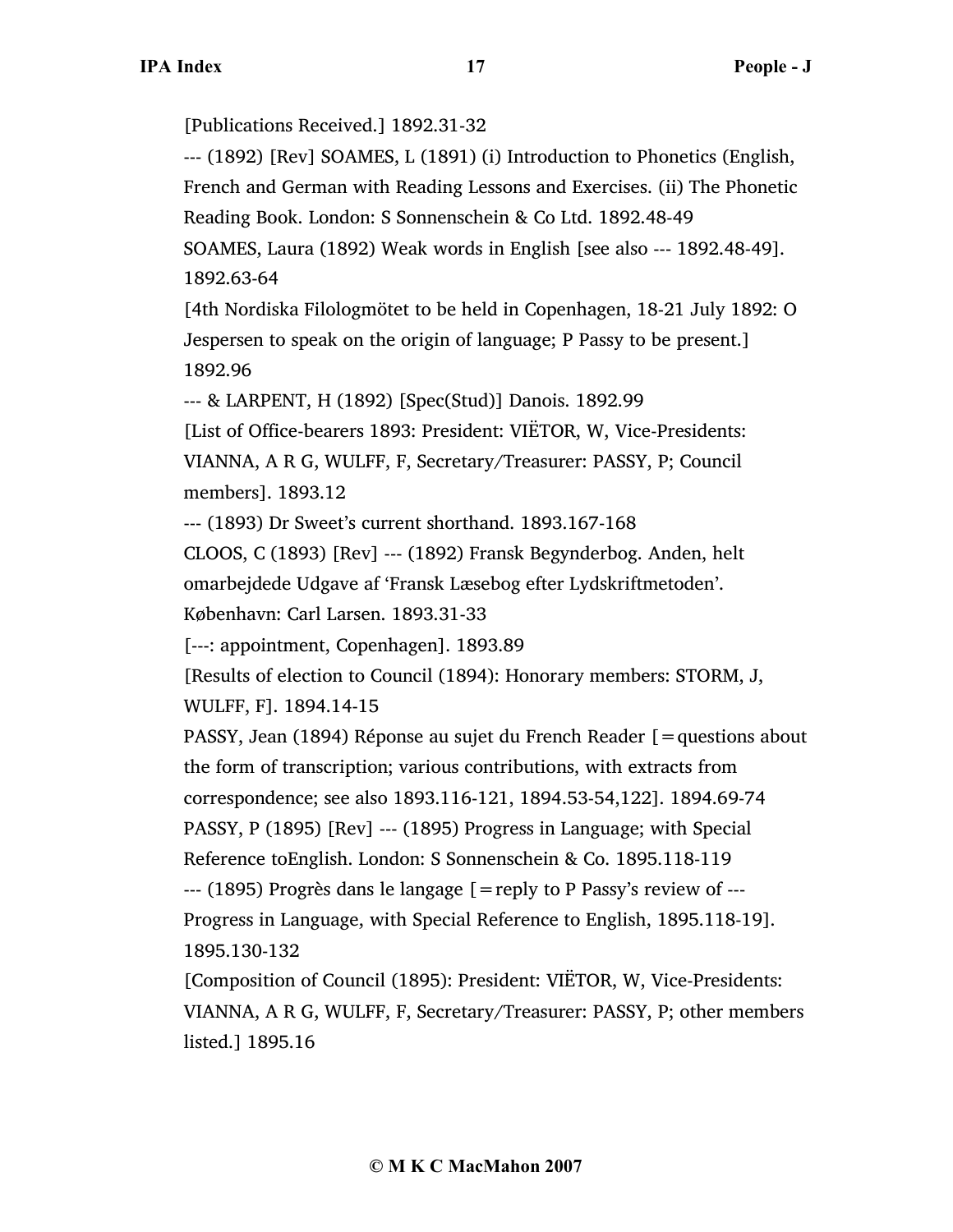PASSY, P (1896) Nouveaux témoignages [=use of the phonetic method in Denmark for teaching French: O Jespersen, H Gemzøe, V Stigaard, H Larpent, A Moerch]. 1896.177

[Results of Council election (1896): Honorary member: VIËTOR, W;

Council to operate over a 2-, not a 3-year period.] 1896.19

--- (1897) Grammatik [< Der neue Sprachunterricht]. 1897.12-14

[Composition of Council (1897): President: VIËTOR, W, Vice-Presidents:

VIANNA, A R G, WULFF, F, Secretary/Treasurer: PASSY, P; other members listed.] 1897.36

[---: to give phonetics classes to teachers at deaf-and-dumb schools in Fredericia and Nyborg]. 1897.38

WALLENSKOELD, A (1897) [Rev] --- & SARAUW, C (1895-1896) Englesk Begynderbog. København: Schubothe. 1897.56

[Meeting of Nordiska Filologmötet, Christiania (Oslo), 11-15 August 1898; paper by O Jespersen on 'What is a language-sound?']. 1898.125 Élections du Conseil [for 1898: Honorary Member: VIËTOR, W; other members listed]. 1898.23-24

Élections du Bureau: [W Viëtor as President, O Jespersen and A R G Vianna as Vice-Presidents, P Passy as Secretary and Treasurer]. 1898.36-37 [Spec(Stud)] Français. La récreation < --- Fransk Begynderbog. 1898.80-81 PASSY, P (1899) [Increasing use of IPA notation by QUIEHL, K and ---]. 1899.149-150

--- (1899) [Lectures on language teaching, Copenhagen]. 1899.159 Conseil [composition of Council for 1899: President: VIËTOR, W, Vice-Presidents: ---, VIANNA, A R B, Secretary/Treasurer: PASSY, P; other members listed]. 1899.24

[---: appointed member of the Académie des Sciences de Danemark]. 1899.74

[---: elected member of the Academy of Sciences of Denmark]. 1899.74 Résultats des élections [Council elections for 1900: Honorary members: KEWITSCH, G, van HAMEL, A-G; other members listed]. 1900.janv.24-25 Actes officiels: [W Viëtor as President, O Jespersen as Vice-President, P Passy as Secretary and Treasurer]. 1900.20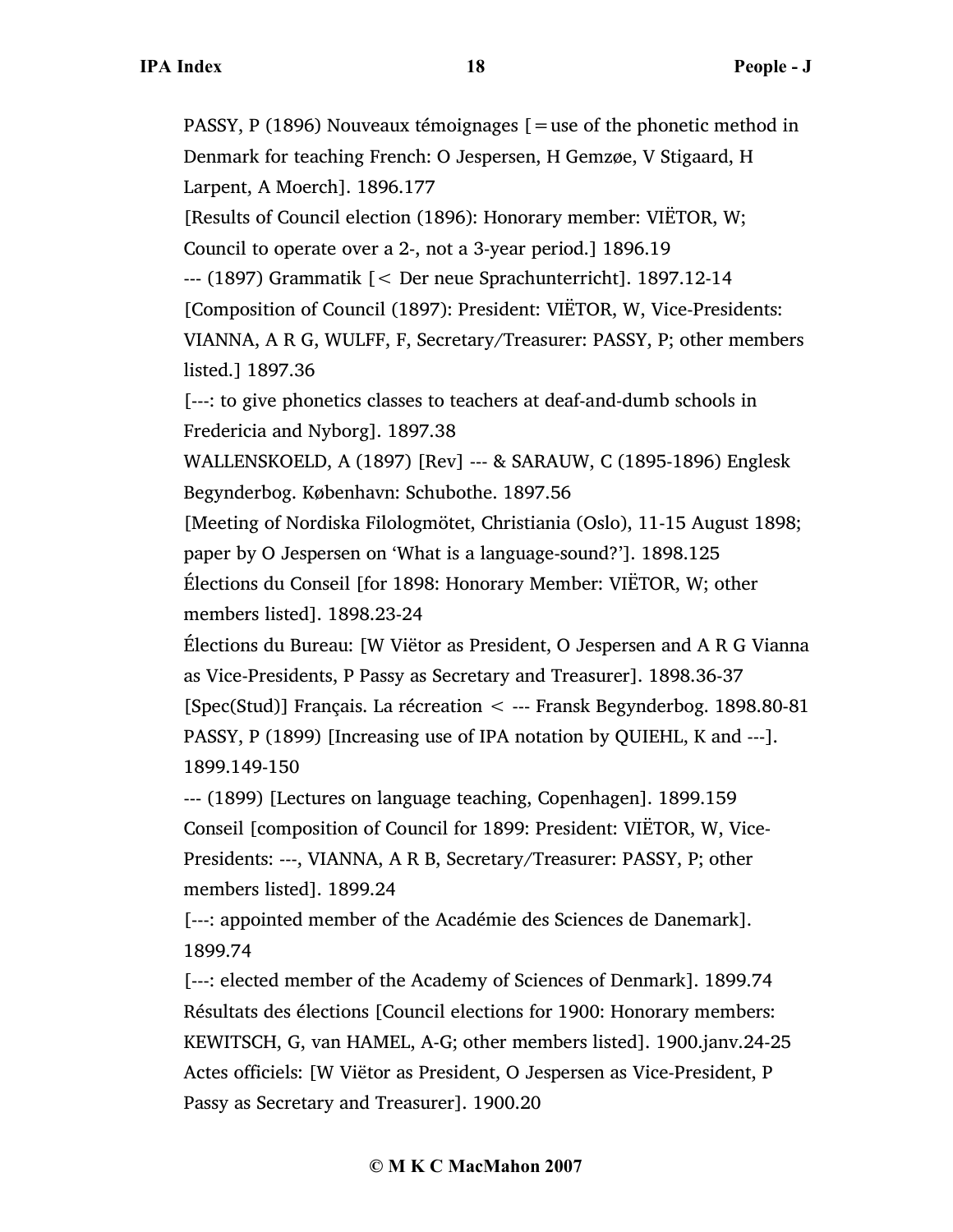PASSY, P (1900) [Rev] --- (1897-1899) Fonetik: en systematik Fremstilling af Læren om Sproglyd. København: Lybecker & Hirschsprung. 1900.61-62; 1900, 87-89

[Animated discussion in the Germansk akademisk forening, Copenhagen, about methods of language teaching; criticism of O Jespersen's views]. 1901.133

[---: and language teaching in Denmark]. 1901.49

[---: made Chevalier de l'Order de Dannebrog]. 1901.62

PASSY, P (1902) [Rev] --- (1901) Sprogundervisning. København: Schubotheske Forlag 1902.118-120

Résultats des élections [Honorary members: KEWITSCH, G, WULFF, F; other members listed]. 1902.24-25

Élections du Bureau, Décisions officielles: [(i) W Viëtor as President, O Jespersen as Vice-President, P Passy as Secretary and Treasurer (ii) English edition proposed of L'Exposé (iii) publication of C Halter's Histoire de France to be continued (iv) publication of work on phonetics (v) purchase of phonetic typewriter approved 1902.35

VIANNA, A R G (1904) [Rev] --- (1904) Lehrbuch der Phonetik.

Autorisierte Übersetzung von Hermann Davidsen. Leipzig & Berlin: B G Teubner. 1904.128-137

[---: appointment, Copenhagen]. 1904.168

Résultats des élections [honorary members: VIËTOR, W, KEWITSCH, G; President: VIËTOR, W, Vice-Presidents: LLOYD, R J, ---, Secretary: PASSY,

P, Treasurer: LUND, S; other members listed.] 1904.34-35

[---: to attend International Scientific Congress, St Louis, Sept 1904]. 1904.55

Propositions des conseillers. Alphabet [MONSEUR, E, ---, VIANNA, A R G, WULFF, F, WESTERN, A, VIËTOR, W, THUDICHUM, C, LLOYD, R J, NADER, E}. 1904.65-67

Propositions des conseillers. Alphabet [MONSEUR, E, ---, VIANNA, A R G, WULFF, F, WESTERN, A, VIËTOR, W, THUDICHUM, C, LLOYD, R J, NADER, E]. 1904.65-67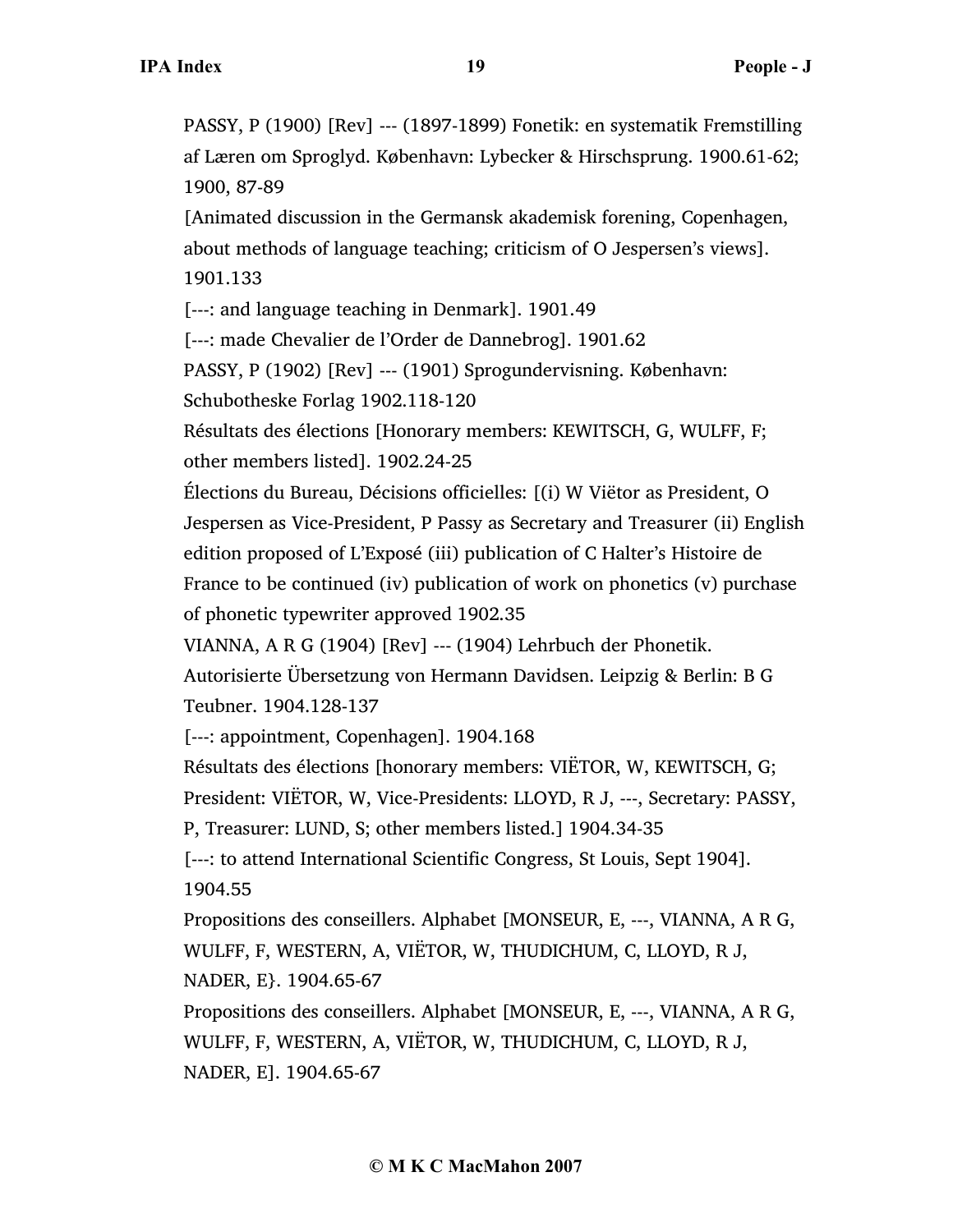PASSY, P (1905) [Rev] --- (1904) Phonetische Grundfragen. Leipzig & Berlin: B G Teubner. 1905.53-54 FORCHHAMMER, H (1906) [Rev] JESPSERSEN, O (1906) Modersmålets Fonetik. København: Schubotheske Forlag. 1906.129-130 Élections du Conseil [=honorary membership: KEWITSCH, G; other members listed]. 1906.25-26 Décisions officielles:  $[=(i)$  Council election results (ii) W Viëtor as President, R J Lloyd and O Jespersen as Vice-Presidents, P Passy as Secretary, S Lund as Treasurer]. 1906.30-31 Avis de nos conseillers  $[=(i)$  proposal to increase subscription; Councillors' views]. 1906.42-46 [---: awarded Prix de Volney]. 1906.84 PASSY, P (1907) [Rev] BRYNILDSEN, J & MAGNUSSEN, J (1902-1907) Engelsk-Dansk-Norsk Ordbog: Udtalebetegnelsen af O Jespersen. København: Gyldendalske Boghandel, Nordisk Forlag. 1907.114-115 PASSY, P (1907) [Rev] BRYNILDSEN, J & MAGNUSSEN, J (1902-1907) Engelsk-Dansk-Norsk Ordbog. 1907.114-115 JONES, D (1907) [Rev] FUHRKEN, G E (1907) Phonetic Transcription of Jespersen.... 1907.117-118 JONES, D (1907) [Rev] FUHRKEN, G E (1907) Phonetic Transcription of --- & Rodhe, G E: Engelsk Läsebok för Realskolan. Stockholm. 1907.117-118 [Election results]. 1908.29-30 Décisions du Conseil [see also 1908.43; W Viëtoras President, O Jespersen as Vice-President, P Passy as Secretary, S Lund as Treasurer; Executive committee formed; phonetics exams; publicity; arrangement of sounds on chart 1908.64-65 [Membership of Council 1908]. Exposé des Principes (1908). 1908.Suppl.2- 3 [---: lectures on phonetics and international languages, University of California, Summer 1909, lectures on phonetics and historical English grammar,Columbia University, Autumn 1909.] 1909.107

[Otto Jespersen to give a course of lectures on international languages during the Summer session of the University of California]. 1909.107

#### **© M K C MacMahon 2007**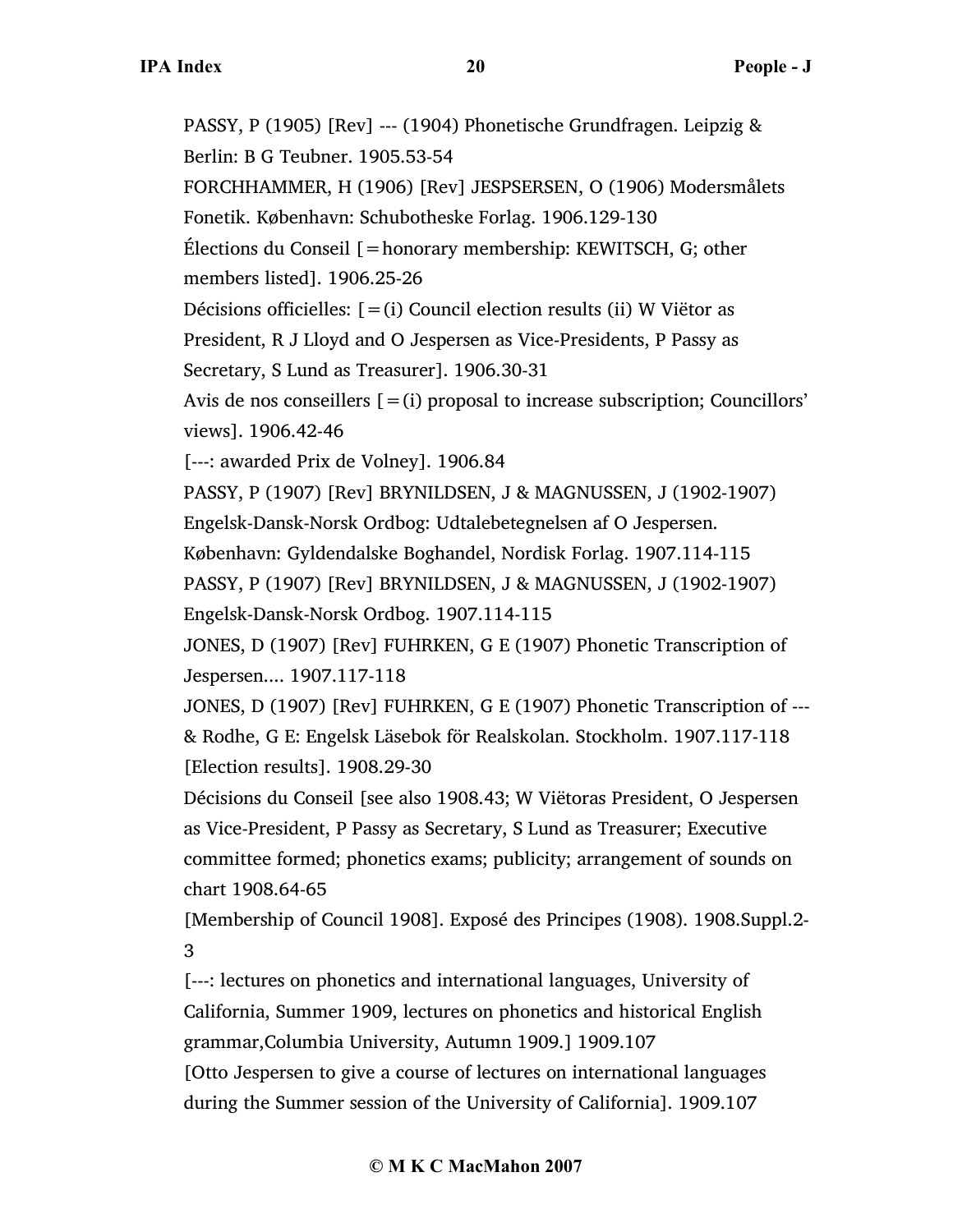[---: appointment, Columbia University]. 1909.38

PASSY, P (1909) Avis de nos conseillers  $[=(i)$  DJ proposed as Assistant Secretary of the af (ii) 'scientific supplement' proposed (iii) future of Partie des élèves (iv) phonetics exams (v) advanced certificate (vi) alphabet]. 1909.44-47, 74-76, 77-79, 97-101

---, VIANNA, A G, PASSY, P, JONES, D & LUND, S (1909) Adresse à W Viëtor  $\mathfrak{f}$  = on occasion of 25 years' association with the University of

Marburg]. 1909.73-74

[---: awarded doctorate, Columbia University]. 1910.116

[Election results]. 1910.32-33

Décisions officielles [=list of office-bearers]]. 1910.92

PASSY, P (1911) [Rev] FORCHHAMMER, H (1911) Le danois parlé:

prononciation-dialogues-textes-grammaire-glossaire; avec une préface de Otto Jespersen. Heidelberg: J Groos. 1911.76

PASSY, P (1912) The Principles of the International Phonetic Association. 1912.Suppl.sept-oct.1-40

The Principles of the International Phonetic Association. 1912.Suppl.septoct.4

[Council decisions: Executive committee; Honorary membership for BREUL, K; editors to be allowed to refuse 'une annonce...mauvaise'; proposal by MILLS-BAKER,F; articles in orthography in the mf; alphabet; see 1912.89-91]. 1912.114-115

[Council decisions]. 1912.114-115

[Councillors' views]. 1912.126-131

[Election results]. 1912.18-19

[Election of Council; composition of present Council; Proposals: Honorary membership for BREUL, K; phonetic symbols to be printed on cards

(<MILLS-BAKER, F); articles in orthography in the mf; alphabet; deficit]. 1912.89-91

[Election of Council]. 1912.89-91

PASSY, P (1913) [Rev] --- (1913) Lehrbuch der Phonetik. 2te Auflage.

Leipzig: B G Teubner. 1913.72-73

[Election results]. 1914.18-19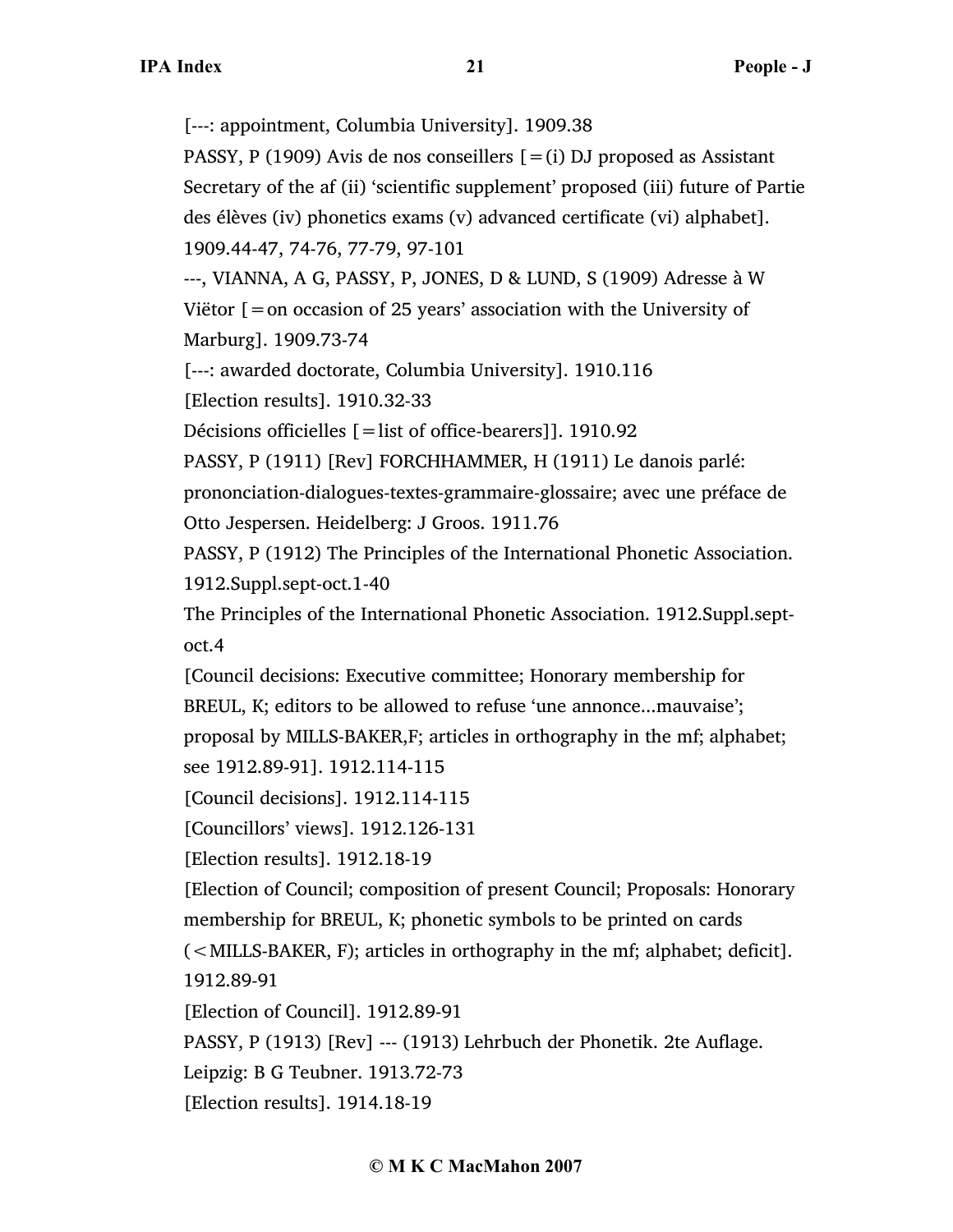--- (1914) What is a syllable? 1914.52-53

PASSY, P (1923) [Rev] --- (1913) Sprogets Logik. Københavns Universitets Festskrift 1913. København: Gyldendalske Boghandel. 1923.3-4

Décisions officielles  $[=(i)$  Council for 1928 as for 1927 (ii) D Jones to be Secretary of the IPA in succession to P Passy (iii) D Jones to represent the af at the 1st International Congress of Linguists (iv) New symbols adopted (v) Honorary memberships for A Meillet and G Morgenstierne]. 1928.51-53 [Election results]. 1929.10-11

WARD, I C (1930) [Rev] --- (1929) Monosyllabism in English . Biennial Lecture on English Philology, British Academy, 1928. Proc Brit Acad XIV. London: H Milford. 1930.53

[Election results]. 1931.17-18

FIRTH, J R (1931) [Rev] BØGHOLM, N, BRUSENDORFF, A & BODELSEN, C A [eds] (1930) A Grammatical Miscellany offered to Otto Jespersen on his Seventieth Birthday. Copenhagen: Levin & Munksgaard; London: George Allen & Unwin Ltd. 1931.6-7

[Election results]. 1933.17-18

Avis de nos conseillers [=Alphabet: retroflexed central vowel; labial-velar stops]. 1934.25-27

JONES, D (1934) [Rev] --- (1933) Linguistica. Selected Papers in English, French and German. London: G Allen & Unwin. 1934.98-100

[Election results]. 1935.19-20

[Election results]. 1937.janv-mars.81-82

PASSY, P (1938) [Rev] FORCHHAMMER, H [nd] Le danois parlé. 2e éd. 1938.69

[Election results]. 1939.17,37

JONES, D (1943) Otto Jespersen [=obituary]. 1943.17-20

WELLS, J C (1976) Down memory lane [ = Copenhagen Conference on

Phonetic Transcription, April 1925]. 1976.48-49

JESSEN, Marianne: 1998.128 (ger)

JETS CENTRE, London (eng): 1987 [IPA-Rec]

JET∫INAC: see JECINAC ~ JET∫INATS

JEVONS, H Stanley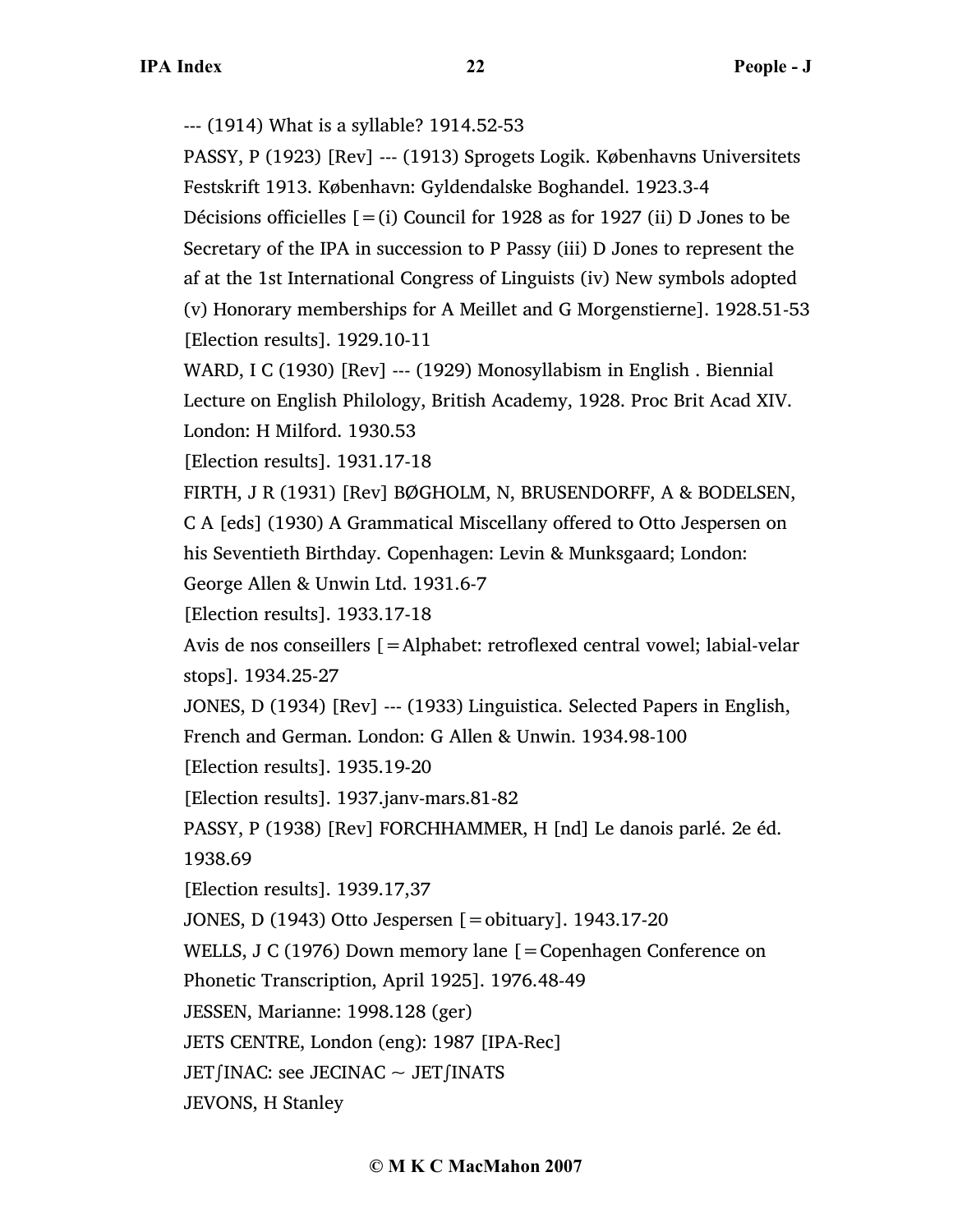Thə Simplifiyd Speling Səsiyəti. 1973.106 JESSEN, Marianne: 2000.117 (ger) JESSEN, Michael -- & PÉTURSSON, Magnús (1998) Voiceless nasal phonemes in Icelandic. 1998.43-53 JESUS: see also TEIXEIRA DE JESUS JESUS, Luis M T: 2000.117 (eng) --- & SHADLE, Christine H (2005) Acoustic analysis of European Portuguese uvular [ $\chi$ ,  $\kappa$ ] and voiceless tapped alveolar [ $\iota$ ] fricatives [infs = 1 male aged 26 from Aveiro, 1 male aged 26 from Braga, 1 female aged 33 from Sintra, 1 female aged 21 from Lisbon]. 2005.27-44 JEYARAMA, Iyer: 1909.72 (ind) JHABVALA, S H [--- : work for the af in India]. 1913.136 JIBRIL, Muhammad M (Dr): 1982.55 (nig) JILKA, Matthias (Dr): 2000.117 (ger), 2005.126 (ger) JIMBO, Kaku IWASAKI, T (1926) [Rev] --- [nd] (Japanese Phonetics). Tokyo: Meiji Tosho Kaisha. 1926.30-31 JIMÉNEZ: see BELLO JIMÉNEZ JO, Tetsuya (Mr): 1998.128 (jap), 2000.117 (jap), 2005.126 (jap) JÓANSSON, T: 1982.55 (far) JOBERT, Manuel: 1998.128 (fra), 2000.117 (fra) JOCCOLA, A R: 1903.23 (eng), 1904.6 (eng), 1904.59 JOCHIMSEN, J: 1930.14 (ger) JÖDICKE, Ida (Frl): 1897.49 (fra), 1899.113 (ger), 1900.janv.10 (ger), 1901.11 (ger), 1901.47 JOEL-ANDERSEN, Dagny (Frk): 1895.30 (nor) JOENSEN, Sigurd LOCKWOOD, W B (1952) [Spec] Faroese [inf= --- , Sakførari, Tórshavn]. NWS. 1952.33-34 JOENSUU, Suomalainen Lyseo (fin): 1893.26, 1894.12, 1894.27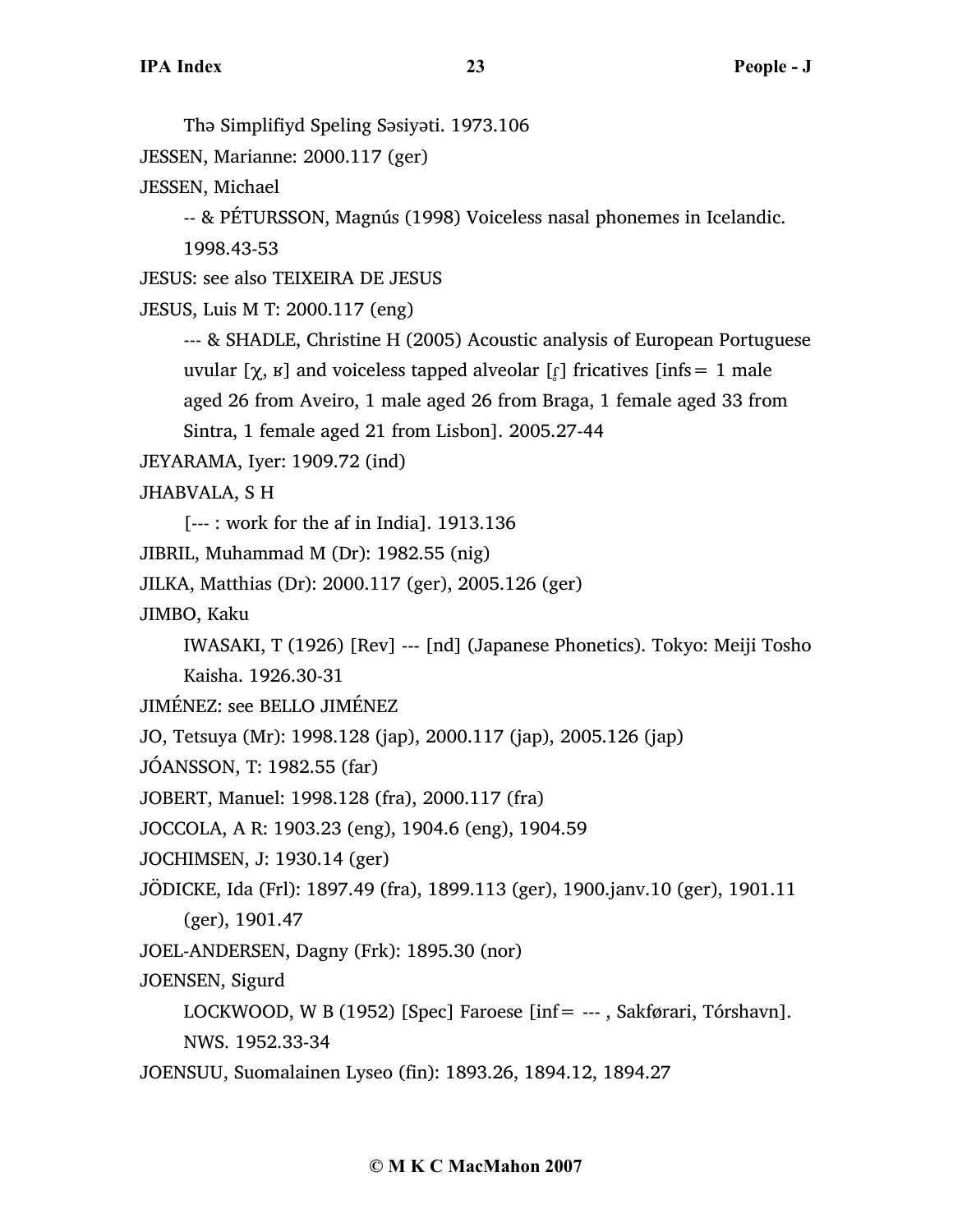JØRGENSEN, Agnes (Frk): 1910.22 (den), 1911.30 (den), 1912.45 (den), 1913.29 (den) JØRGENSEN, E F: see FISCHER-JØRGENSEN, E JØRGENSEN, Kaja (Frk): 1895.126 (den), 1896.12 (den), 1897.28 (den), 1898.15 (den), 1899.16 (den), 1900.janv.18 (den), 1901.18 (den), 1902.16 (den), 1903.16 (den), 1904.14 (den), 1905.14 (den), 1906.18 (den), 1907.20 (den), 1908.21 (den), 1909.22 (den), 1909.43 (den), 1910.22 (den), 1911.30 (den), 1912.45 (den), 1913.29 (den), 1914.Suppl.20 (den) [Course in Copenhagen on the direct method for teachers of French, run by Marie Ringberg and --- ]. 1903.126 SIMONSEN, Elna (1903) Conférence de méthodologie  $\mathfrak{[}=$  report on the Ringberg-Jørgensen course, Copenhagen; see 1903.126]. 1903.135 PASSY, P (1903) [Rev] --- & RINGBERG, M (1903) Premier cours de grammaire française. København: Det Nordiske Forlag. 1903.56-57 [Discussion of the direct method of language teaching at conference in Copenhagen; support from M Ringberg and --- ]. 1903.75 --- & RINGBERG, Marie (1904) La méthode directe [< introduction to a Course on the Methodology of Teaching French in Girls' Schools in Denmark]. 1904.37-41 PASSY, P (1905) [Rev] --- & RINGBERG, M (1905) Fransk Begynderbog for Pigeskolens højere Klasser. København: Gyldendalske Boghandel, Nordisk Forlag. 1905.70-71 [--- : Chevalier des Palmes Académiques]. 1908.131 JOFFE, L (Miss): 1930.60 (pol), 1932.19 (pol), 1935.58 (pol), 1936.39 (pol), 1938.35 (pol) JOGAYYA KARRA, [ ]: 1910.123 (ind), 1911.37 (ind), 1912.54 (ind), 1913.41 (ind), 1914.Suppl.30 (ind) JOHANN, E

STIRLING, W F (1938) [Spec(Stud)] Español. Transcripción estrecha. < --- . 1938.13-14

JOHANNES VIGFUSSON: see VIGFUSSON

JOHANSEN, Ellen (Fru): 1909.139 (den), 1910.22 (den), 1911.30 (den), 1912.45 (den)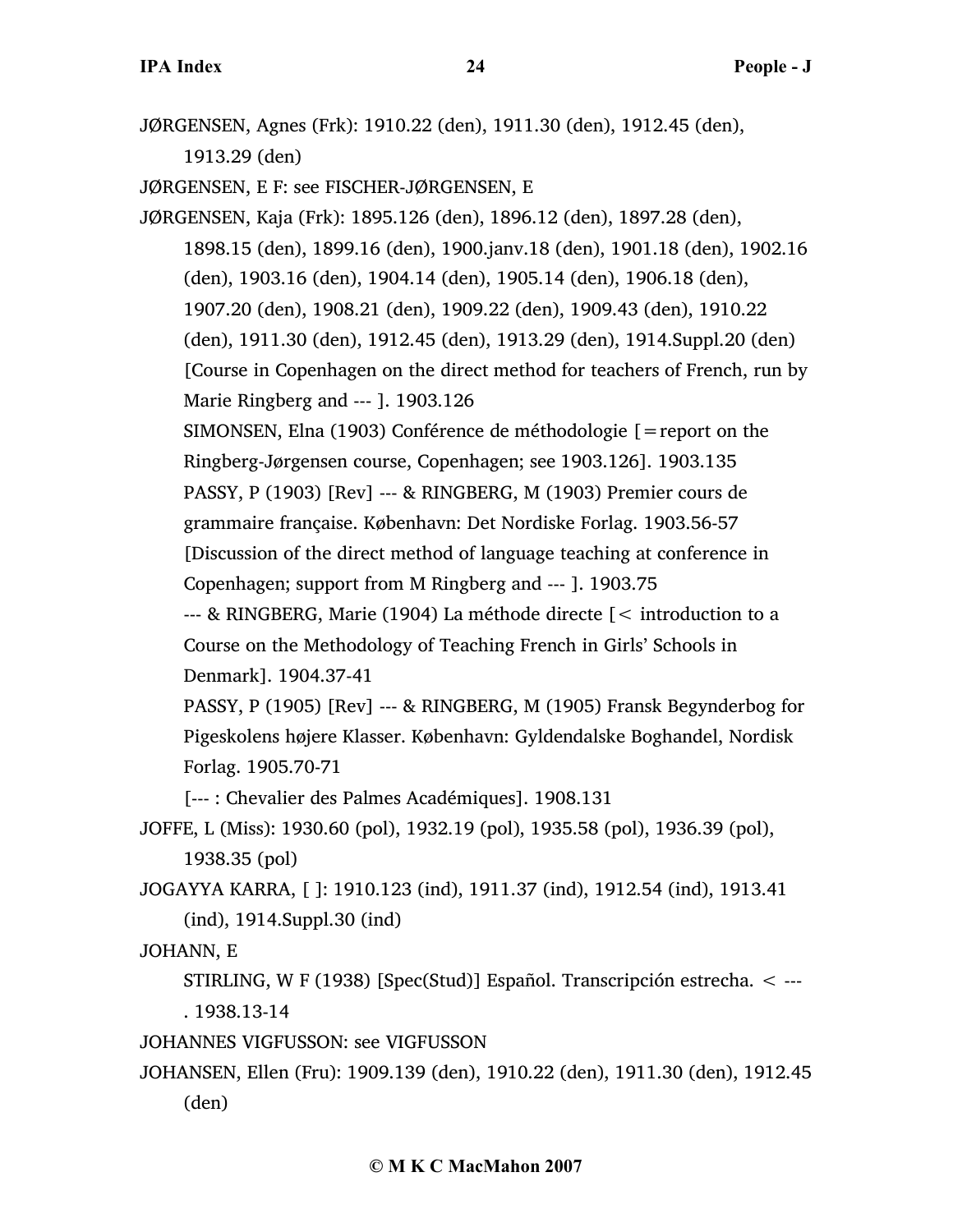- JOHANSEN, Karen (Frk): 1898.114 (den), 1899.16 (den), 1899.35
- JOHANSEN, M: 1928.64 (sov), 1930.16 (sov)
- JOHANSSEN, Ragna (Frk): 1900.101 (nor), 1900.122 (nor), 1901.19 (nor),
	- 1902.18 (nor), 1903.18 (nor), 1904.16 (nor), 1904.34
- JOHANSSON, A (Dr): 1889.5 (swe), 1890.5 (swe), 1890.50
- JOHANSSON, Alfred (Dr): 1894.113 (swe), 1895.12 (swe), 1896.14 (swe)
- JOHANSSON, Arvid: 1889.17 (swe), 1889.45
	- [Appointment of native-language assistants at the University of Upsala.] 1889.26
- JOHANSSON, Ernst: 1888.March.121/17 (swe), 1889.66, 1891.133 (swe), 1892.9 (swe), 1893.10 (swe), 1893.42
- JOHANSSON, Joel: 1892.157 (swe), 1893.10 (swe), 1894.11 (swe), 1894.27
- JOHANSSON, K F (Dr): 1889.17 (swe), 1890.5 (swe), 1890.50
- JOHANSSON, Sven E: 1952.48 (swe)
- JOHN, Henry M: 1909.94 (eng), 1909.115 (eng), 1910.8 (eng), 1911.15 (eng), 1912.29 (eng), 1912.119
- JOHN, Joanna (Ms): 2006 [IPA-Rec]
- JOHNS, Catherine
	- LEWIS, J W (1986) [Rev] BRAZIL, D, COULTHARD, M, --- (1980) Discourse
	- Intonation and Language Teaching. London: Longman. 1986.54-62

JOHNSEN, [ ] (Pastor): 1902.18 (nor), 1902.52

- JOHNSEN, Ola: 1890.5 (nor), 1891.5 (nor), 1892.8 (nor), 1893.9 (nor), 1894.10 (nor), 1895.11 (nor), 1895.33, 1896.13 (nor), 1897.30 (nor), 1898.17
	- (nor), 1899.18 (nor), 1900.janv.19 (nor), 1900.févr-mars.20, 1900.38
	- (nor), 1901.20 (nor), 1901.48
- JOHNSON, [ ] (Mlle): 1905.134 (fra), 1906.3 (fra)
- JOHNSON, A E: 1906.93 (eng), 1907.8 (eng), 1908.8 (eng), 1909.8 (eng), 1910.8 (eng), 1911.15 (eng), 1912.29 (eng), 1913.13 (eng)
- JOHNSON, A S: 1906.42 (eng), 1907.8 (eng), 1908.8 (eng), 1909.8 (eng), 1910.8 (eng), 1911.15 (eng), 1912.29 (eng), 1913.13 (eng), 1914.Suppl.7 (eng)
- JOHNSON, Aug: 1888.Feb.73/9 (swe), 1889.5 (swe), 1890.5 (swe), 1890.50, 1891.5 (swe), 1892.9 (swe), 1892.142 (swe), 1893.10 (swe), 1893.26 (swe)

#### **© M K C MacMahon 2007**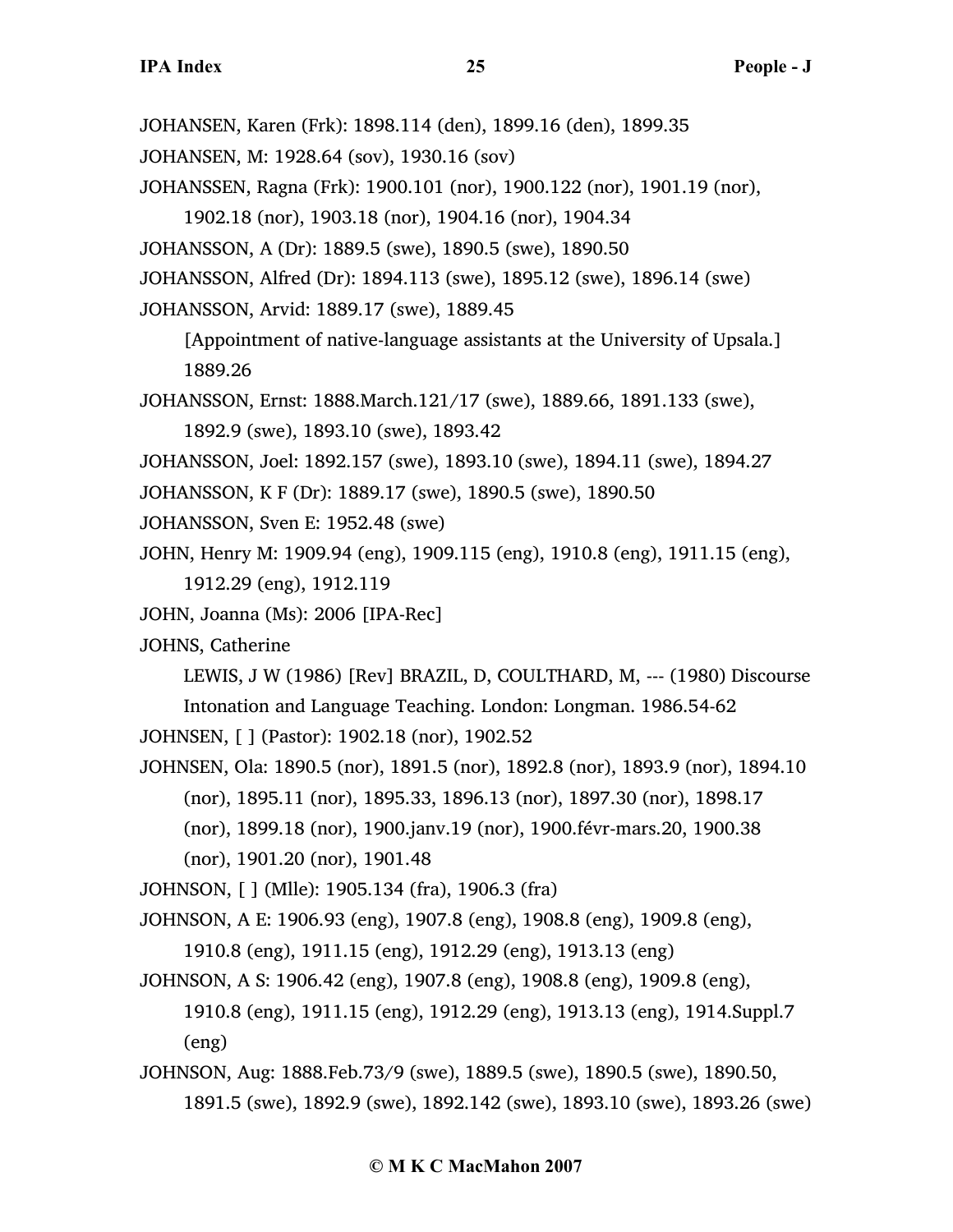JOHNSON, Bruce Lee: 1969.22 (usa), 1972.Suppl.15 (usa), 1975.Suppl.20 (usa), 1978.Suppl.21 (usa), 1981.Suppl.21 (usa)

--- (1971) The Western Pennsylvania dialect of American English [Pittsburgh]. 1971.69-73

--- & FÉRÈRE, G A (1972) Haitian Creole: surface phonology [Port-au-Prince proletariat; incl NWS]. 1972.35-39

JOHNSON, Ch: 1892.141 (eng), 1893.3 (eng), 1893.42

JOHNSON, Charles: 1891.133 (swe), 1892.9 (swe), 1893.10 (swe), 1893.42, 1894.11 (swe), 1895.12 (swe)

JOHNSON, Fanny C ~ J C (Miss): 1906.70 (sco), 1907.8 (eng), 1908.8 (eng), 1909.8 (eng), 1910.8 (eng), 1910.95, 1910.168, 1911.12 (eng), 1912.25 (eng), 1913.9 (eng), 1913.111 (eng), 1914.Suppl.4 (eng), 1925.Suppl.8 (eng), 1930.12 (eng), 1932.15 (eng), 1934.30 (eng), 1936.36 (eng),

1938.32 (sco), [death] 1944.12

[--- : appointment, London]. 1906.85

--- (1930) [Rev] LLOYD JAMES, A (1929) Historical Introduction to French Phonetics. London: University of London Press. 1930.30-32

JOHNSON, J: 1898.23 (mad), 1899.23 (mad), 1900.janv.24 (mad), 1901.24

(mad), 1901.70 (nor), 1902.18 (nor), 1903.18 (nor), 1903.48

JOHNSON, J C (Miss): see JOHNSON, F C  $\sim$  J C (Miss)

JOHNSON, Jeanette (Dr Mrs): 1964.15 (usa), 1966.39 (usa), 1967.44 (usa), 1968.43 (usa)

JOHNSON, Jill: 1994.51 (eng), 1998.128 (eng)

JOHNSON, Keith (Dr): 1998.128 (usa), 2005.129 (usa)

[Rev] --- (1997) Acoustic and Auditory Phonetics. Oxford UK & Cambridge USA: Blackwell. 1996.124

McDONOUGH, Joyce & JOHNSON, Keith (1997) Tamil liquids: an

investigation into the basis of the contrast among five liquids in a dialect of

Tamil [inf= female, Brahmin dialect]. 1997.1-26

HOWARD, David M (2003) [Rev] --- (2003). Acoustic and Auditory

Phonetics. Malden, MA & Oxford: Blackwell. 2003.239-240

JOHNSON, Michael Edward: 1998.128 (sco)

In Memoriam. [Dr Michael E Johnson, Edinburgh]. 1999.96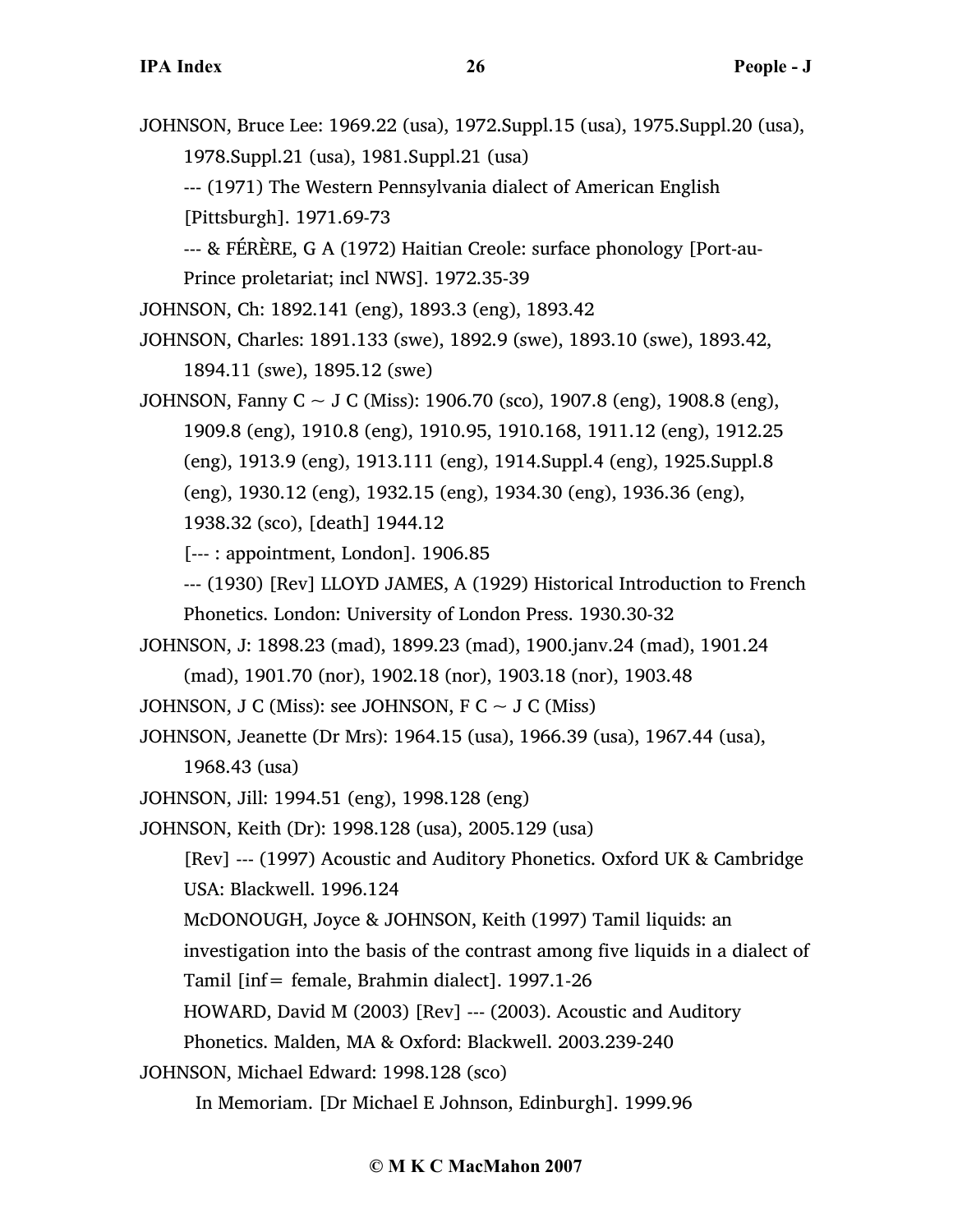JOHNSON, Mike G: 1994.51 (eng), 1998.128 (eng)

JOHNSON, Ronald W: 1978.94 (usa)

JOHNSON, Stephen R (Dr): 1982.55 (brd), 1990.ii.59 (aus)

JOHNSON, T N: 1925.Suppl.8 (chn)

JOHNSON, Wyn

DETERDING, David (2002) [Rev] ROCA, Iggy & --- (1999). A Course in Phonology. Oxford: Blackwell. 2002.233-236

JOHNSTON ~ JOHNSTONE, [ ]: 1894.114 (fra), 1894.185 (usa), 1895.14 (usa), 1895.126 (fra), 1896.17 (usa), 1896.35

JOHNSTON, Frances (Miss): 1913.110 (eng), 1914.Suppl.8 (eng)

JOHNSTON, Hardy Hamilton (Sir)

JONES, D (1914) [Rev] --- (1913) Phonetic Spelling; a proposed universal alphabet for the rendering of English, French, German and all other forms of speech. 1914.32

JOHNSTON, J H B (Mrs): 1972.Suppl.12 (sco), 1975.Suppl.16 (sco)

JOHNSTONE: see JOHNSTON ~ JOHNSTONE

JOINVILLE, Jean de

PASSY, J (1887) [Rev] PARIS, G (1887) Extraits de la Chanson de Roland et de la Vie de Saint Louis par Jean de Joinville. Avec introductions, notes et glossaires complets. Paris: Hachette. 1887.Aug.285-286

JOLLY, S B: 1968.43 (eng), 1972.Suppl.12 (eng), 1975.Suppl.16 (eng),

1978.Suppl.17 (eng)

JOLY, A: 1933.46 (can), 1934.38 (can), 1936.42 (can), 1937.32

JON, A (Mme): 1897.178 (auh)

JONES: see also FOULKES JONES; LLEWELLYN-JONES

JONES, Ada (Miss): 1905.26 (eng), 1906.7 (eng), 1907.8 (eng), 1908.8 (eng), 1909.8 (eng)

JONES, Albert W (Mr): 1967.44 (eng), 1970.52 (eng), 1972.Suppl.12 (eng), 1975.Suppl.16 (eng), 1978.Suppl.17 (eng), 1981.Suppl.17 (eng), 1990.ii.59 (eng), 1994.51 (eng), 2000.117 (eng), 2005.128 (eng)

--- (1968) [Rev] MacKENZIE, M D M (1967) Modern English Pronunciation Practice. London: Longmans, Green & Co. 1968.20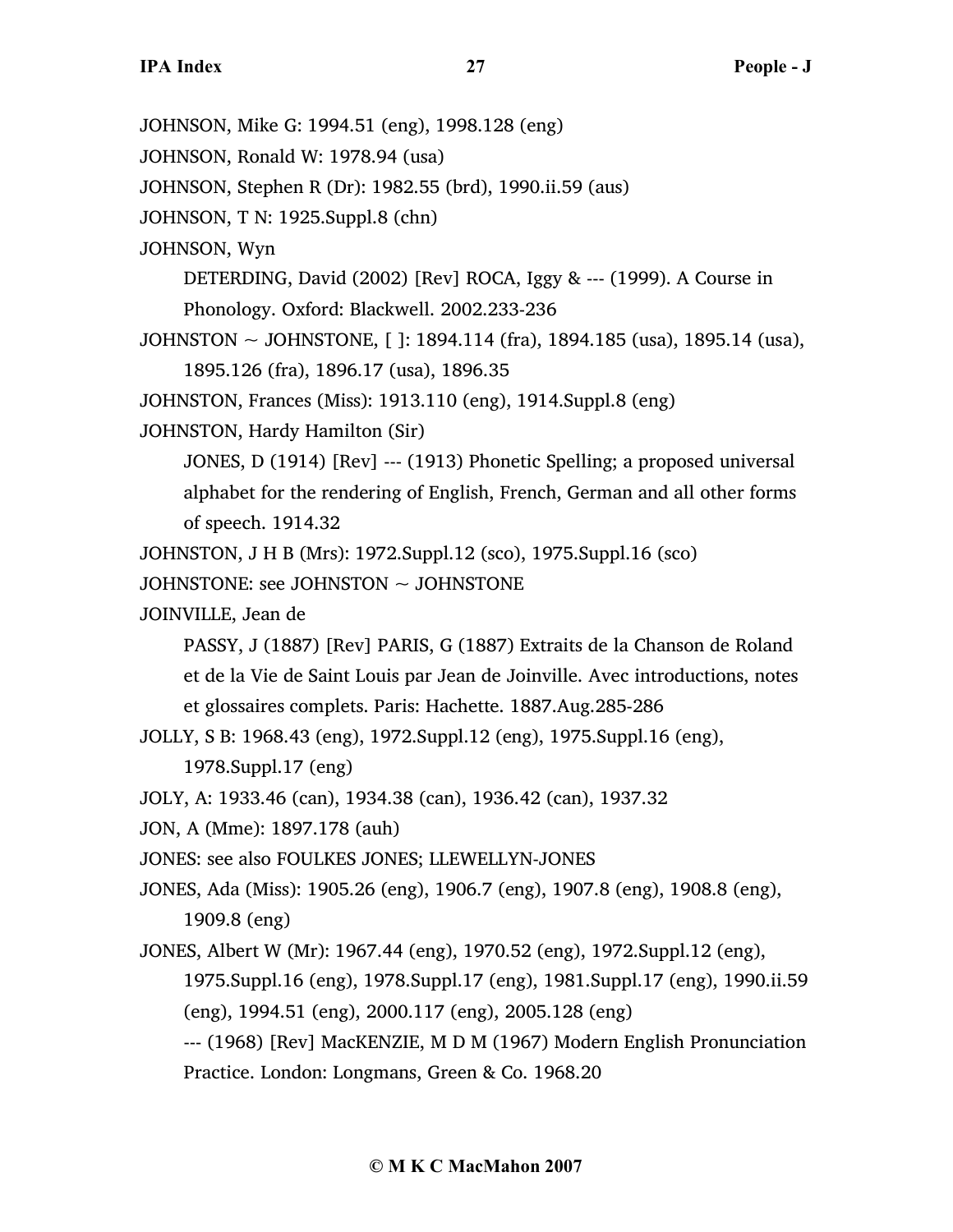JONES, Arnold: 1907.53 (eng), 1908.8 (eng), 1909.8 (eng), 1910.8 (eng), 1910.168, 1911.12 (eng), 1912.25 (eng), 1913.9 (eng), 1914.Suppl.4 (eng), 1925.Suppl.8 (eng) --- : IPA exam result (German). 1909.43 [--- : appointment, Eagle House School, Sandhurst]. 1908.131 LOCKHART, B & --- (1908) The danger of the 'Reform Method' 1908.96-98 --- (1909) [Rev] RIPPMANN, W (1908) The Sounds of English. Les sons du français. Deutsche Laute (Three Charts). London: J M Dent & Sons Ltd. 1909.104-105. Comm: D Jones JONES, D (1911) Phonetics in English schools: Eagle House School, Sandhurst [performance of a French play under the guidance of --- ]. 1911.3 PASSY, P (1929) En souvenir [=obituary of --- ]. 1929.27-28 JONES, Charles R: 1994.51 (eng), 1998.128 (eng) JONES, Cyrille (Mrs) [=MOTTE, Cyrille]  $\sim$  JONES, Daniel (Mrs): see MOTTE, Cyrille JONES, Daniel (Prof): 1905.133 (fra), 1906.2 (fra), 1906.71 (eng), 1907.5 (eng), 1908.5 (eng), 1909.4 (eng), 1910.5 (eng), 1911.12 (eng), 1912.25 (eng), 1913.9 (eng), 1914.Suppl.4 (eng), 1925.Suppl.8 (eng), 1930.11 (eng), 1932.13 (eng), 1934.28 (eng), 1936.34 (eng), 1938.30 (eng), 1939.78 (eng), 1949.7 (eng), 1952.Suppl.i (eng), 1955.Suppl.i (eng), 1961.Suppl.i (eng), [death] 1968.23  $-$ --- (1906) En Angleterre  $\beta$  = report of the Annual Meeting of the Modern Language Association London, 21-22 December 1905]. 1906.34-46 --- (1906) Development of the Danish stød 1906.48-49 --- (1906) [Rev] SAVORY, D L (1906) Phonetic Transcription of F B Kirkman's Premiere année de français. London: Black. 1906.109 --- (1906) [Rev] SAVORY, D L (1906) Phonetic Transcription of the First Sixty Lessons of Calvert & Hartog's First Book of French Oral Teaching. London: Rivingtons. 1906.109 --- (1906) Here and there [incl details of lecture on spelling reform by DONALDSON, [ ] Prof at St Andrews]. 1906.114-115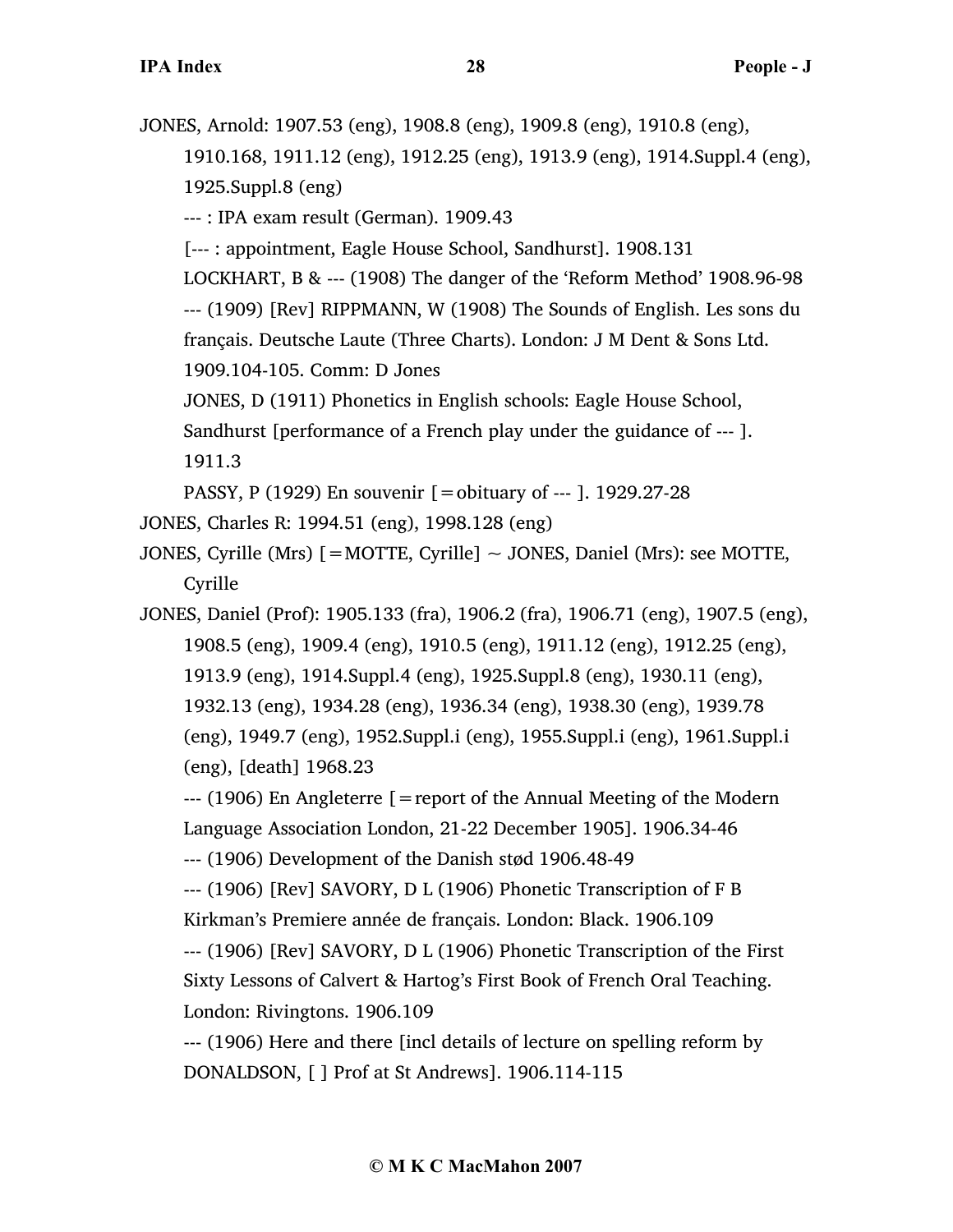--- (1906) [Spec] Scotch. BURNS, R Somebody. 1906.118-119. Corr: 1906.131

[Election of Daniel Jones to Council to replace R J Lloyd]. 1906.122-123

 $-$ -- (1906) Notes on spelling  $=$   $\leq$  Weekly Scotsman, Harper's Magazine,

Schoolmaster, W W Skeat in The Academy]. 1906.130-131

Décisions officielles [(i) --- to be co-editor of the mf ... ]. 1907.34

--- (1907) Simplified phonetic spelling. 1907.37-39

--- (1907) Here and there [=resolutions passed by a joint committee of the Modern Language Association, the Classical Association and the

Association of Assistant Masters on foreign languages taught in schools]. 1907.43-44

[---: called to the Bar; awarded MA]. 1907.50

PASSY, P (1907) Alphabet organique [see PASSY, P & --- [No title] Organic Alphabet, 1907.Suppl.mai-juin.[1]. 1907.55-57

--- (1907) Modern Language Association [=report on the Annual Meeting, University of Durham, 4-5 January 1907]. 1907.58-60

--- (1907) Phonetics in Scotland [=phonetics in schools in Northern Scotland; model pronunciation for children; phonetics and the teaching of reading, notably at Montrose Academy.] 1907.60-61

--- (1907) Phonetics in Scotland [=report by G Dunn on the desirability of increasing the use of phonetics in modern language teaching in Northern Scotland; results from Montrose Academy in teaching reading highly satisfactory]. 1907.60-61

--- (1907) [Rev] BELL, A G (1906) The Mechanism of Speech: Lectures delivered before the American Association to Promote the Teaching of Speech to the Deaf, to which is appended a paper on Vowel Theories, read before the National Academy of Arts and Sciences. 1907.66-67

[---: lectures on phonetics at University College, London]. 1907.73

--- (1907) Diploma for Proficiency in Phonetics. 1907.92-93

--- (1907) French b,d,g 1907.94-95

[---: courses of lectures on phonetics at the University of London, 1907-08]. 1907.97-98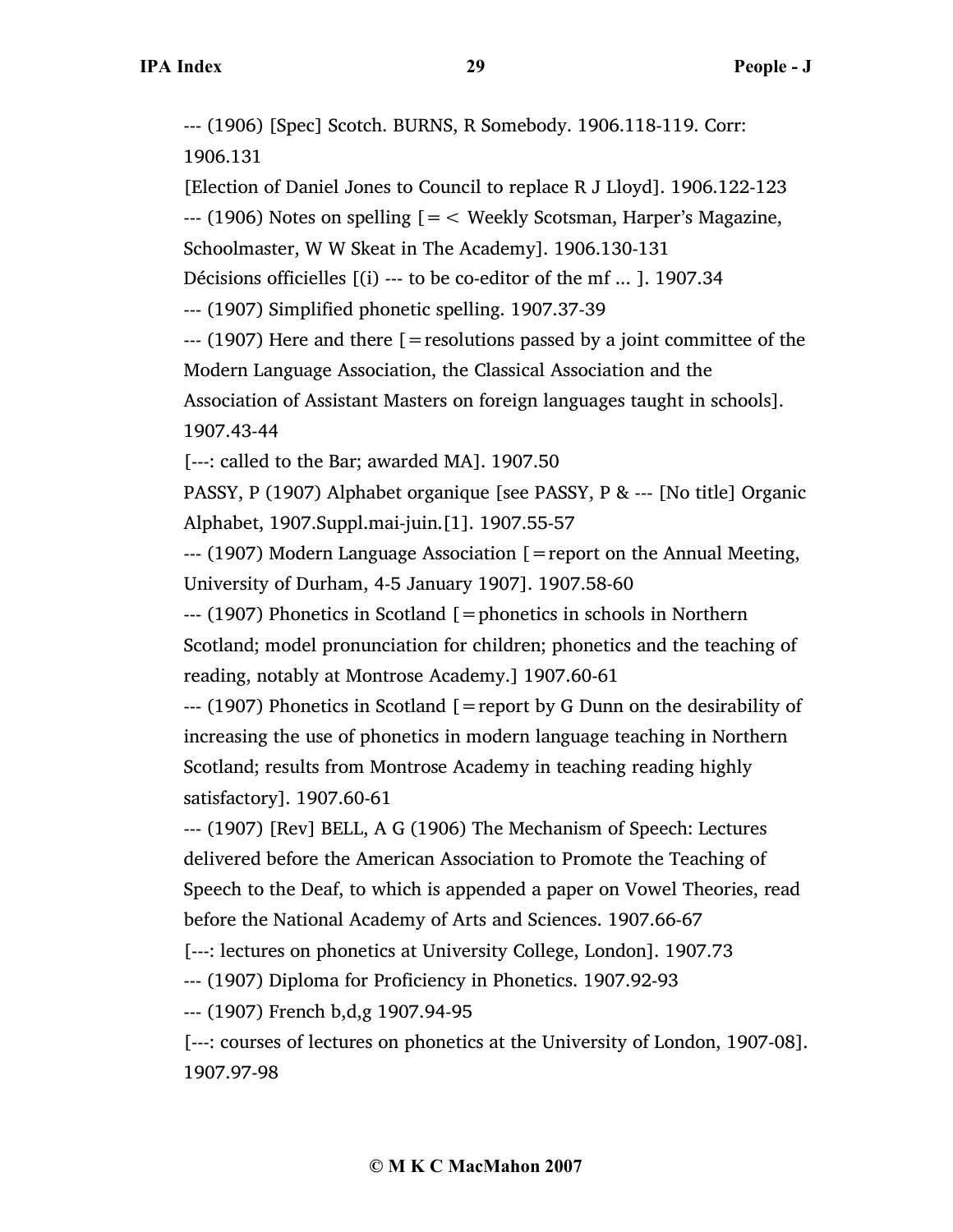--- (1907) [Rev] WYLD, H C (1906) The Historical Study of the Mother Tongue; an introduction to philological method. London: J Murray. 1907.98-100

Alphabet phonétique organique avec les formes correspondantes de l'alphabet phonétique usuel 1907.Suppl.nov-déc.1-8

--- (1907) Implosive sounds and clicks. 1907.111-114

--- (1907) [Rev] FUHRKEN, G E (1907) Phonetic Transcription of Jespersen.... 1907.117-118

--- (1907) [Rev] FUHRKEN, G E (1907) Phonetic Transcription of Jespersen, O & Rodhe, G E: Engelsk Läsebok för Realskolan. Stockholm. 1907.117-118

Teubner. 1908.28-20

[Election results]. 1908.29-30

--- (1908) [Rev] CAMERLYNCK, G (?H) [n d]. The Girls' Own Book. Paris: H Didier. 1908.35

--- (1908) [Rev] RICHARDS, S A (1907) French Speech and Spelling: a first guide to French pronunciation. London: J M Dent & Sons Ltd. 1908.35-36  $-$ --- (1908) The Modern Language Association  $\mathfrak{[}=$  report of the General Meeting, Queen's College, London, 7-8 January 1908]. 1908.44 ROBSON, E H A (1908) [Rev] PASSY, P (1907) The Sounds of the French

Language: Their formation, combination and representation. Translated by

D L Savory & D JONES. Oxford: Clarendon Press. 1908.47

SAVORY, D L (1908) [Rev] --- (1907) Phonetic Transcriptions of English Prose. Oxford: Clarendon Press. 1908.47-49

--- (1908) [Rev] WYLD, H C (1907) The Growth of English; an elementary account of the present form of our language, and its development. London: J Murray. 1908.73-74

--- (1908) [Rev] RIPPMANN, W (1908) Specimens of English: spoken, read, and recited. London: J M Dent & Sons Ltd. 1908.115-116

[---: courses of lectures on phonetics of English and French, descriptive and historical, University College, London, 1908-1909]. 1908.117

--- (1908) The mf alphabet and spelling reform. 1908.125-128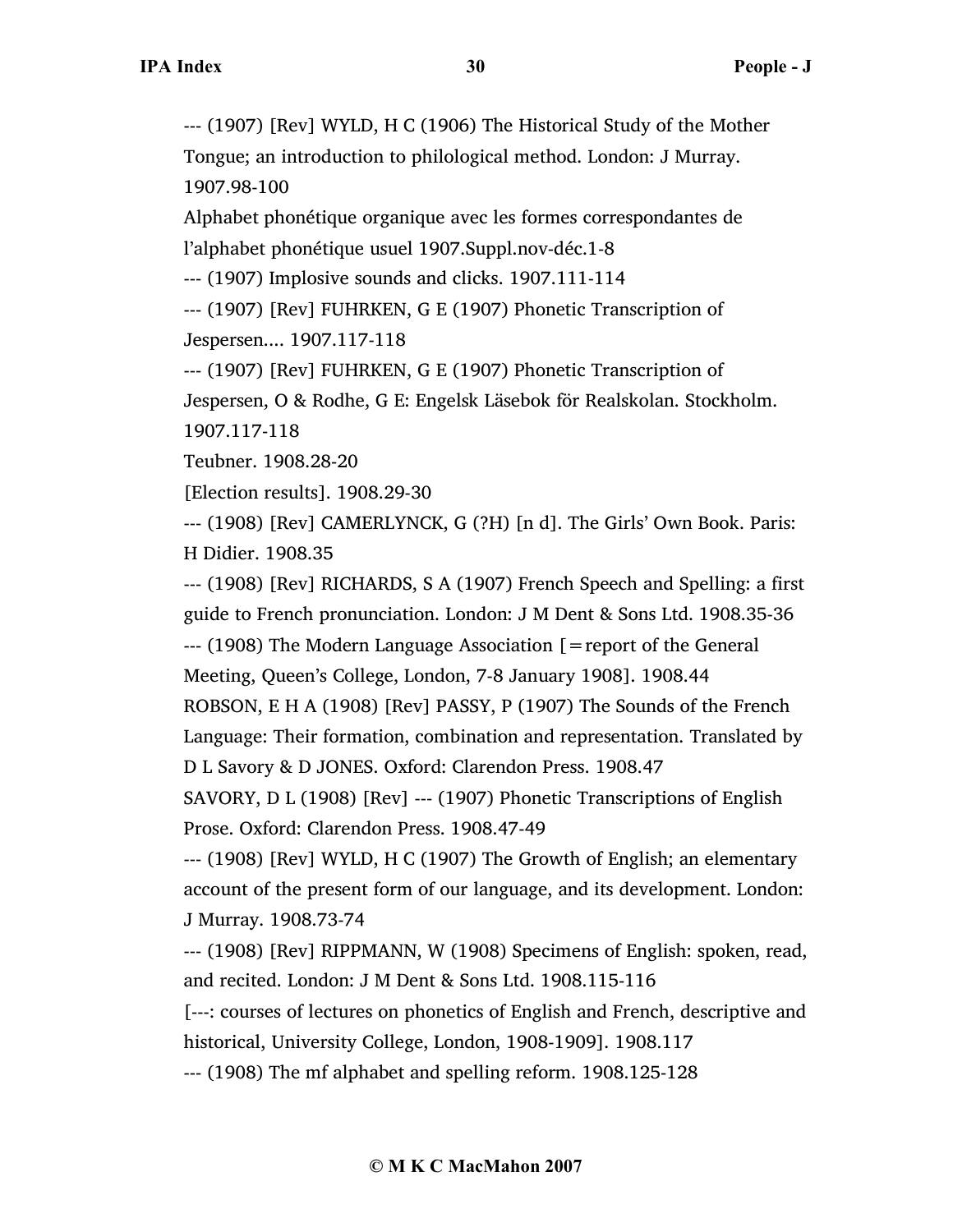LOCKHART, B (1908) [Rev] --- (1907) 100 poésies enfantines (avec maximes et proverbes). Leipzig & Berlin: B G [Membership of Council 1908]. Exposé des Principes (1908). 1908.Suppl.2-3

--- (1909) [Rev] BEASLEY, H R (1905) Sure Steps to Intelligent French. London: Swan Sonnenschein & Co. 1909.35-36

PASSY, P (1909) Avis de nos conseillers  $[=(i)$  DJ proposed as Assistant Secretary of the af (ii) 'scientific supplement' proposed (iii) future of Partie des élèves (iv) phonetics exams (v) advanced certificate (vi) alphabet]. 1909.44-47, 74-76, 77-79, 97-101

--- (1909) International language [incl examples of Esperanto and Universal]. 1909.49-51

--- (1909) International language [=Universal; comparison with Esperanto]. 1909.49-51

--- (1909) [Spec] Esperanto. Misc. [Part of --- 1909.49-51.] 1909.50-51

--- (1909) [Spec] Universal [in orthography]. Misc. 1909.50-51

JESPERSEN, O, VIANNA, A G, PASSY, P, --- & LUND, S (1909) Adresse à W Viëtor  $[$  = on occasion of 25 years' association with the University of Marburg]. 1909.73-74

--- (1909) The Simplified Spelling Society [incl extract from Presidential address by W W Skeat at the Society's inaugural meeting]. 1909.80-82 --- (1909) Specimens of Shakespeare in the Pronunciation of the Period 1909.Suppl.juil-août.1-8

--- (1909) [Spec] Specimens of Shakespeare in the Pronunciation of the Period. The Tempest Act I, latter part of Scene 2; Twelfth Night Act I, Scene 3. 1909.Suppl.juil-août.1-8. See also 1909.107

JONES, Arnold (1909) [Rev] RIPPMANN, W (1908) The Sounds of English. Les sons du français. Deutsche Laute (Three Charts). London: J M Dent & Sons Ltd. 1909.104-105. Comm: D Jones

[---: courses of lectures on phonetics on English (early and modern), French (Old and modern), experimental phonetics, 1909-10, University College, London]. 1909.108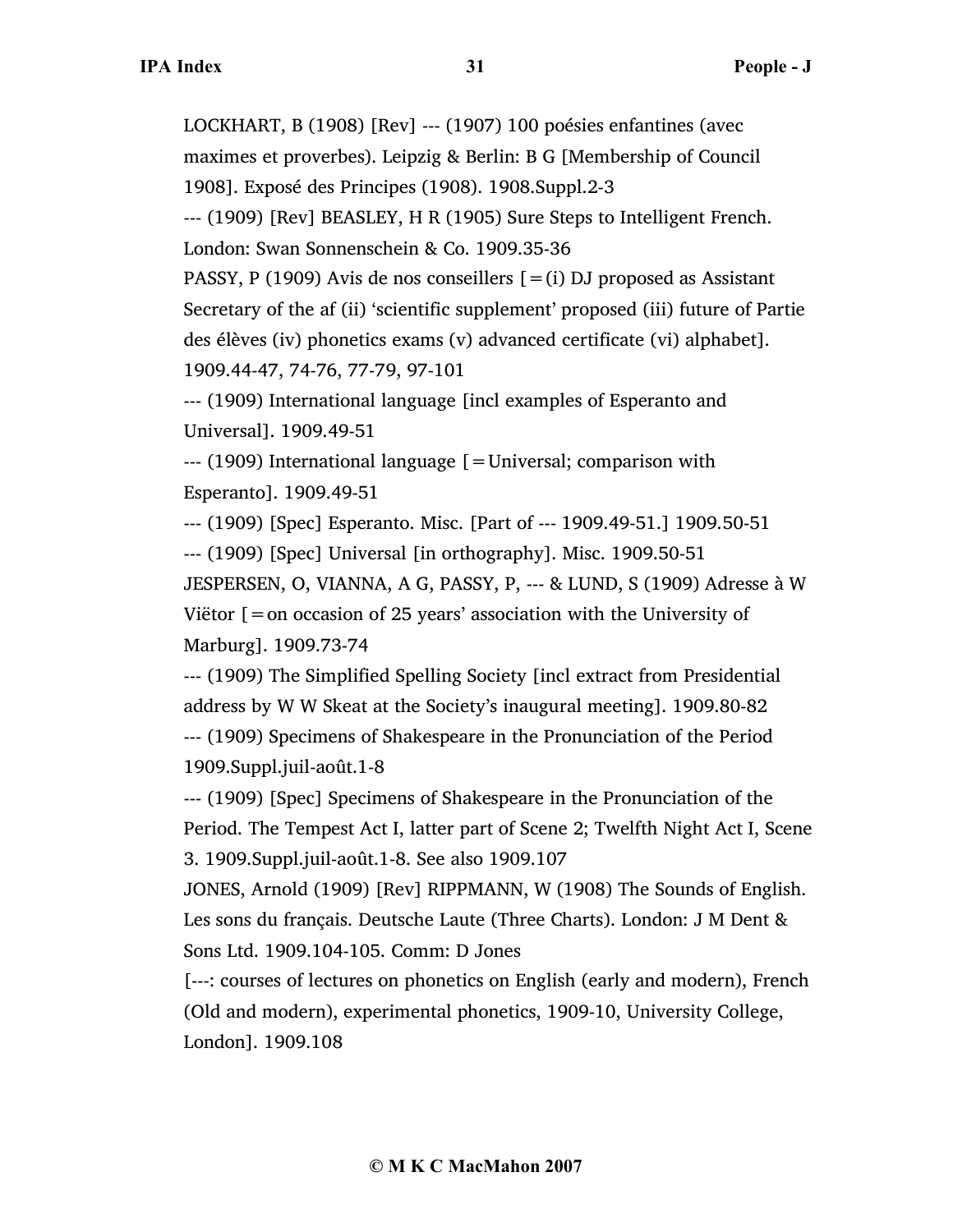--- (1909) [Spec(Stud)] English. [English version of Die Bremer-Stadt-Musikanten. See also ROUSSEY, C Patois de Bournois, and BEYER, F &

PASSY, P Elementarbuch des gesprochenen Englisch.] 1909.110-112

--- (1909) The pronunciation of Early English 1909.119-123

PASSY, P (1909) [Rev] --- (1909) The Pronunciation of English: phonetics and phonetic transcriptions. Cambridge: Cambridge University Press. 1909.126-128

--- (1909) [Spec(Stud)] English. The Musicians [continuation of 1909.110- 112]. 1909.133-135

--- (1909) Phonetics at Grenoble [establishment of new Phonetic Institute]. 1909.143-146

--- (1909) [Spec(Stud)] Anglais. The Hedgehog and the Hare. 1909.155-157 [Election results]. 1910.32-33

[---: lecture on Elizabethan pronunciation of English]. 1910.37

--- (1910) Phonetics at Grenoble [contains extracts from letter by ROSSET,

T on type of phonetic notation used at Grenoble]. 1910.41-44

--- (1910) [Rev] RIPPMANN, W (1909) Phonetic Section of Dent's New

First French Book. London: J M Dent & Sons Ltd. 1910.48-49

--- (1910) [Rev] DUMVILLE, B (1909) The Science of Speech. An Elementary Manual of English Phonetics for Teachers. London: W B Clive. 1910.49

--- (1910) [Rev] SMITH, S [nd] Phonetic French Syllabaire for Schools. Paris: Hachette. 1910.49

--- (1910) [Rev] WILLIAMS, I (1909) Phonetics for Scottish Students. The sounds of polite Scottish described and compared with those of polite English. Glasgow: Maclehose. 1910.49-50

TUTTLE, E H (1910) [Rev] NICHOLSON, G G (1909) A Practical Introduction to French Phonetics for the Use of English-Speaking Students and Teachers. London: Macmillan & Co Ltd. 1910.50-51. Comm: D Jones on the use of 065

TUTTLE, E H (1910) [Rev] NICHOLSON, G G (1949) A Practical Introduction to French Phonetics..... 1910.50-51. Comm: D Jones on the use of 065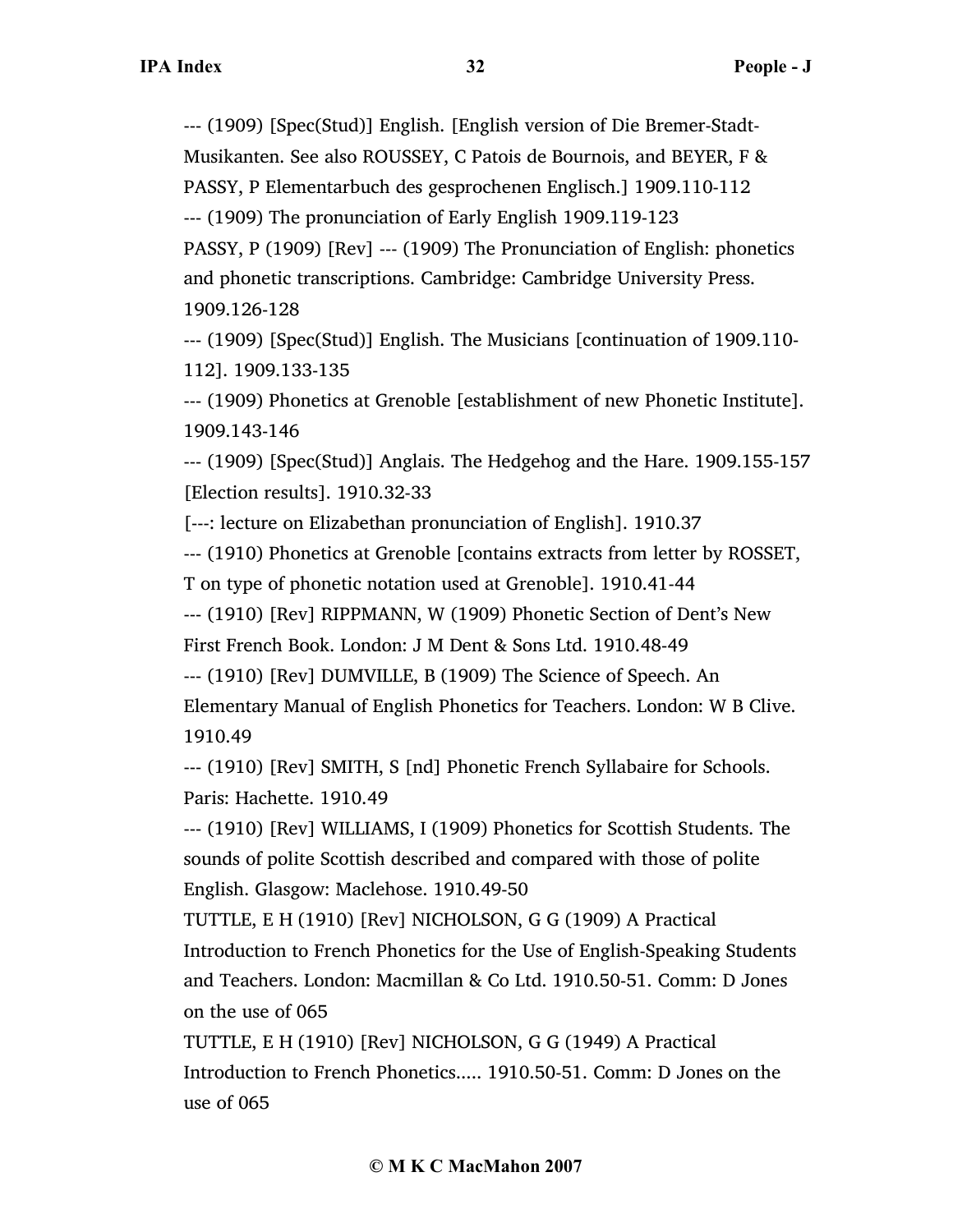--- (1910) [Spec(Stud)] English. The Hedgehog and the Hare [continued]. 1910.60-61

--- (1910) [Rev] NOËL-ARMFIELD, G (1909) 100 Poems for Children. With proverbs, maxims and tunes. Collected and phonetically transcribed. 1910.82

WEEKS, R (1910) [Rev] --- (1909) Intonation Curves: A collection of phonetic texts, in which intonation is marked throughout by means of curved lines on a musical stave. Leipzig & Berlin: B G Teubner. 1910.82-83 Décisions officielles [=list of office-bearers]]. 1910.92

--- (1910) [Rev] VERRIER, P I (1909) Essai sur les principes de la métrique anglaise. Paris: H Welter. 1910.111-112

[Vacation course, August 1910: Edinburgh, ---, SAVORY, D L]. 1910.116- 117

--- (1910) The transcription of English vowels [see also PALMER, H E 1910.102-107]. 1910.128-129

--- (1910) Mr Atkinson's "Mouth Measurer" 1910.134

[---: courses of lectures on the phonetics of English (Old and modern),

French (Old and modern), experimental phonetics, 1910-11, University College, London]. 1910.135

PAEGLE, E & --- (1910) [Spec] Lettish. Sol. 1910.138-139

--- (1910) [Spec] Albanian (Geg dialect). Proverbs, Colloquial Sentences,

The Ballad of \$ [inf: Miss M E DURHAM]. 1910.139-141

[Council decision (provisional): --- to be an examiner in the phonetics of English for the IPA.] 1910.141

[---: appointed examiner in English phonetics]. 1910.141

--- (1910) Uniform spelling for the African languages (with a short analysis of the Chindau language) 1910.148-152

--- (1910) [Spec] Chindau. Elephant and Turtle. 1910.149-152. Corr:

1911.5. (Part of D Jones's 'Uniform spelling for the African languages')

--- (1910) [Rev] WYLD, H C (1909) Elementary Lessons in English

Grammar. Oxford: Clarendon Press. 1910.156-157

--- (1910) [Rev] AFZELIUS, J A (1909) A Concise Pronouncing Dictionary of Modern English. Stockholm: P A Norstedt & Söner. 1910.157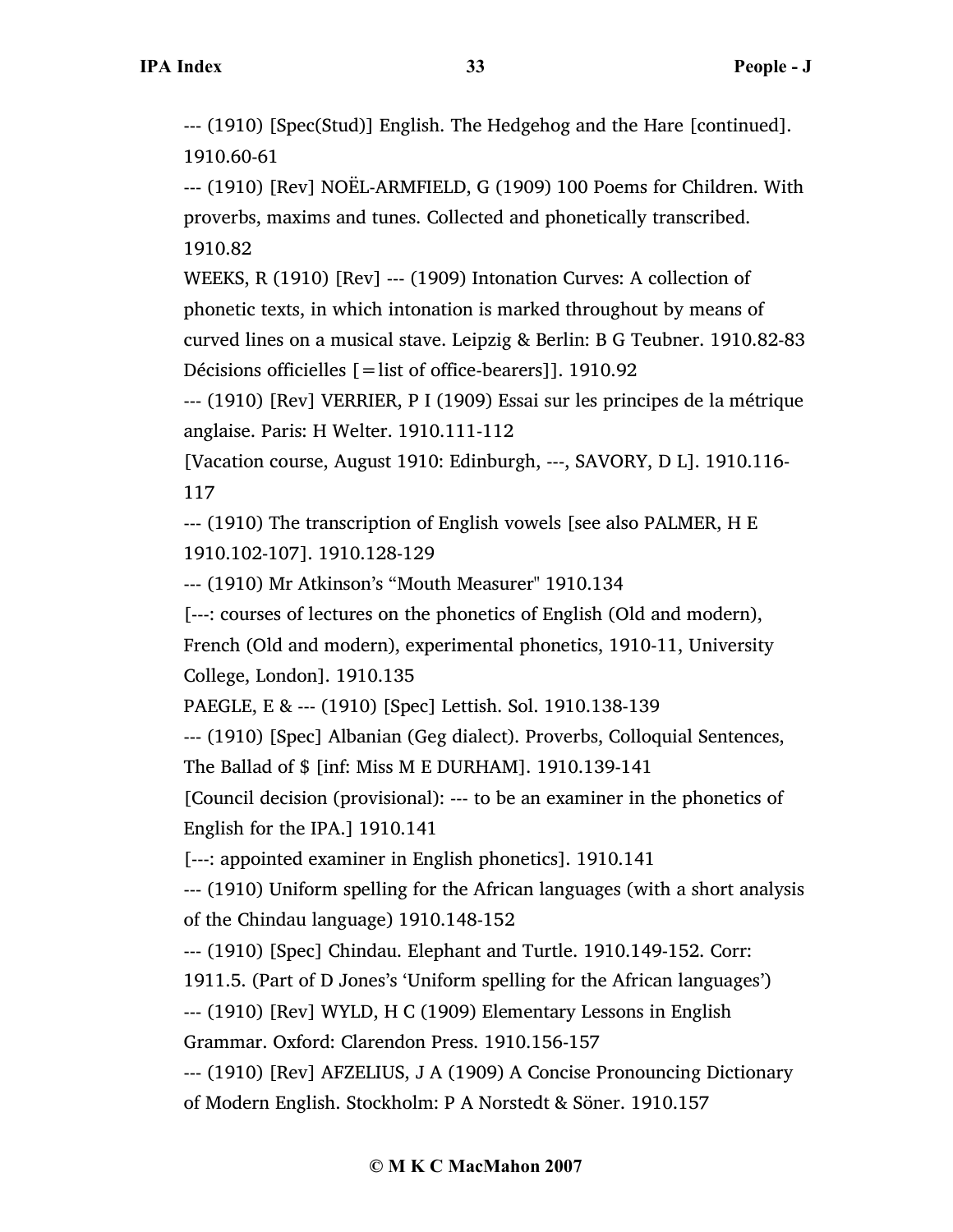PASSY, P (1910) Questions personelles  $[=(i)]$  recent illness (ii) D Jones to take over most of the editorial work of the mf]. 1910.159

CAMILLI, A (1910) Alphabet [ø œ  $\theta$  θ m (with central leg descending)  $\mu \pi$ β; Comm: D Jones]. 1910.160

[D Jones appointed Inspector of the Instruction in Phonetics in the Scottish Training Colleges, session 1910-1911]. 1910.161

PALMER, H E (1911) What is the English standard transcription? [Comm: D Jones]. 1911.1-2

UNGOED, G T (1911) Phonetics in English schools: Acton County School

[=performance of TwelfthNight in the original pronunciation]. 1911.2-3

--- (1911) Phonetics in English schools: Eagle House School, Sandhurst [performance of a French play under the guidance of Arnold Jones]. 1911.3

--- (1911) [Definition of 'palatalized' consonant]. 1911.3-4

--- (1911) [Q&A: (Q) - definition of 'palatalized' consonant]. 1911.3-4

[---: lecture on English pronunciation, Paris]. 1911.4

--- (1911) The transcription of English vowels [see also PALMER, H E

1910.102-107, --- 1910.128-29]. 1911.46-48

BROWN, R G (1911) Suggestions for typewriters. 1911.48-49. Comm: D Jones

[Discussion of 'phonetic spelling' at meeting of the English Association: ---, RIPPMANN, W, ARCHER, W, SKEAT, W W]. 1911.55

BENNI, T W (1911) [Q&A: Polish (A)] Polish sounds. 1911.71-72. See also - --. 1911.3-4

[--- : marriage to Mlle Cyrille Motte, niece of Paul Passy]. 1911.78

[Q&A: English (Q) - pronunciation of AHEM, FAUGH, HUMPH, PSHAW, TUT, UGH. Comm: D Jones]. 1911.78

 $-$  (1911) [Q&A: Dutch (A) - phonetic value of  $\langle \text{ui} \rangle$ ]. 1911.78

--- (1911) [Q&A: English (A) - pronunciation of AHEM, FAUGH, HUMPH, PSHAW, TUT, UGH]. 1911.78

--- & STERN, E (1911) [Spec] Magyar (Hungarian). NWS [inf=E STERN]. 1911.79-80

--- (1911) [Spec] Chinese, Standard Cantonese dialect. NWS. 1911.80-84

# **© M K C MacMahon 2007**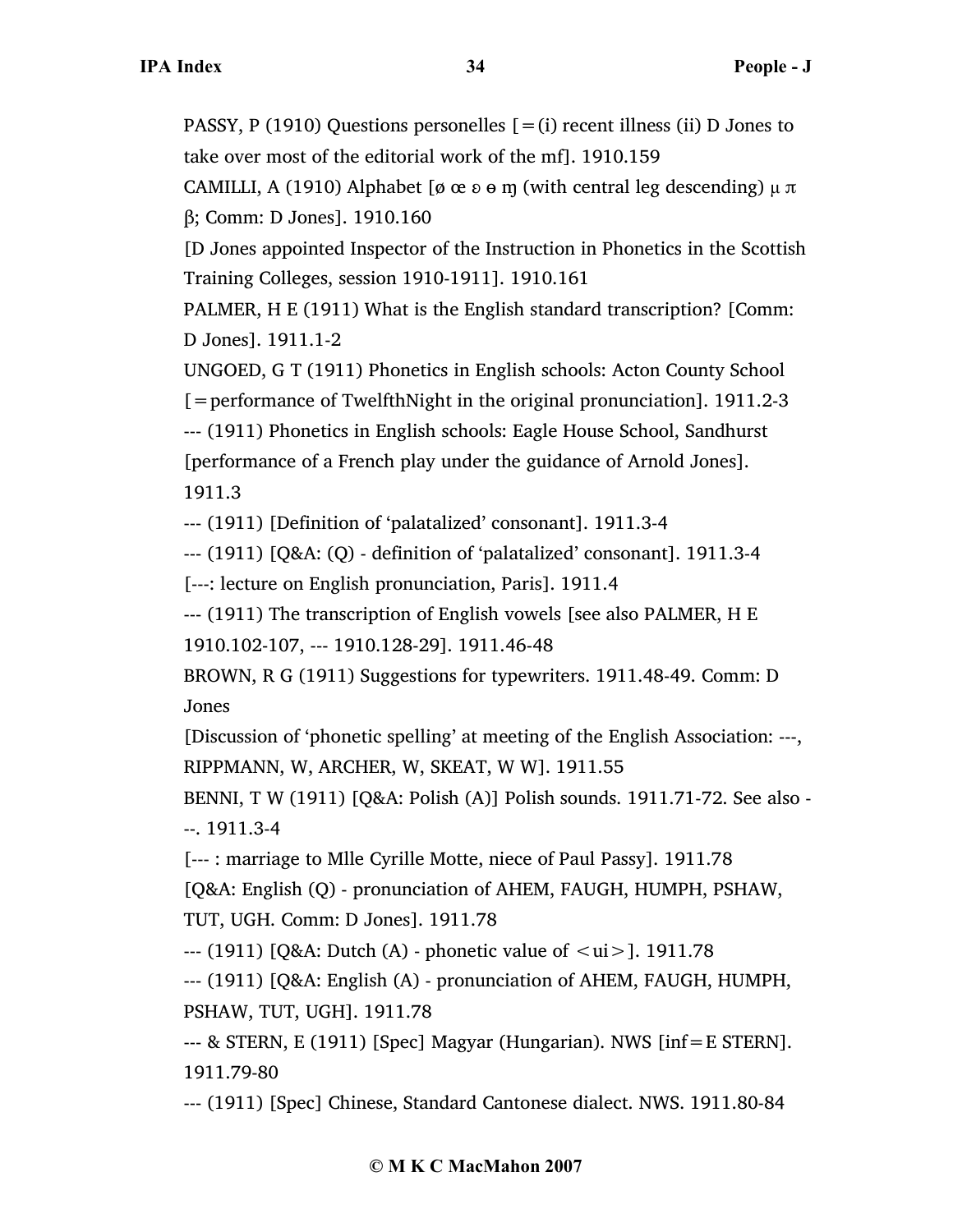--- (1911) [Spec] Chinese, Standard Cantonese dialect. NWS [inf=Kwing Tong WOO]. 1911.80-84

--- (1911) [Spec(Stud)] English. A Passage from IRVING, W Christmas Eve <Sketch Book of Geoffrey Crayon, Gent 1911.86

Décisions officielles  $[=(i)]$  editorship of the mf - D Jones to deputize for P Passy (ii) diploma in phonetics (iii) examiners in phonetics (iv) alphabet: palatalization, Bantu fricatives, devoiced liquids, labiodentals, CV13 in English, arrangement of chart 1911.89-93

--- (1911) [Rev] RAUSCH, F [nd] Lauttafeln für den deutschen und fremdsprachlichen Unterricht nach den Grundsätzen der Lautlehre. Marburg: N G Elwert. 1911.111-112

--- (1911) [Q&A: Latin and Greek (A) - books on the pronunciation of]. 1911.115-116

SURKAMP, [ ] (1911) [Bibliography of works on the pronunciation of Greek and Latin. Comm: D Jones]. 1911.115-116

DE SARAM, S (1911) English pronunciation  $\mathfrak{[} =$  comments on certain words in the Macmillan's Modern Dictionary. Comm: D Jones]. 1911.116-117

--- (1911) [Spec(Stud)] English. The Woodman and His Axe. 1911.122

--- (1911) [Rev] JONES, F (1910) A First English Course. London: Blackie & Son Ltd. 1911.144

--- (1911) [Rev] RIPPMANN, W (1911) English Sounds. A book for English boys and girls. London: J M Dent & Sons Ltd. 1911.144

[--- : marriage to Mlle Cyrille Motte, niece of Paul Passy]. 1911.148 FRINTA, A (1911) Consonnes palatalisées [diacritics for palatalized consonants; examples fromCzech]. 1911.149. Corr: 1911.180 81

--- (1911) [Spec(Stud)] English. Making Himself at Home. 1911.153-154 VIËTOR, W (1911) Ein deutsches Lesebuch  $\mathfrak{g}$  = possibility of preparing an extract from his Lesebuch in Lautschrift if the demand exists for it. Comm: P Passy]. 1911.180

--- (1911) [Spec] Tyneside dialect (Northumberland) [inf=S G Horsley]. Come Geordie, hold the bairn. 1911.184

--- (1911) [Spec(Stud)] English. < SCOTT, W Tales of a Grandfather, Ch 7.] 1911.186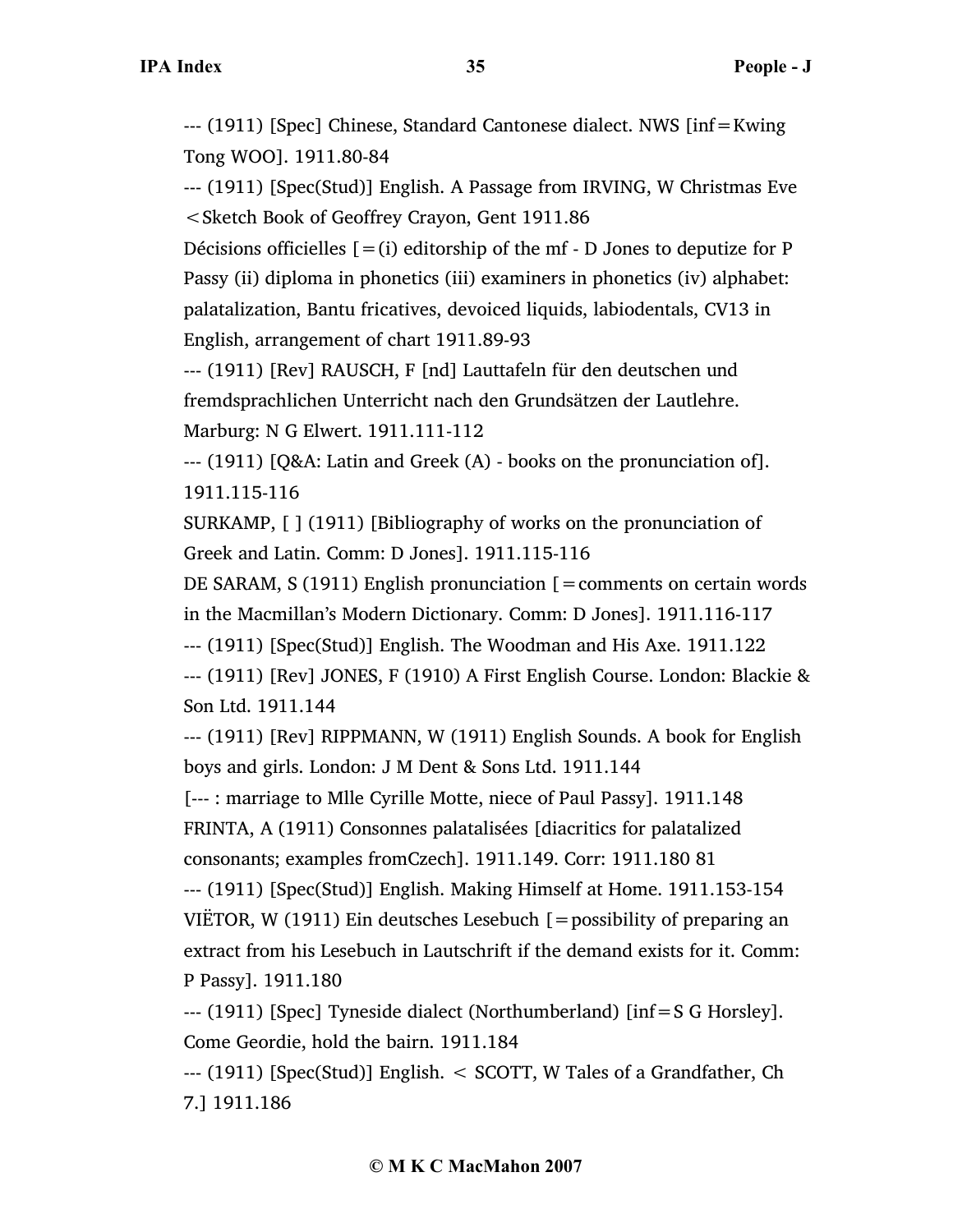--- (1912) [Spec] Mono. A Melanesian language spoken in the Bougainville Straits, Western Solomon Islands [initial transcription by G C WHEELER]. 1912.12-14

--- (1912) [Spec(Stud)] English. Paving Stones. 1912.15

[Election results]. 1912.18-19

--- (1912) [Rev] CAMERLYNCK-GUERNIER, G J & CAMERLYNCK, G (?H) (1911) The Girls's Own Book. Miss Rod. (Classes de 3è année). Paris: H Didier. 1912.62

--- (1912) [Rev] THIERGEN, O & HAMANN, A (1912) English Anthology, containing specimens of English poetry and prose with lives of authors from the 14th century to the present day. Leipzig & Berlin: B G Teubner. 1912.62

--- (1912) [Spec] Chinese, Standard Cantonese dialect, colloquial style. NWS [inf=Kwing Tong WOO]. 1912.67-68

--- (1912) [Spec] Chinese, Standard Cantonese dialect, colloquial style. NWS. 1912.67-68

--- (1912) [Spec(Stud)] English. The Daisy < ANDERSEN, H C. 1912.71-72 [---: lectures in Sweden, Denmark, Germany]. 1912.86

[Election of Council; composition of present Council; Proposals: Honorary membership for BREUL, K; phonetic symbols to be printed on cards

(<MILLS-BAKER, F); articles in orthography in the mf; alphabet; deficit]. 1912.89-91

PASSY, P (1912) Circulaire  $[=(i)$  Honorary members (ii) announcements (iii) phonetic symbols on cards for learning to read (iv) articles in

orthography (v) alphabet (vi) financial deficit]. 1912.89-91

--- (1912) Henry Sweet [=obituary]. 1912.97-99

PASSY, P (1912) The Principles of the International Phonetic Association. 1912.Suppl.sept-oct.1-40

The Principles of the International Phonetic Association. 1912.Suppl.septoct.4

--- (1912) [Spec(Stud)] English. Early Rising. 1912.112

[Council decisions: Executive committee; Honorary membership for BREUL, K; editors to be allowed to refuse 'une annonce...mauvaise';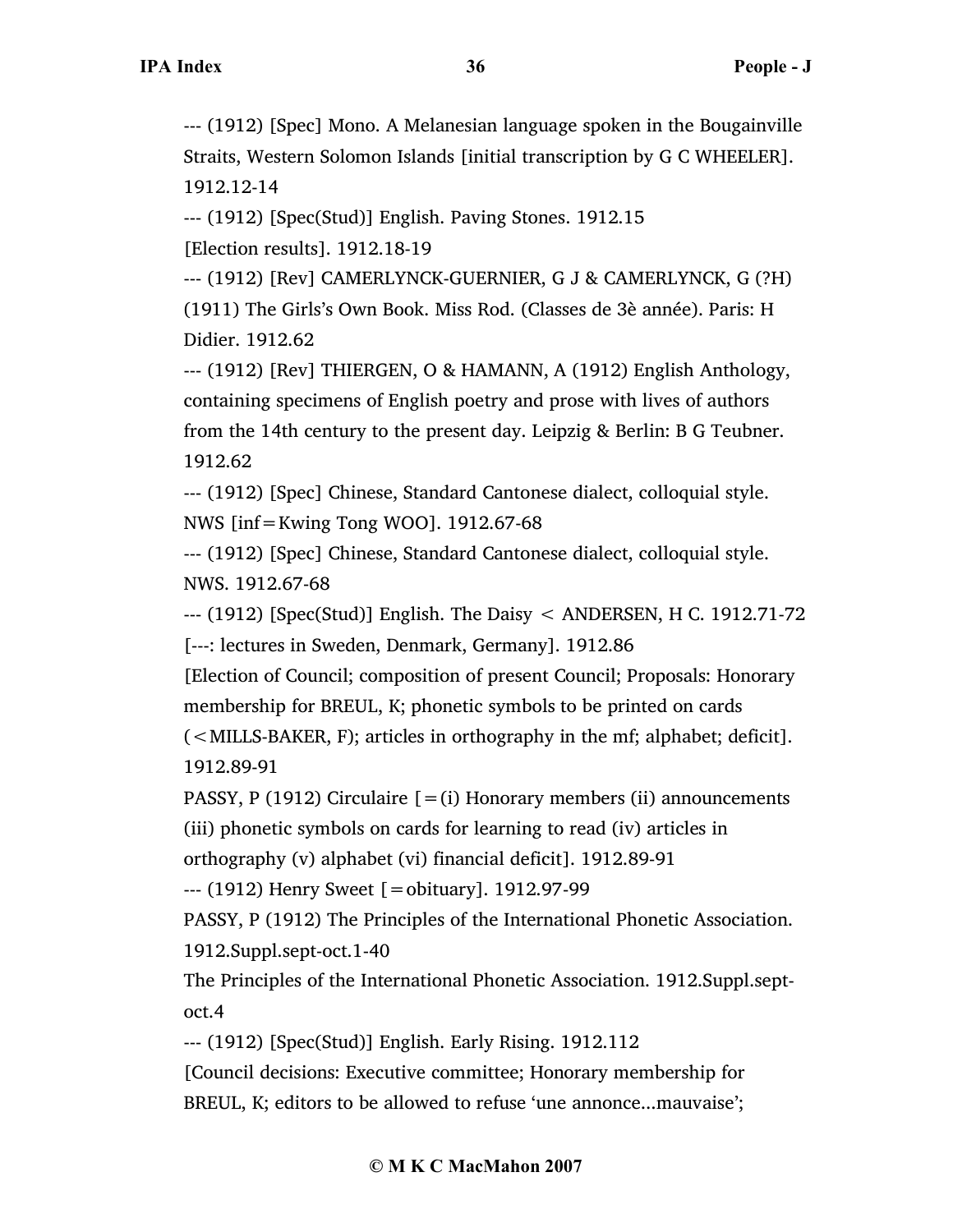proposal by MILLS-BAKER,F; articles in orthography in the mf; alphabet; see 1912.89-91]. 1912.114-115

[---: lectures at Madras University]. 1912.123

[---: lectures on phonetics, Madras and 'other educational centres in India', Winter 1912]. 1912.123

[Councillors' views]. 1912.126-131

--- (1912) [Spec] London dialect (Cockney). NWS. 1912.144

[Councillors' views]. 1912.150-151

[---: lectures at Panjab University]. 1913.54

[Lectures on English spelling reform by --- in Madras, Lahore, Bombay]. 1913.54

Phonetics in India  $[=D$  JONES: lectures on teaching English pronunciation, on early English, spelling reform, Madras; on spelling reform, Bombay; on spelling reform and the value of phonetics to missionaries, Lahore]. 1913.54

PASSY, P (1913) [Rev] --- & WOO, K T (1913) A Cantonese Phonetic

Reader. London: University of London Press. 1913.71-72

[---: lecture, London]. 1913.76

--- (1913) Chinese tones [Nanking dialect; informant= W B Pettus]. 1913.95-96

--- (1913) English short e  $\lceil$  = use of  $\varepsilon$  in transcriptions]. 1913.96

[---: appointment, Oxford University]. 1913.101

--- (1913) Representation of tsh, dzh, etc. 1913.101

--- (1913) [Spec] Dialect of North West Lancashire [Torver, near Coniston;

inf=Rev R D ELLWOOD]. Blowin' t' Candle out. 1913.104

--- (1913) [Spec(Stud)] English. Some Unintentionally Amusing Advertisements. 1913.106

--- (1913) Phonetic spelling of English 1913.113-116

WALKER, H B (1913) [Rev] --- (1912) Phonetic Readings in English. Heidelberg: Winter. 1913.116-118

--- (1913) [Rev] RICE, C M (1912) Voice Production with the Aid of Phonetics. Cambridge: W Heffer & Sons. 1913.118-119. [Also in Cambridge Review 11, June 1913]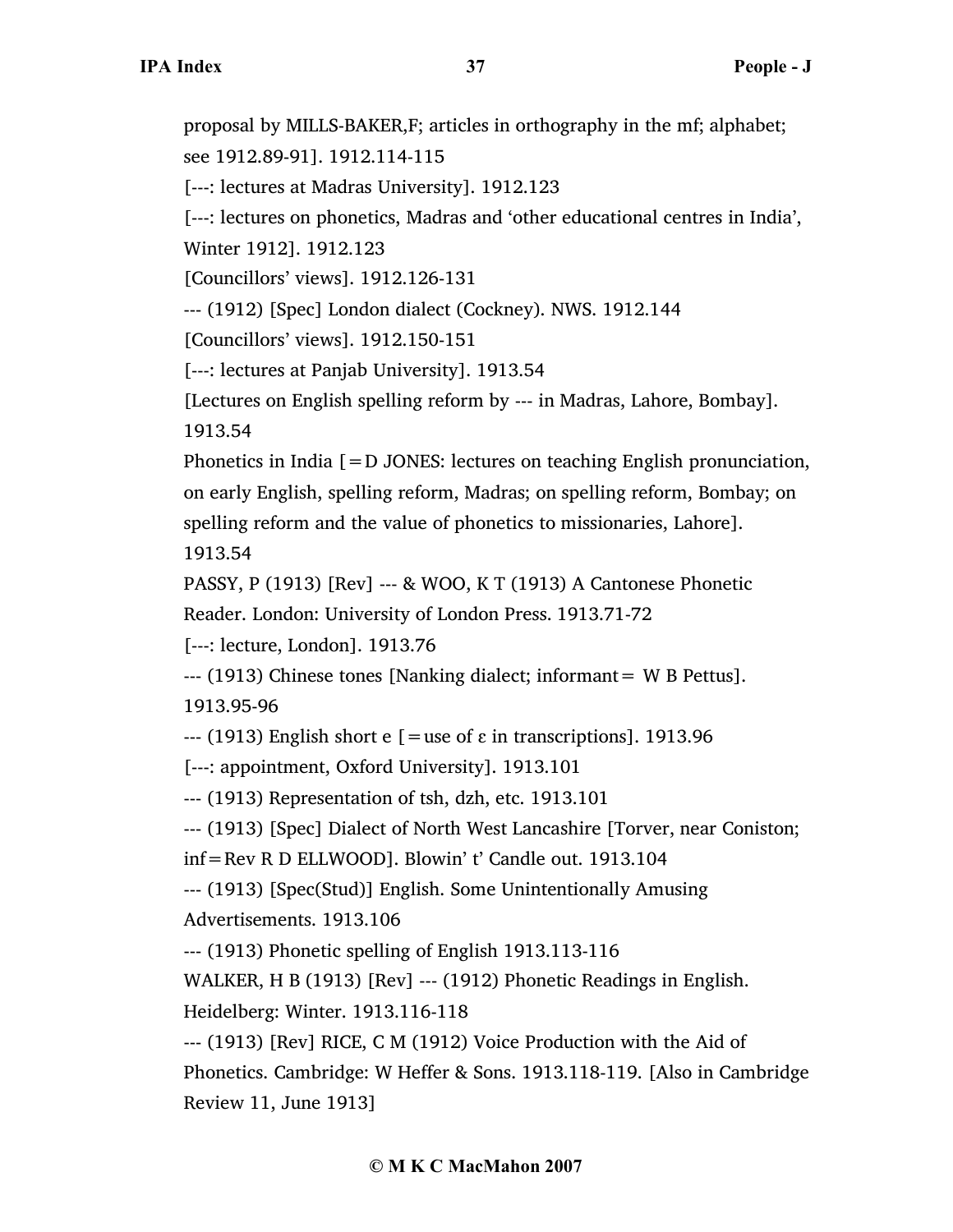--- (1913) [Spec(Stud)] English. < CRAWFORD, F M. 1913.122

PASSY, P (1913) Représentation des affriquées. 1913.129-131

EWERT, J G (1913) [Rev] MICHAELIS, Hermann & --- (1913) A Phonetic

Dictionary of the English Language. Hannover & Berlin: Carl Meyer (Gustav Prior). 1913.134-135

[---: lectures at Bombay University]. 1913.136

BAILEY, T G (1913) tsh and dzh [symbols for]. 1913.136. Comm: D Jones --- (1913) Syriac. 1913.136-137

RICHARDS, S A (1913) English short e [Comm: D Jones]. 1913.137

--- (1913) [Spec] Dialect of North West Lancashire (Torver, near Coniston)

[inf=Rev R D ELLWOOD]. NWS. 1913.141-142

--- (1913) [Spec(Stud)] English. The Name on the Portmanteau. 1913.144- 145

KEWITSCH, G (1914) Bemerkungen zu tc, tsh, ts... [symbols for]. 1914.3-4

[---: lecture on intonation in foreign languages]. 1914.11

--- (1914) What is a syllable? 1914.12

--- (1914) [Spec(Stud)] English. The Boy and the Button. 1914.18 [Election results]. 1914.18-19

--- (1914) [Rev] MARSEILLE, G & SCHMIDT, O F (1914) Englisches Elementarbuch. Marburg: N G Elwert. 1914.29-31

--- (1914) [Rev] JOHNSTON, H H (1913) Phonetic Spelling; a proposed universal alphabet for the rendering of English, French, German and all other forms of speech. 1914.32

--- (1914) [Spec(Stud)] Southern English. An Important Distinction. 1914.36

THOMPSON, W L (1914) Representation of tsh, dzh. 1914.46-50

--- (1914) The [1st International] Congress of Experimental Phonetics 1914.50-51. Corr: 1914.70

[---: lecture on phonetics, Stratford-upon-Avon]. 1914.51

[---: resignation, Oxford University]. 1914.70

--- (1914) Variant pronunciations [=ANGINA, ARBUTUS, DAHLIA,

HIMALAYA, HYDRANGEA; alternative pronunciations given by ERHARDT, J]. 1914.71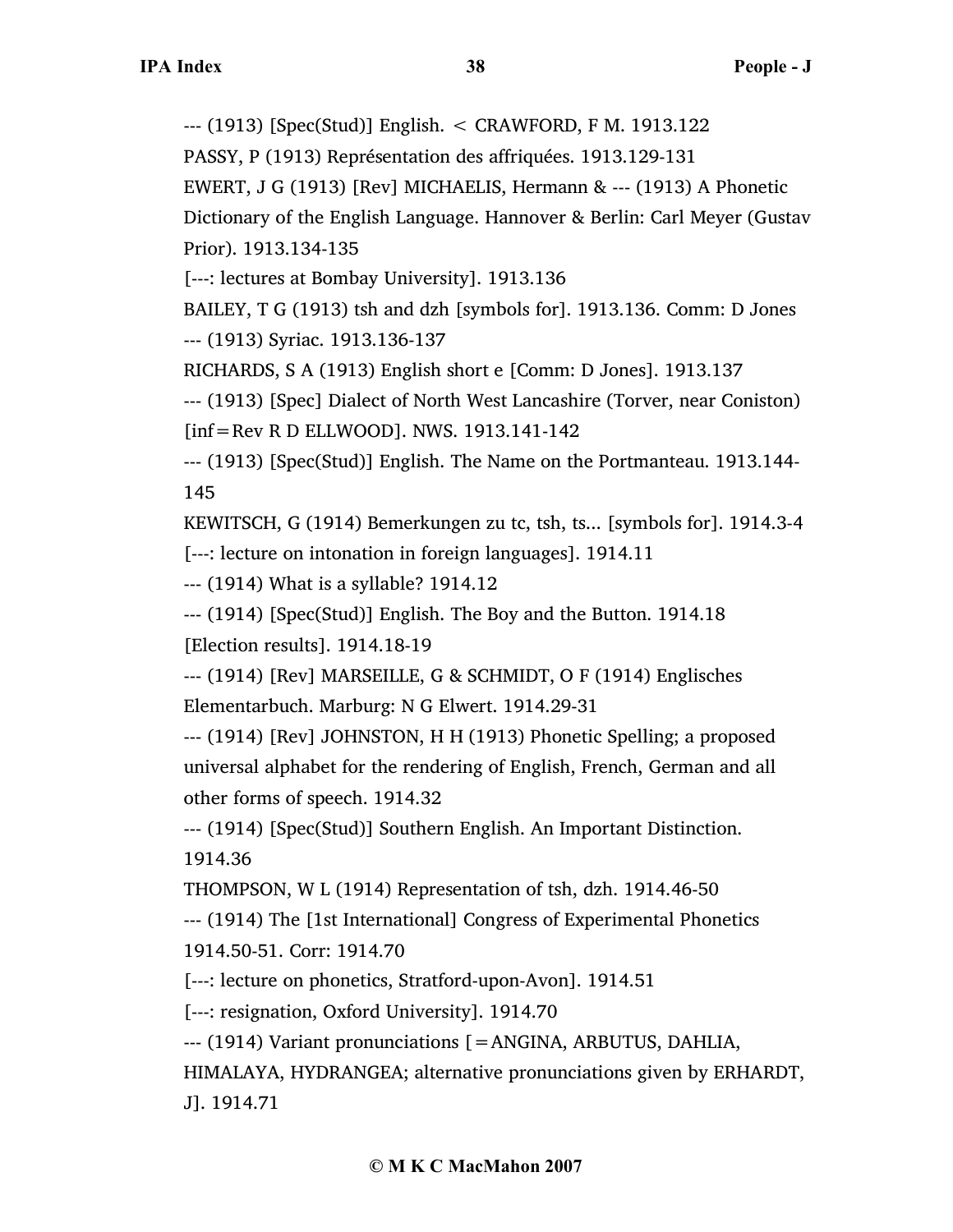--- (1914) [Spec] Manx [North; inf=W RADCLIFFE]. LP. 1914.74-75

--- (1914) [Spec(Stud)] Southern English. < KINGSLEY, Charles. 1914.76

--- (1923) [Spec] Chinese [Hwa Miao language of western China, Province of Yünnan]. < POLLARD, S & NICHOLLS, A G Hwa Miao New First Primer. 1923.4-5

--- (1923) [Spec] Chinese [Hwa Miao language of western China, Province of Yünnan]. < POLLARD, S & NICHOLLS Hwa Miao New 1st Primer. 1923.4-5

--- (1923) [Spec] Cornish dialect [South Cornwall]. Passages from The Cornish Almanac 1905, 1907. 1923.7

MINN, K & --- (1924) [Spec] Korean [Seoul]. NWS. 1924.14-15

[Der 19te Deutsche Neuphilologentag, Berlin, October 1924]. 1924.27-28 [Vacation course for middle-school teachers in Switzerland, Basel, 6-9 Oct 1924: ---, phonetics and the teaching of English; BAILLY, Prof [ ] on general linguistic theory]. 1924.28

[---: course in phonetics, with special reference to English, Smith College, Northampton, Massachusetts, June 1925; lecture on phonetics, Hunter College, New York, 22 June 1925.] 1925.21

[Rev] --- (1924) An English Pronouncing Dictionary, showing the pronunciation of over 50,000 words in International Phonetic transcription. Revised and augmented 2nd ed. London: J M Dent & Sons Ltd. 1925.5-6

--- (1925) [Spec] Gã [inf=K K LOKKO]. Misc; NWS. 1925.6-9

--- (1926) Unstressed English ɪ. 1926.3-4

PASSY, P (1926) À propos de nouveaux signes [=general]. 1926.13-15

--- (1926) [Spec] Gujarathi [inf=J KABRAJI]. NWS. 1926.18-19

--- (1926) New signs [=general]. 1926.26-27

--- (1926) [Rev] DOKE, C M (1926) The Phonetics of the Zulu Language.

Johannesburg: University of the Witwatersrand Press. 1926.36-37

[---: visit to Kenya]. 1926.38

PINHORN, R H (1926) Pronunciation of USED TO [Comm: D Jones].

1926.39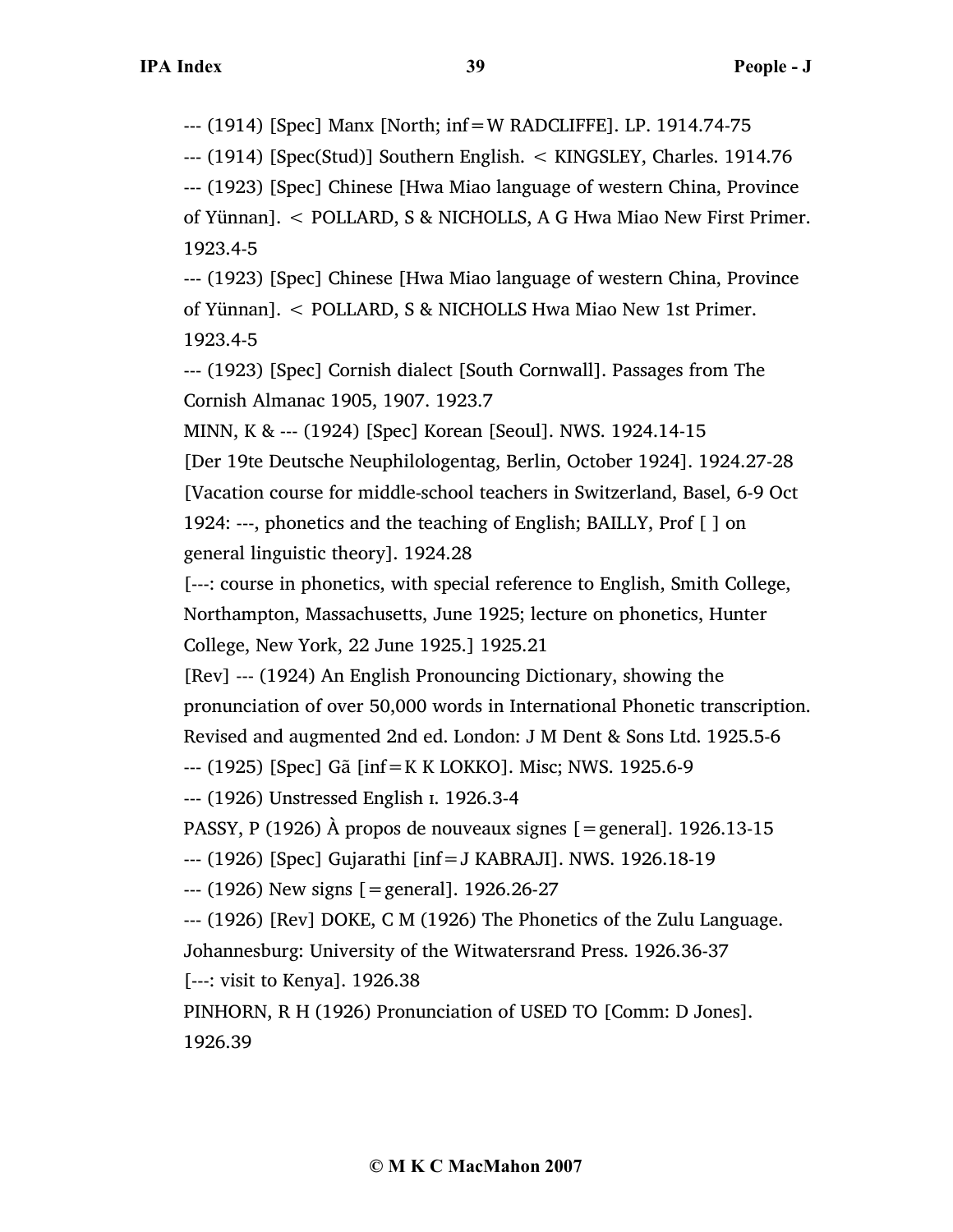KENYON, J S (1927) American English [=General American: (i)

allophones of  $/r/$  (ii) vowel in HURT (iii) diphthongal pronunciation of

[LAY,GO] (iv) other vowels] [Comm: D Jones]. 1927.1-5

--- (1927) [Rev] PALMER, H E, MARTIN, J V & BLANDFORD, F G (1926) A Dictionary of English Pronunciation, with American Variants. In Phonetic Transcription. Cambridge: W Heffer & Sons Ltd. 1927.8-9

[---: return from Kenya due to illness]. 1927.11

--- (1927) 400me anniversaire de l'Université de Marbourg: address of Daniel Jones 1927.39

Das System der Association Phonétique Internationale. 1928.Suppl.juilsept.18-27

--- (1928) Lautzeichen und ihre Anwendung in verschiedenen

Sprachgebieten. Das System der Association Phonétique Internationale (Weltlautschriftverein). Berlin: Reichsdruckerei, 1928. 1928.Suppl.juilsept.18-27

--- (1928) The transcription of Pekingese [incl NWS]. 1928.2-4 [See also CHAO, Y R 1927.45-46]

--- (1928) [Spec] Greek [modern; inf=Sotiris SKIPIS]. NWS. 1928.38-39 --- (1928) W H T Gairdner [=obituary]. 1928.49-51

[Council's proposals and decisions: membership of Council; --- to be Secretary; --- to represent the IPA at the 1st International Congress of Linguists, 1928; alphabet.] 1928.51-53

Décisions officielles  $[=(i)$  Council for 1928 as for 1927 (ii) D Jones to be Secretary of the IPA in succession to P Passy (iii) D Jones to represent the af at the 1st International Congress of Linguists (iv) New symbols adopted (v) Honorary memberships for A Meillet and G Morgenstierne]. 1928.51-53 --- (1928) [Report of] The 1st International Congress of Linguists [10-15

April 1928, The Hague]. 1928.53

--- (1928) [Spec(Stud)] English. A Passage from BEERBOHM, M Seven Men. 1928.58-59

--- (1928) Lautzeichen und ihre Anwendung in verschiedenen Sprachgebieten. Das System der Association Phonétique Internationale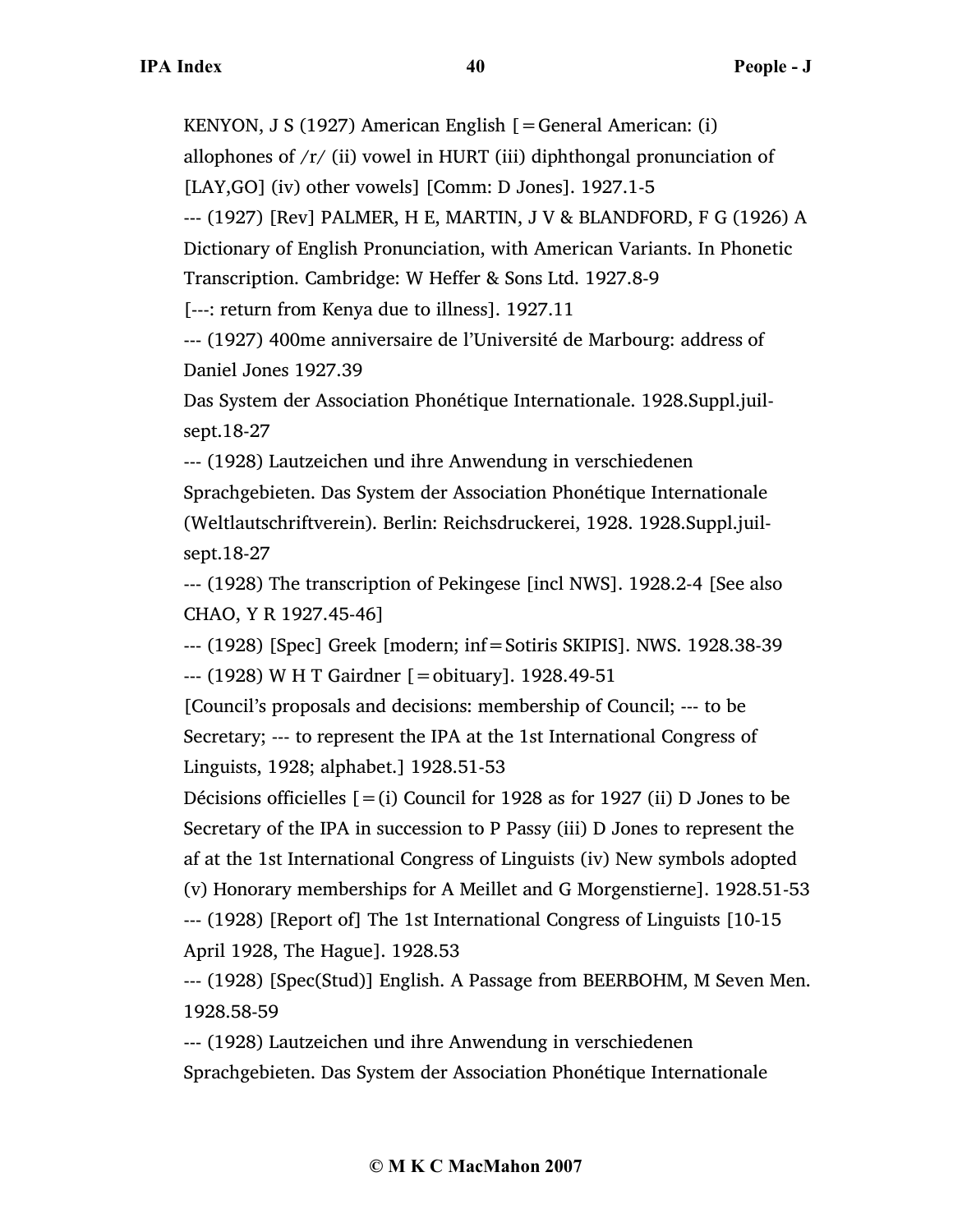(Weltlautschriftverein). Berlin: Reichsdruckerei, 1928. 1928.Suppl.juil-

sept.18-27

[Election results]. 1929.10-11

 $-$ --- (1929) Homage to Paul Passy  $\lceil$  = 70th birthday and publication of

JUGNET, L Paul Passy, un Apôtre]. 1929.15

NOLAN, H O (1929) Suggested symbol for  $\dot{\alpha}$  [=for use in Arabic

phonetics: ɡ ligatured with̚]. 1929.17. Comm: D Jones

--- (1929) [Spec(Stud)] English. Simplified transcription. From JAMES, M A A View from a Hill. 1929.35

--- (1929) Definition of a phoneme. 1929.43-44

--- (1929) [Spec(Stud)] English. Simplified transcription < ELIOT, G Adam Bede. 1929.50-51

--- (1929) Activité de l'Association; Règlement Intérieur de l'Association Phonétique Internationale (1930); Les Statuts de l'Association Phonétique Internationale 1929.Suppl[2].juil-sept.[1-4]

DUMVILLE, B (1930) "Middle" e [need for a symbol between [e] and [eps]]. 1930.1-2. Comm: D Jones

--- (1930) [Rev] DOKE, C M (1929) The Problem of Word-Division in Bantu, with special reference to the languages of Mashonaland. Dept of Native Development, Southern Rhodesia, Occasional Paper No 2. 1930.2-3 --- (1930) [Spec(Stud)] English. Precise transcription. < HUXLEY, T H. 1930.6

--- (1930) [Spec(Stud)] English. Simplified transcription. < MASEFIELD, J William Shakespeare. 1930.7

[Vacation course, Summer 1930: London, ---, LLOYD JAMES, A,

ARMSTRONG, L E, phonetics of English; RIPMAN, W, phonetics]. 1930.41

--- (1930) [Spec(Stud)] English. Narrow transcription. 1930.42-43

--- (1930) [Spec(Stud)] English. Broad transcription. The Passing of the

Middle Age. < FROUDE, J A History of England. 1930.43

DUMVILLE, B (1930) Middle e. 1930.48-49. Comm: D Jones

PASSY, P (1930) Représentation de tons [Comm: D Jones]. 1930.49-51

--- (1930) [Spec(Stud)] English. Narrow transcription. < HAZLITT, W On Living to Oneself. 1930.54-55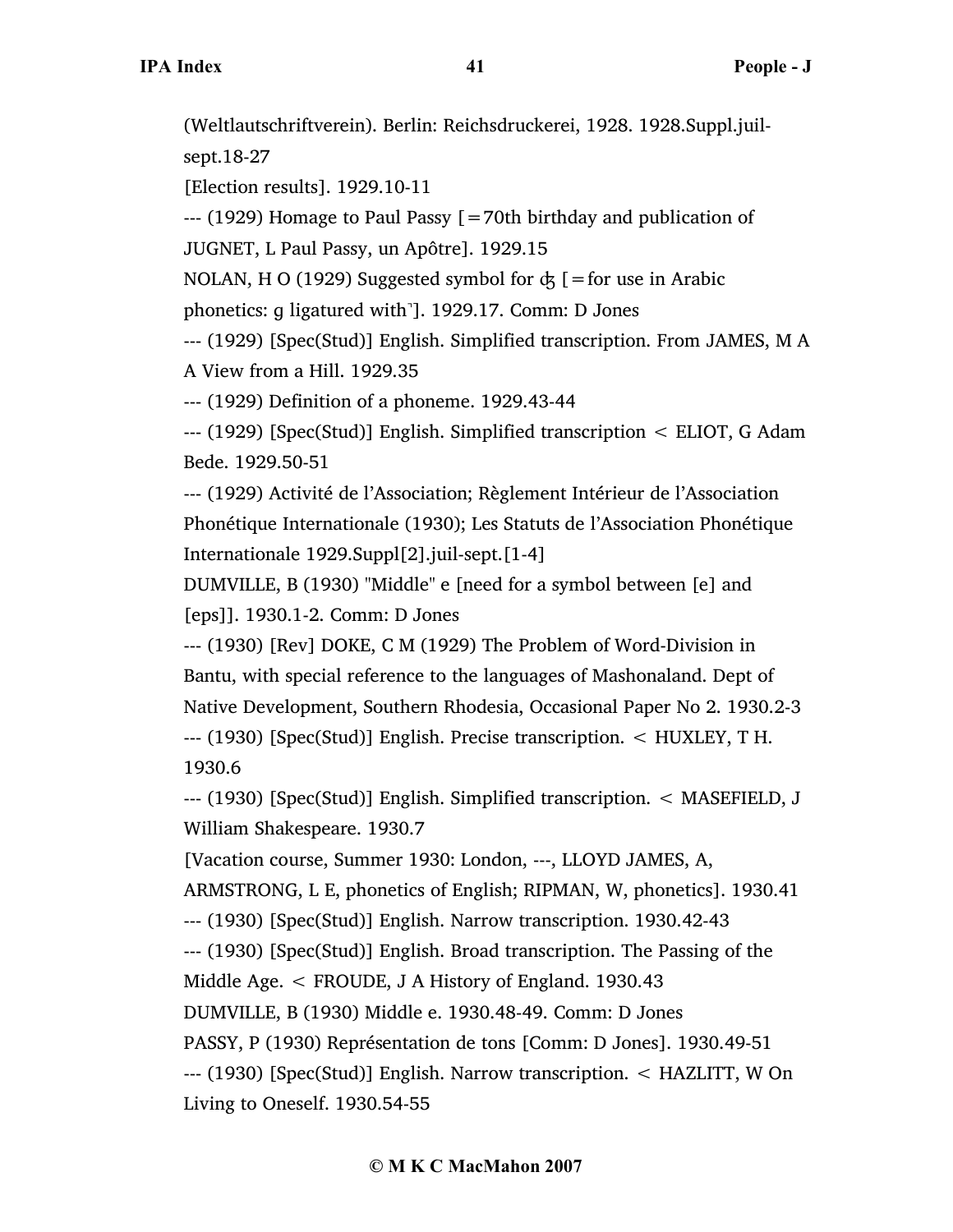--- (1930) [Spec(Stud)] English. Broad transcription. 1930.55

--- (1930) [Middle e: suggestion from PALMER, H E and KENYON, J S that *ɛ* should be used.] 1930.66

--- (1930) [Spec(Stud)] English. Extra broad transcription. 1930.67

--- (1930) [Spec(Stud)] English. Narrow transcription. < DICKENS, C. 1930.67-68

--- (1931) [Spec(Stud)] English. Narrow transcription. The Man Who Didn't Like Tripe. 1931.11-12

--- (1931) [Spec(Stud)] English. Extra broad transcription. < HAZLITT, W. 1931.12-13

[Election results]. 1931.17-18

--- (1931) The phonetic representation of the Swedish close vowels.

1931.21-23

CHAO, Y R (1931) E for middle e. 1931.23-34. Comm: D Jones

--- (1931) [Rev] INTERNATIONAL INSTITUTE OF AFRICAN LANGUAGES

AND CULTURES (1930) The Practical Orthography of African Languages.

Rev ed. London: International Institute of African Languages and Cultures. 1931.24

--- (1931) [Rev] Egy Magyar Mássalhaugzóváltozás Phonologiája. Budapest. 1931.24-25

PALMER, H E (1931) Extra broad transcription [Comm: D Jones]. 1931.27- 28

[Daniel Jones to represent the University of London at the 2nd

International Congress of Linguists, 25-29 August 1931, Geneva]. 1931.28

--- (1931) [Spec(Stud)] English. Narrow transcription. < HUME, D.

1931.29-30

--- (1931) [Spec(Stud)] English. Extra broad transcription. 1931.30

ULDALL, H J (1931) [Rev] ZACHRISSON, R E (1930) Anglic. An

international language, with a survey of English spelling reform. Uppsala:

Anglic Fund A-B. 1931.47-49. Comm: D Jones

DUMVILLE, B (1931) Middle e. 1931.50-51. Comm: D Jones

--- (1931) [Spec(Stud)] English. Narrow transcription. < EDEN, Emily, Miss Eden's Letters. 1931.53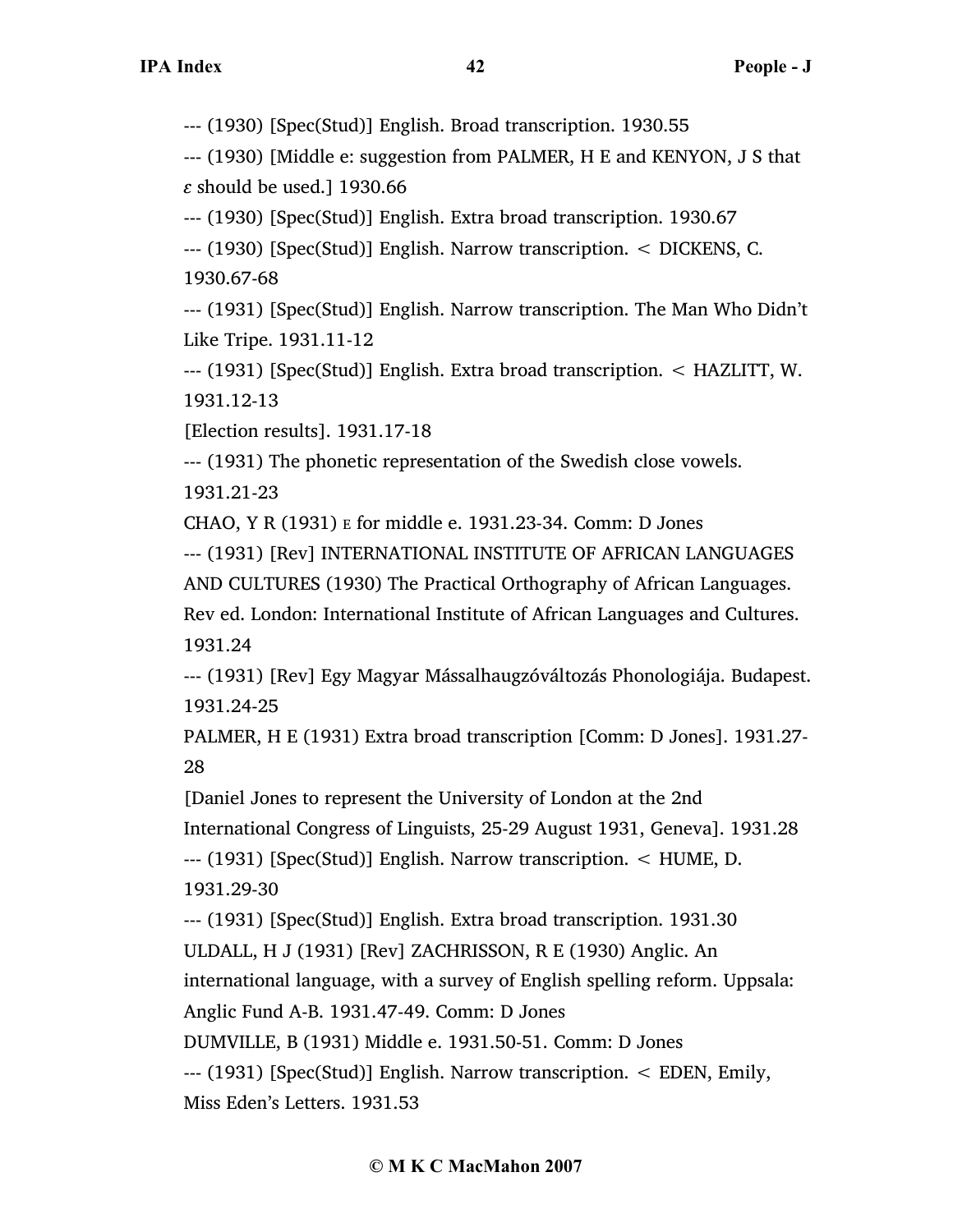--- (1931) [Spec(Stud)] English. Broad transcription. Then His Sister, Sarah Doolittle, Came to Him and Said, < LOFTING, H The Story of Doctor Doolittle. 1931.53-54

--- (1931) The "word" as a phonetic entity. 1931.60-65

--- (1931) [Report of] The 2nd International Congress of Linguists [25-29 August 1931, Geneva]. 1931.67-68

--- (1931) Double affricates 1931.69

DUMVILLE, B (1931) Middle e. 1931.69-70

PASSY, P (1932) Entité logique ou phonétique? [=juncture in French; see also ---, 1931.60-65]. 1932.2-3

PETERSON, Holand S (1932) The symbol  $x =$  [=rather than a in

transcriptions of English. Comm: D Jones]. 1932.3-4

MATHESIUS, V (1932) The word as a phonetic entity. 1932.6-7

DIETRICH, G (1932) Das Wort als phonetische Einheit. 1932.31-33

--- (1932) [Rev] MELZIAN, H J (1930) Die Frage der Mitteltöne im Duala. Glückstadt & Hamburg: J J Augustin. 1932.38-39

--- (1932) [Rev] FUHRKEN, G E (1932) Standard English Speech: A

Compendium of English Phonetics for Foreign Students. Cambridge: Cambridge University Press. 1932.39

--- (1932) [Spec(Stud)] English. Extra broad transcription. 1932.44

--- (1932) [Spec(Stud)] English. Narrow transcription. 1932.45

PASSY, P (1932) [Rev] --- (1932) An Outline of English Phonetics. 3rd ed, rewritten. Leipzig: B G Teubner. 1932.53-54

LLOYD JAMES, A (1932) Extra broad transcription [Comm: D Jones]. 1932.60-61

--- (1932) Unstressed i in English [=information from G S Lowman about the distinction in his American accent between CANDIED, CANDID and HANDED]. 1932.62

BROWN, R G (1932) Broad transcription [Comm: D Jones]. 1932.78-80 PETERSON, H S (1932) Representation of the English diphthongs ai, au. 1932.82. Comm: D Jones

PETERSON, H S (1932) The dots on i and j. 1932.82. Comm: D Jones PASSY, P (1933) Les points sur les i et sur les j. 1933.12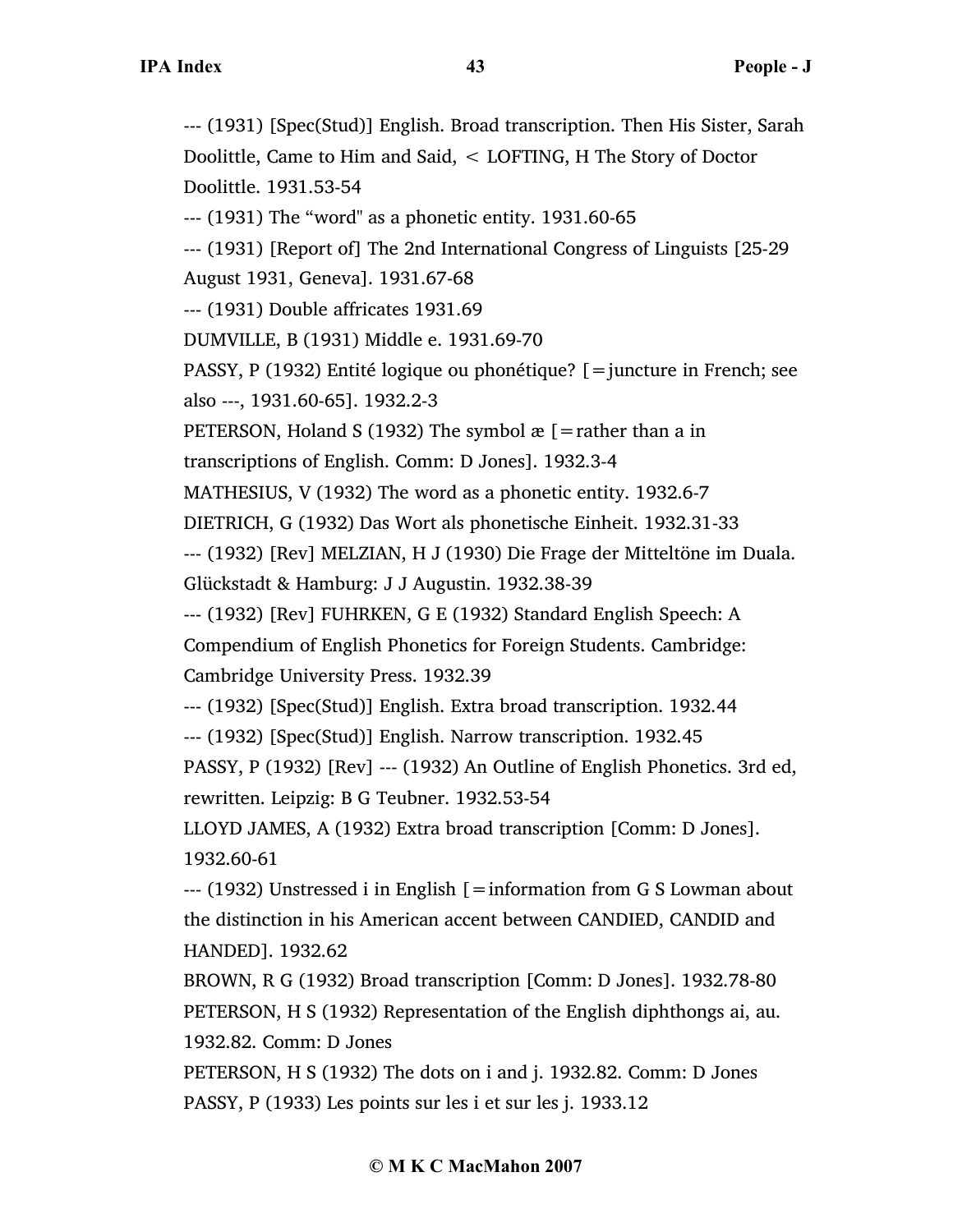DE ANGULO, Jaime (1933) Lack of American texts [=request for

transcriptions of American accents of English to appear in the mf. Comm: D Jones]. 1933.12-13

[Election results]. 1933.17-18

--- (1933) [Rev] PALMER, H E (1930) The Principles of Romanization. With Special Reference to the Romanization of Japanese. Tokyo: Maruzen Co. 1933.28-30

--- (1933) [Rev] RIPMAN, W (1932) A Pocket Dictionary of English rhymes. London: J M Dent. 1933.31

--- (1933) [Rev] AMIET, W A (1932) Literature by Languages, A Roll Call. Sydney: Angus & Robertson Ltd. 1933.32

--- (1933) [Rev] KUHLMANN, W (1933) Deutsche Aussprache: Lehr- und Lesebuch für Ausländer. Heidelberg: C Winter. 1933.32-33

--- (1933) [Rev] BARBEAU, A & RODHE, E (1930) Dictionnaire phonétique de la langue française. Stockholm: P A Norstedt. 1933.33-34

DAVIS, Edwin B (1933) Notes on English and Italian  $\mathbf{r} = \mathbf{comments}$  on review of D Jones' Outline of English Phonetics,3rd ed, review of H

Mutschmann's Praktische Phonetik des Englischen, A Camilli's transcription

of Italian, 1932.53-54, 66-67]. 1933.38-40. Corr: 1933.82

PASSY, P & --- (1933) Circulaire  $[=(i)$  Standing Orders (ii) Alphabet: retroflexed vowels; labial-velar stops]. 1933.44-46

DURAFFOUR, A (1933) [Rev] ARMSTRONG, L E (1932) The Phonetics of French: A Practical Handbook; With a Foreword by Daniel Jones. London: G Bell & Sons. 1933.50-51

--- (1933) [Rev] WARD, I C (1933) The Phonetic and Tonal Structure of Efik. Cambridge: W Heffer & Sons Ltd. 1933.52

VOEGELIN, C (1933) [Rev] BLOOMFIELD, L (1933). Language. New York: Henry Holt & Co. 1933.53. Comm: D Jones

[Daniel Jones to be the appointed delegate of the British Government at the 3rd International Congress of Linguists, 19-26 September 1933, Rome]. 1933.59

--- & CAMILLI, A (1933) Fondamenti di Grafia Phonetica. 1933.Suppl.juilsept.1-20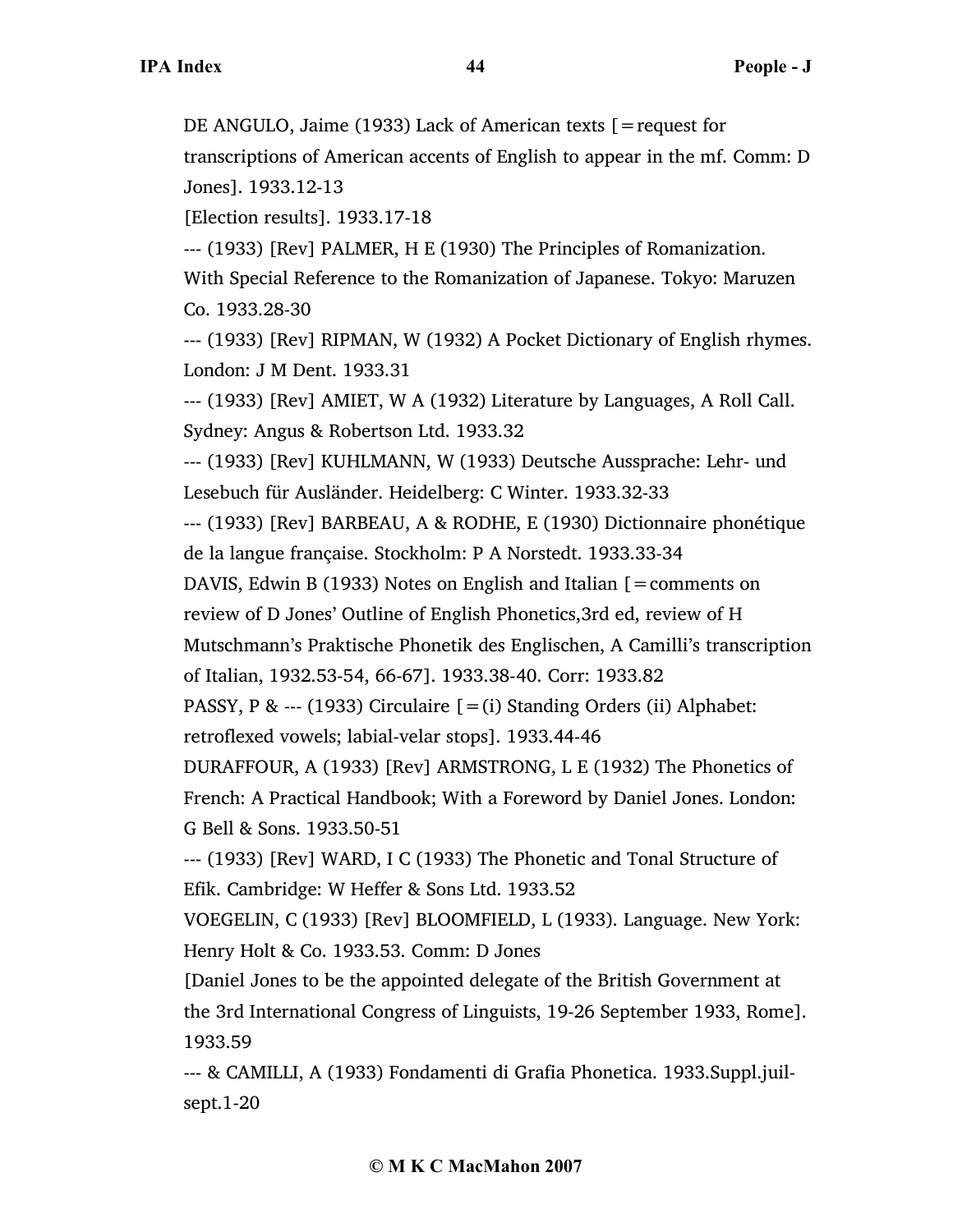--- (1933) [Spec] Sindhi [Sukkur; inf=Bhagwan Kundandas KESWANI]. NWS. 1933.75-77

--- (1933) [Spec] Assamese [Gauhati; inf=Nayanabhiram BOROOAH]. NWS. 1933.78

CAMILLI, Amerindo (1933) Diafoni e varifoni [Comm: D Jones]. 1933.81- 82

--- (1934) American pronunciation BLOCH, Bernard (1934) The American vowel in BIRD [Comm: D Jones]. 1934.9-11

 $\mathcal{L}$  = accuracy of the transcripts of American speech in 1933.54-56,79-81, 1934.16-18]. 1934.19

KRUISINGA, E (1934) Breathed consonants  $\mathfrak{[}=$  physiological arguments for the pronunciation to be [brεθt], not [briːðd]]. 1934.48-49. Comm: D Jones BLOOMFIELD, L  $(1934)$  A note on transcription  $[$  = suprasegmental phonemes; use of ʌ and ə in transcriptions of English. Comm: D Jones]. 1934.54

Avis de nos conseillers [=Alphabet: retroflexed vowels]. 1934.60-61 --- (1934) [Rev] PERNOT, H O (1934) Introduction à l'étude du dialecte tsakonien. Paris: Société d'Édition 'Les Belles Lettres'. 1934.75

--- (1934) [Rev] JESPERSEN, O (1933) Linguistica. Selected Papers in English, French and German. London: G Allen & Unwin. 1934.98-100

--- (1934) [Spec] Marathi (Literary) [inf=Balkrishna Ramchandra

KOLATKAR, Kolhapur District]. NWS. 1934.102-105

[Election results]. 1935.19-20

--- (1935) Max Walter [=obituary]. 1935.2

DAVIS, Edwin B (1935) English l [Comm: D Jones]. 1935.30

--- (1935) [Spec] Marathi (Colloquial) [inf=KOLATKAR, B R Kolhapur District]. NWS. 1935.30-32

--- (1935) Rapport du secrétaire [=Notre Assemblée générale]. 1935.41-43, 44-51, 53

--- (1935) Notre Assemblée générale [27 July 1935, University College, London]. 1935.41-53

--- (1935) William Tilly [=obituary]. 1935.61-63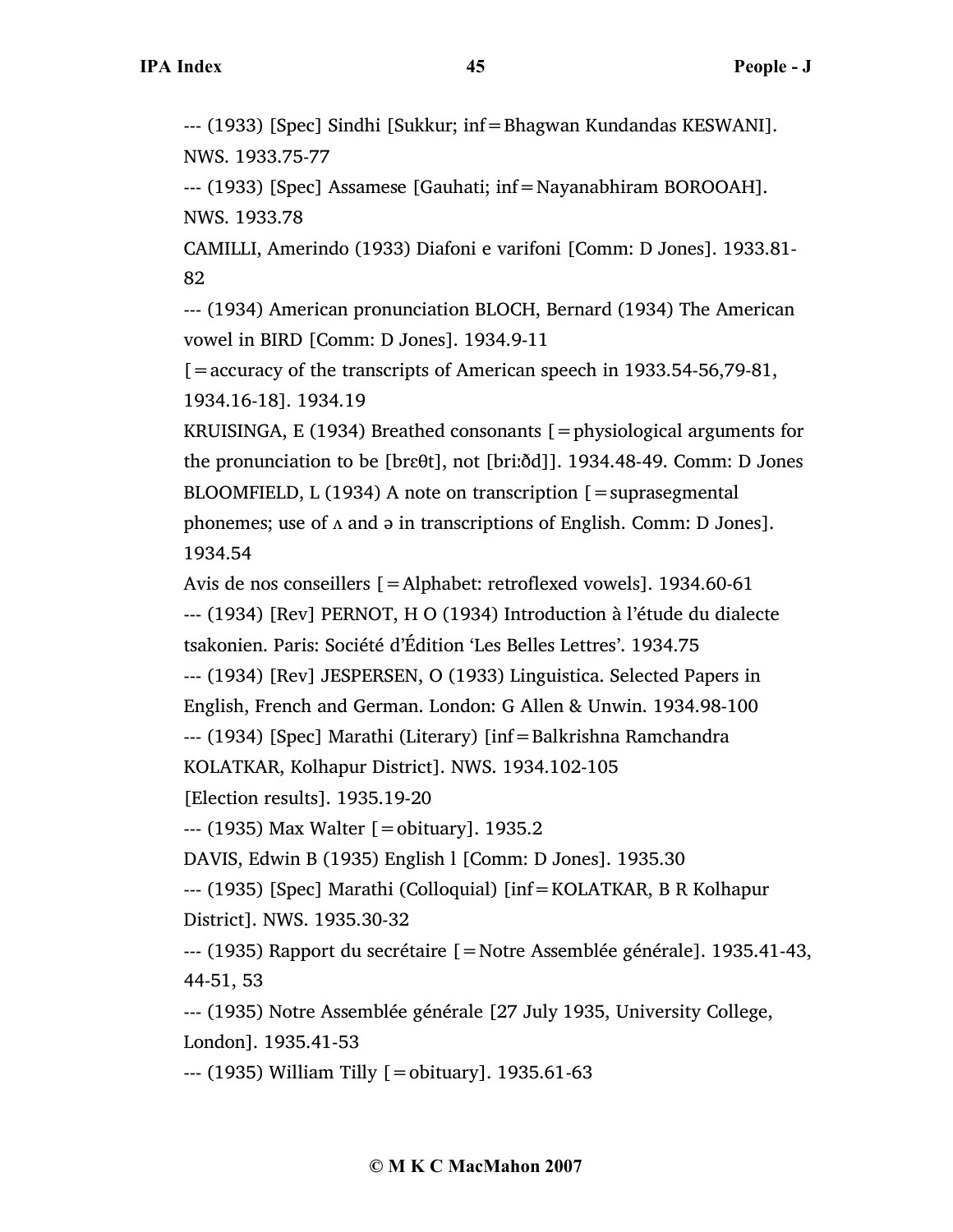PASSY, P, --- & AREND, M Z (1936) À propos de ɡ et g (Avis de nos conseillers, suite). 1936.24-25

--- (1936) Un nouveau rédacteur pour mf [=H J Uldall to be Assistant Secretary of the af and Assistant Editor of the mf]. 1936.32-33

WARD, I C (1936) Professor Daniel Jones Dr Phil [= award of honorary degree, University of Zürich]. 1936.53

--- (1937) Where are the complete sets of mf? 1937.janv-mars.71-72

DUMVILLE, Benjamin (1937) Broad transcription [Comm: D Jones]. 1937.janv-mars.72-74

[Election results]. 1937.janv-mars.81-82

YÜ, M (1937) On the nature of Pekingese closed syllables [Comm: D Jones]. 1937.36-38

Avis de nos conseillers. 1937.38-44

--- (1937) On "received pronunciation" 1937.Suppl.avril-juin.[1-2]

MOSKOWSKA, I & --- (1937) [Spec] Bulgarian [Sofia]. NWS. 1937.44-45

PALMER, H E (1937) À propos des marques d'intonation. 1937.60. Comm: D Jones

DE ANGULO, J (1937) Cantonese dialect of Chinese [central Canton]. NWS. 1937.69-70. Comm: D Jones

DE ANGULO, J (1937) [Spec] Cantonese dialect of Chinese [central Canton]. NWS. 1937.69-70, Comm: D Jones

--- (1937) [Spec] Greek [literary modern; inf=Kostas GIANNAKES]. NWS. 1937.71

KENYON, J S (1937) [Symbols  $\frac{1}{2}$  and  $\alpha$ .] 1937.72. Comm: D Jones

--- (1938) Lilias Armstrong [=obituary]. 1938.2

--- (1938) The Aims of Phonetics. 1938.Suppl.janv-mars.1-8

--- (1938) Chaucer. Passage from the Prologue to the Canterbury Tales in Phonetic Transcription, showing approximate pronunciation of the period 1938.Suppl[1].avril-juin.[1]

--- (1938) [Spec] A Passage of Chaucer in Phonetic Transcription. Passage from the Prologue to the Canterbury Tales. 1938.Suppl[2].avril-juin.[1] SPRAGUE DE CAMP, L (1938) A note on Palmer [=American variants in PALMER, MARTIN & BLANDFORD's Dictionary of English Pronunciation,

## **© M K C MacMahon 2007**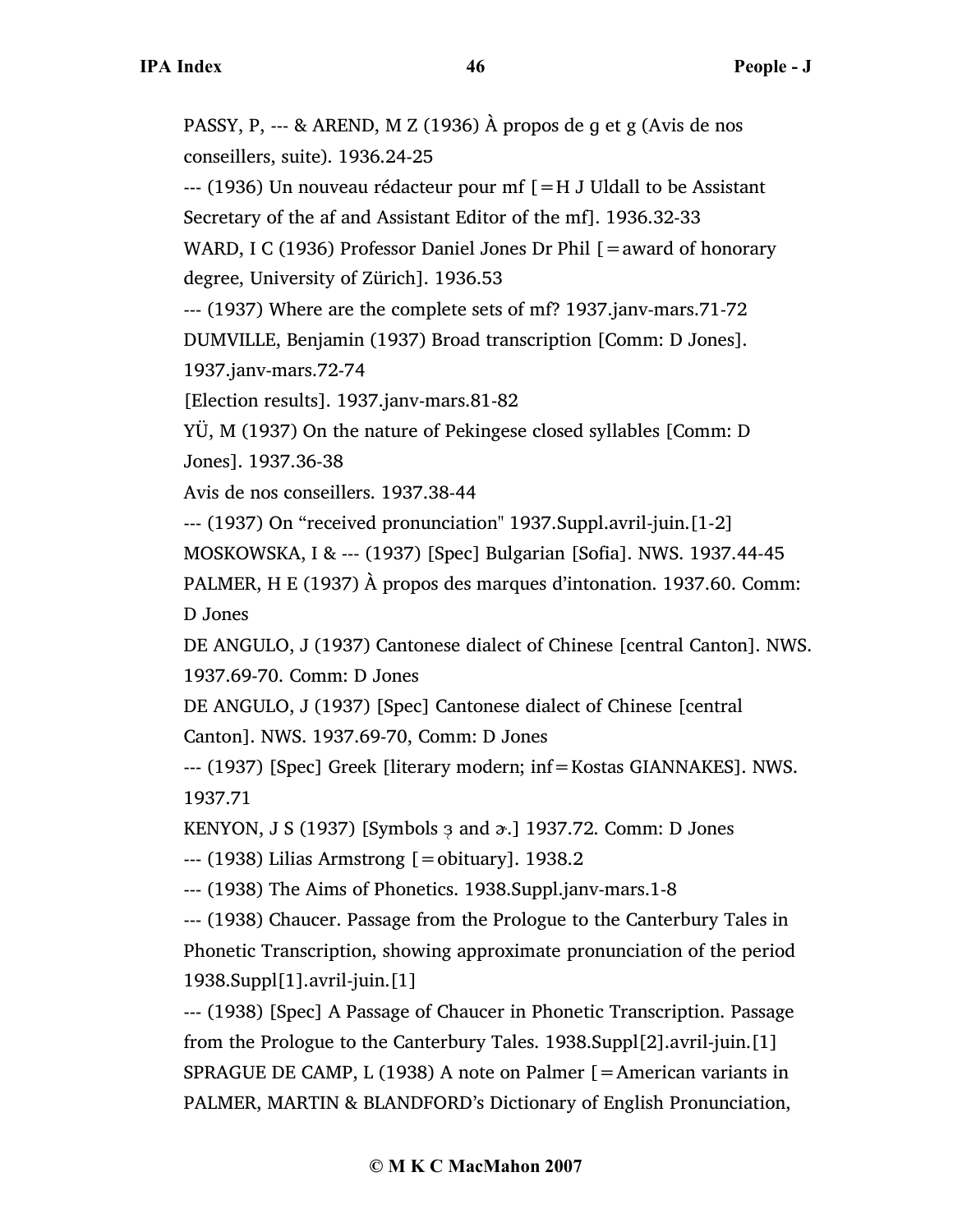1926; see also --- 1927.8-9. (i) vowel of DOG, GONE, LONG, COST, SORRY, LOG, WANT, ON (ii) vowel of HALF, BRASS, CAN'T, RATHER, WAFT, PLAZA, AUNT, PAJAMA (iii)  $/b$ -/ sequence in REMBERING (iv) vowel  $+$ /r/ of WEARING, BARRING, FEARING, TOURING, WARRING, STORY, FIRING, OVERPOWERING, BIRD, STIRRING, HURRY (v)  $/j / \sim \emptyset$  in NEW, TUNE, SUIT, LIEU, DUE, ASSUME, DURABLE, MATURE, LURE, BLEW, RUDE (vi) vowel  $+$  /r/ in VARY, PARENT, VERY, TERRIBLE (vii) unstressed vowel(s) of LIMITED, DAMAGES, USELESSNESS, MONEY, CARRY, RADIO, CARRIED (viii) stressed vowel of CARRY, NARROW, ABOVE (ix) intervocalic consonant in BETTY, BERRY (x) elision of  $/t/$  in WANTED, LOFT, LAST SUNDAY (xi) vowel of HOT, WATCH, THOUGHT (xii) local pronunciations of ONTARIO, CALM, NICE, NEW ENGLAND, GARDEN, HAUNT, TALK, COUGH, HOME, NEW YORK CITY, TURN, HERE, CARED, DRAWING, VIRGINIA, HOUSE, LAST, TIME, PART, MORE, SURE, BENCH, THING,C ARE (xiii) standard pronunciations of CALM, WRATH, WROTH, GARAGE, AIRPLANE, AERIAL, SERIES, ENTHUSIASM, DRAMA, APPARATUS, DATA, ASPHALT, EITHER, BOMB, DIFFICULTY, CEREMONY, NATURAL, YOUR, TORN, BERKSHIRE, CHICAGO, ABHORRENT, ADORE, ALCOHOL, ALLURE, ALUMINIUM, ARDUOUS, GRADUATE, OFTEN, BOA, BOSTON, CARICATURE, CATALOG, CHRISTIAN, COFFIN, EPOCH, EVENTUAL, FAULT, ROOT, ROUTE, ISSUE, PERSIA, RALPH, SQUIRREL, TONGS, MOTH, GOTH]. 1938.18-21

--- (1938) Phonetics and the printer 1938.48

--- (1938) Orthophonics in London [=work of MacLEOD, E C; British Society of Speech Therapists]. 1938.5-6

DELATTRE, Pierre (1938) Remarques sur l'enseignement de la durée des voyelles françaises [Comm: D Jones]. 1938.66-67

SPRAGUE DE CAMP, L (1938) The vowels in BURNER [Comm: D Jones]. 1938.67-69

PALMER, H E (1938) Une lacune? [=no discussion of phonetics in relation to the teaching of pronunciation at the International Congress of Phonetic Sciences, Ghent, 1938. Comm: D Jones]. 1938.73 [Election results]. 1939.17,37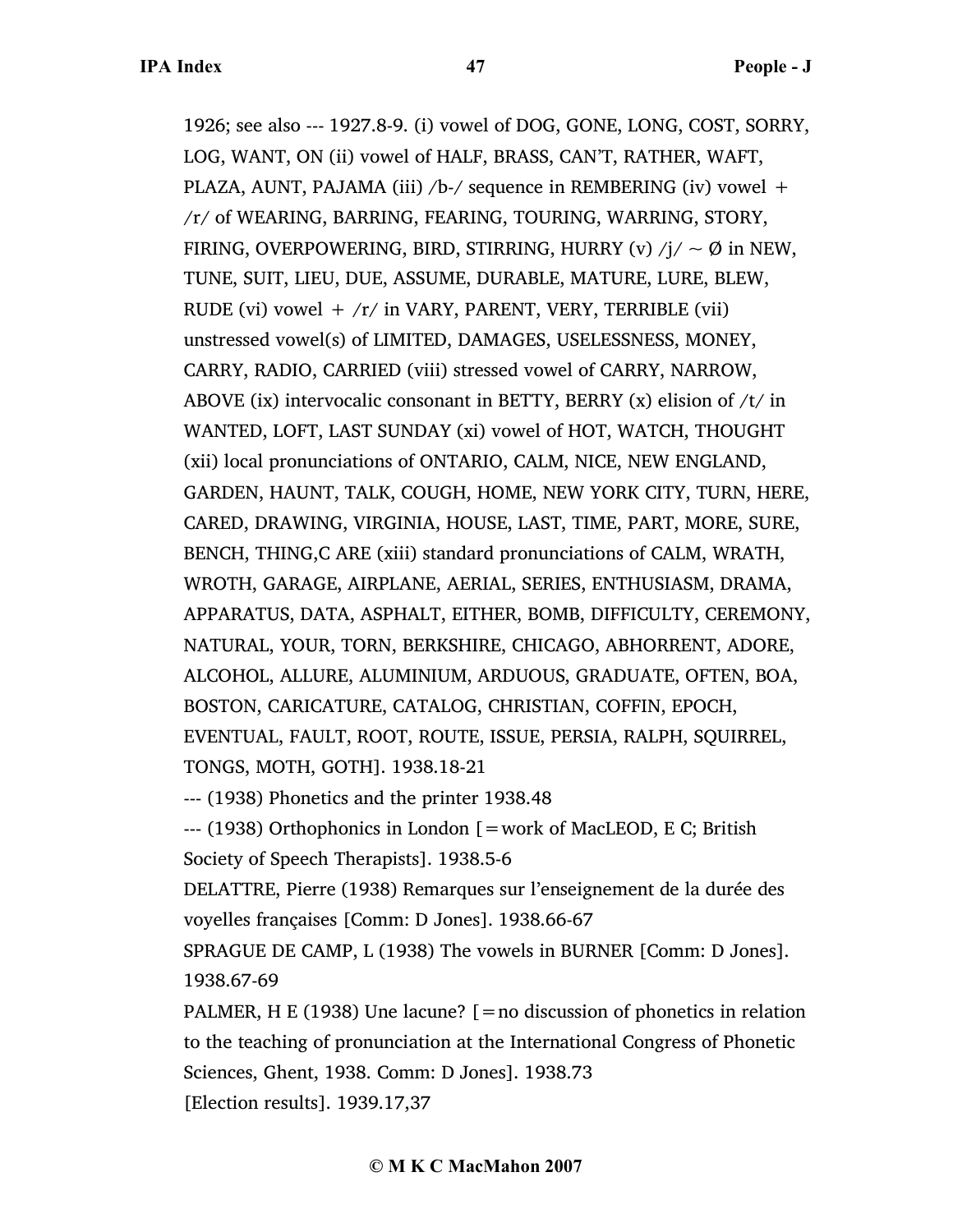SIMONSEN, E (1939) Paul Passy [80th birthday]. 1939.20-21 --- (1939) Concrete and Abstract Sounds. 1939.Suppl.avril-juin.1-7 [Spec(Stud)] English. Broadest transcription [incl comment by --- on the use of /a/ for / $\sqrt{$  in the manner of H Sweet]. 1939.73-74 GEDDES, J, Jr & --- (1940) Charles Hall Grandgent [=obituary]. 1940.2-3 KENYON, J S (1940) Note on the symbolization of retroflex vowels. 1940.3-4. Comm: D Jones SCOTT, N C (1940) [Spec(Stud)] English. Broadest transcription [incl comment by --- on the type of transcription]. 1940.18 DAVIS, Edwin B (1940) Vowel quantity  $[=$  comparison of vowel-length  $+$ /r/ in French, American English and German]. 1940.25-27  $-$ --- (1940) The representation of English  $\Lambda$  and æ. 1940.35 SPRAGUE DE CAMP, L (1940) Two unsymbolized American vowels  $[$  = velar/uvular lateral = uncontacted lateral vowel = sulcal l; tongue-tip retracted, tongue-body humped and retracted;Comm: D Jones]. 1940.42-44 SCOTT, N C (1940) Representation of English  $\Lambda$  and æ. 1940.49 --- (1940) r-coloured vowels. 1940.56-65 CLASSE, André (1941) Broad transcription [Comm: D Jones]. 1941.14-15 DUMVILLE, B (1941) r-coloured vowels, ę, ɹ. Comm: D Jones]. 1941.15-17 SPRAGUE DE CAMP, L (1941) a,  $\Lambda$ , and broad transcription [Comm: D Jones]. 1941.18-19 --- (1941) Paul Passy [=obituary]. 1941.30-39 SPRAGUE DE CAMP, L (1942) Symbols of marginal utility  $[i, u, m, s, \Phi, \beta, \Phi]$ ʋ]. 1942.2-3. Comm: D Jones --- (1942) [Spec] Shan (Hsi Paw). NWS. 1942.6-7 --- (1942) Christian Cloos [=obituary]. 1942.13-14 --- (1942) The letters I and u [in the light of sans-serif typeface]. 1942.14- 15 BROWN, R G (1942) Broad transcription [see SCOTT, N C 1941.48-51.

Comm: D Jones]. 1942.19-22

--- (1943) Georges Thudicum [=obituary]. 1943.17-20

--- (1943) Otto Jespersen [=obituary]. 1943.17-20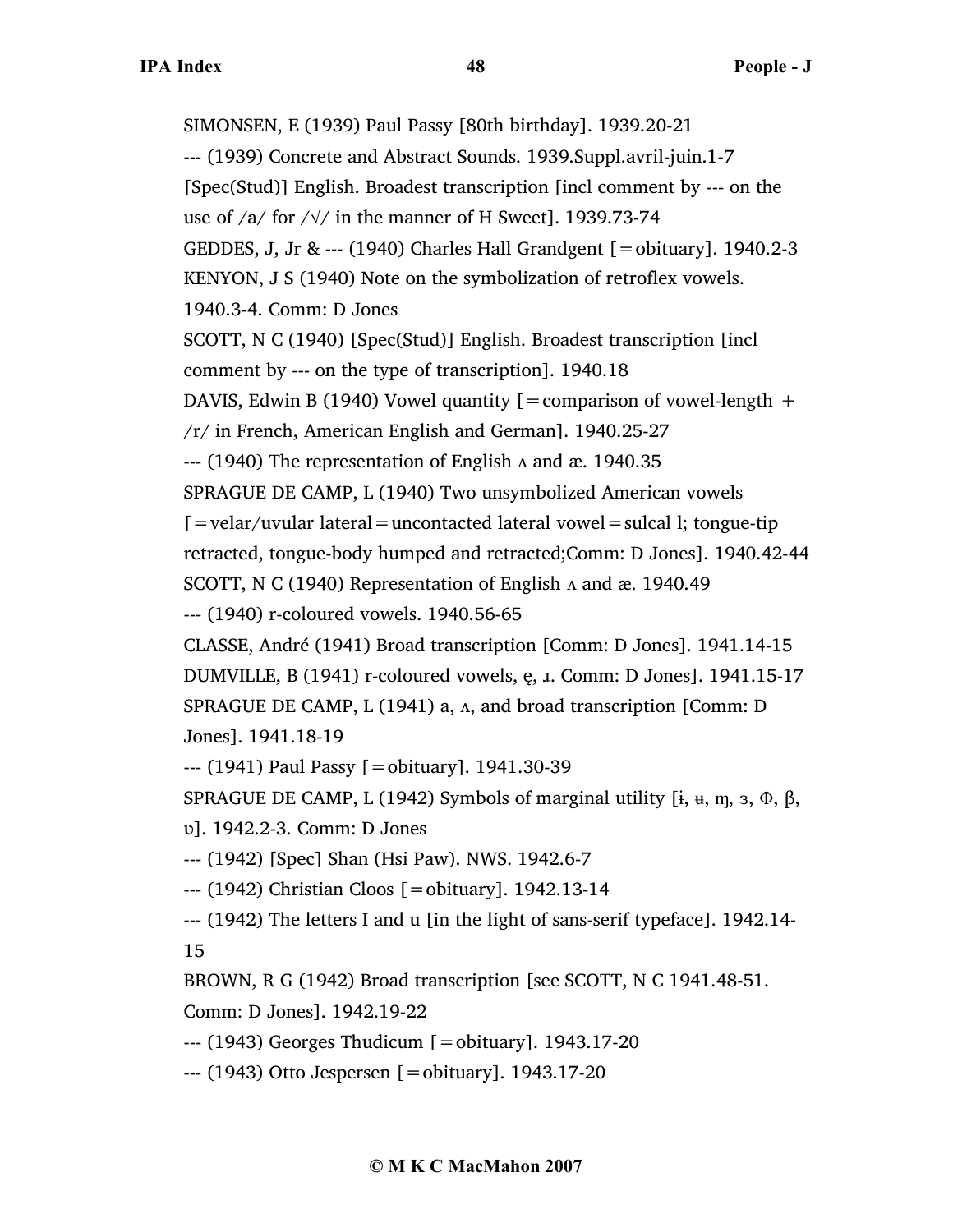--- (1944) A Specimen of Shakespeare in the Original Pronunciation. Passage from The Tempest, Act 3, Scene 1 1944.Suppl.janv-juin.[1] --- (1944) [Spec] A Specimen of Shakespeare in the Original Pronunciation. Passage from The Tempest, Act III, Scene 1 1944.Suppl.janv-juin.[1] GUGUSHVILI, A & --- (1944) [Spec] Georgian. NWS. 1944.5-6 --- (1944) [Rev] KENYON, J S & KNOTT, T A (1944) A Pronouncing Dictionary of American English. Springfield, Mass: G & C Merriam Co. 1944.7

--- & DAHL, I (1944) Fundamentos de Escritura Fonética según el Sistema de la Asociación Fonética Internacional. 1944.Suppl.juil-déc.1-24 DE ANGULO, Jaime (1945) Broad transcription and the type-writer [Comm: D Jones]. 1945.24-25

DEO, Prafulla Chandra Bhanj (Prince) & --- (1945) [Spec] Oriya [Northern Orissa]. NWS. 1945.26-27

--- (1945) [Rev] CURRY, R (1940) The Mechanism of the Human Voice. Foreword by Douglas Guthrie. London: J & A Churchill. 1945.30-31 SPRAGUE DE CAMP, L (1946) What is narrowness? [narrow transcription]. 1946.17-20. Comm: D Jones

 $-$ -- (1946)  $\Lambda$  and  $\Theta$  in British English [=lack of a distinction for many Northern English speakers: information from G H Richardson (Newcastleupon-Tyne)]. 1946.2

GRØNDAHL, I C & --- (1946) [Spec] Norwegian (Bokmål, eastern variety). NWS. 1946.2-3

--- (1946) [Rev] MacCARTHY, P A D (1944) An English Pronouncing Vocabulary. Cambridge: W Heffer & Sons Ltd. 1946.4

--- & BENOLIEL, M H (1946) Phonetics and the type-writer  $[=$  F S Wingfield's 'phonetic orthography']. 1946.5-6

MESTERTON, E & --- (1946) [Spec] Swedish. NWS. 1946.25-26

--- (1947) Walter Ripman [=obituary]. 1947.2-3

--- (1947) Acknowledgements [to those who helped to keep the mf in existence during World War II]. 1947.3-4

PRING, J T (1947) What transcription is best for teaching pronunciation? 1947.24-27. Comm: D Jones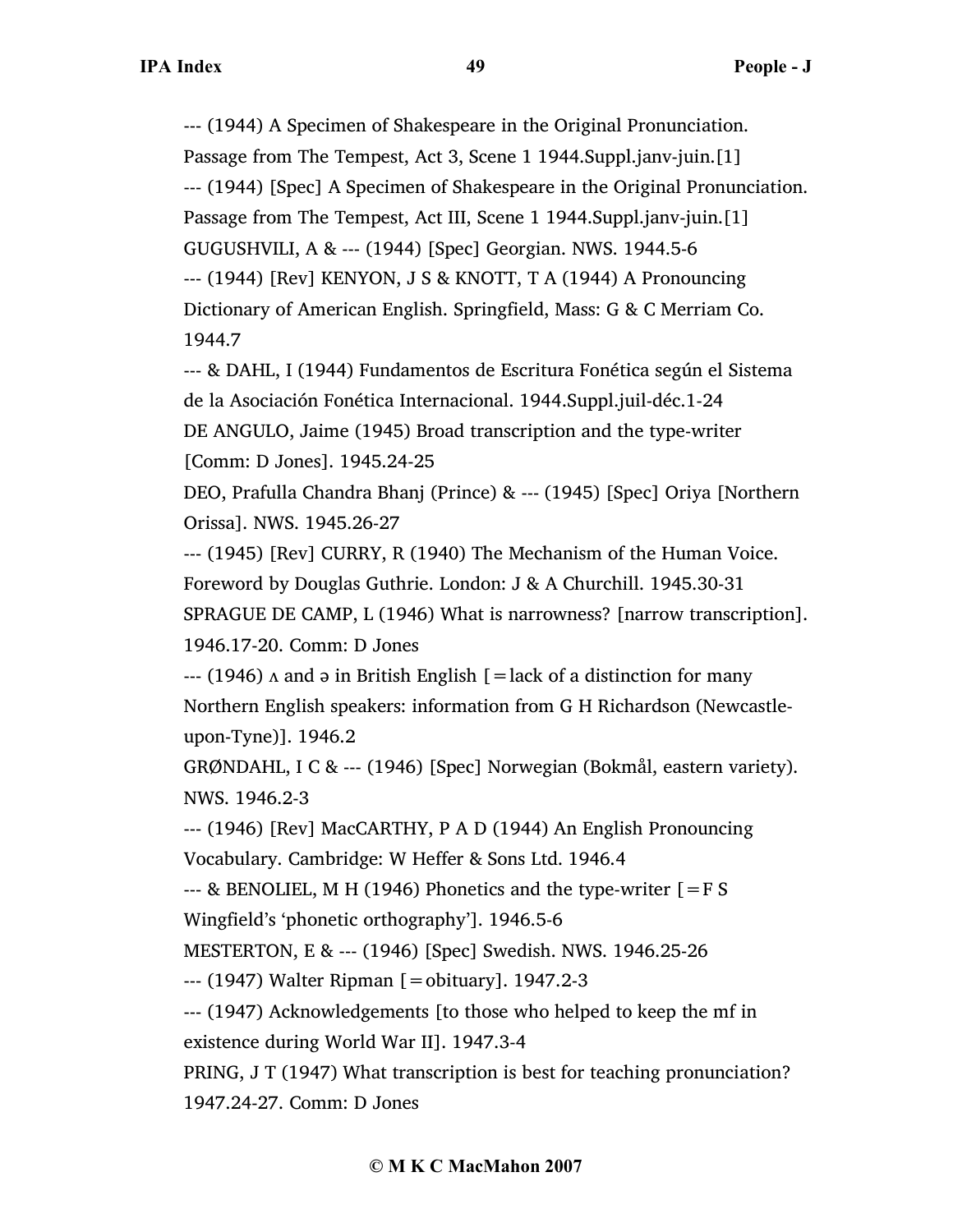DELATTRE, Pierre (1947) Broad transcription for typing in American English [see also DE ANGULO, Jaime 1945.24-26] [Comm: D Jones]. 1947.27-28

--- (1948) [Rev] TIBBITTS, E L (1946) A Phonetic Reader for Foreign Learners of English. Preface by D JONES. Cambridge: W Heffer & Sons. 1948.10-11

--- (1948) Sophie Lund [=obituary]. 1948.18-20

--- (1948) E R Edwards [=obituary]. 1948.20

--- (1948) L Ščerba [=obituary]. 1948.20

--- (1948) Differences between Spoken and Written Language.

1948.Suppl.juil-déc.1-8. Corr: 1948.27

[Result of election to fill vacancies on the Council]. 1949.6-7

GIMSON, A C (1949) The retirement of Daniel Jones. 1949.18-22

--- (1950) Ida Ward [=obituary]. 1950.2-3

--- (1950) Harold Palmer [=obituary]. 1950.4-7

Décisions officielles [Letter from D Jones, resigning the Secretaryship and Treasurership of the IPA, and proposing A C Gimson as his successor;

approved by the Council]. 1950.21-22

--- (1950) L Sorzano-Jorrín [=obituary]. 1950.29

ABERCROMBIE, D (1950) [Rev] --- (1950) The Phoneme. Its Nature and Use. Cambridge: W Heffer & Sons Ltd. 1950.31-33

Décisions officielles [(i) D Jones elected President in succession to P Passy

(ii) E A Meyer elected Vice-President in succession to L Bloomfield (iii)  $\alpha$ 

approved as an alternative symbol to  $\vartheta$ ]. 1950.40-41

GIMSON, A C (1951) [Rev] --- (1950) The Pronunciation of English. 3rd ed. Cambridge: Cambridge University Press. 1951.13-15

GIMSON, A C (1951) Daniel Jones [70th birthday]. 1951.30

[Council proposals and decisions: PARMENTER, C E as Vice-President;

council vacancies:suggested names: W Jassem, G Faure; honorary members:

suggested names: R Jakobson, B Malmberg, A Sommerfelt; Examination in

English Phonetics; alphabet.] 1951.48-50

--- (1952) Simon Boyanus [=obituary]. 1952.20-22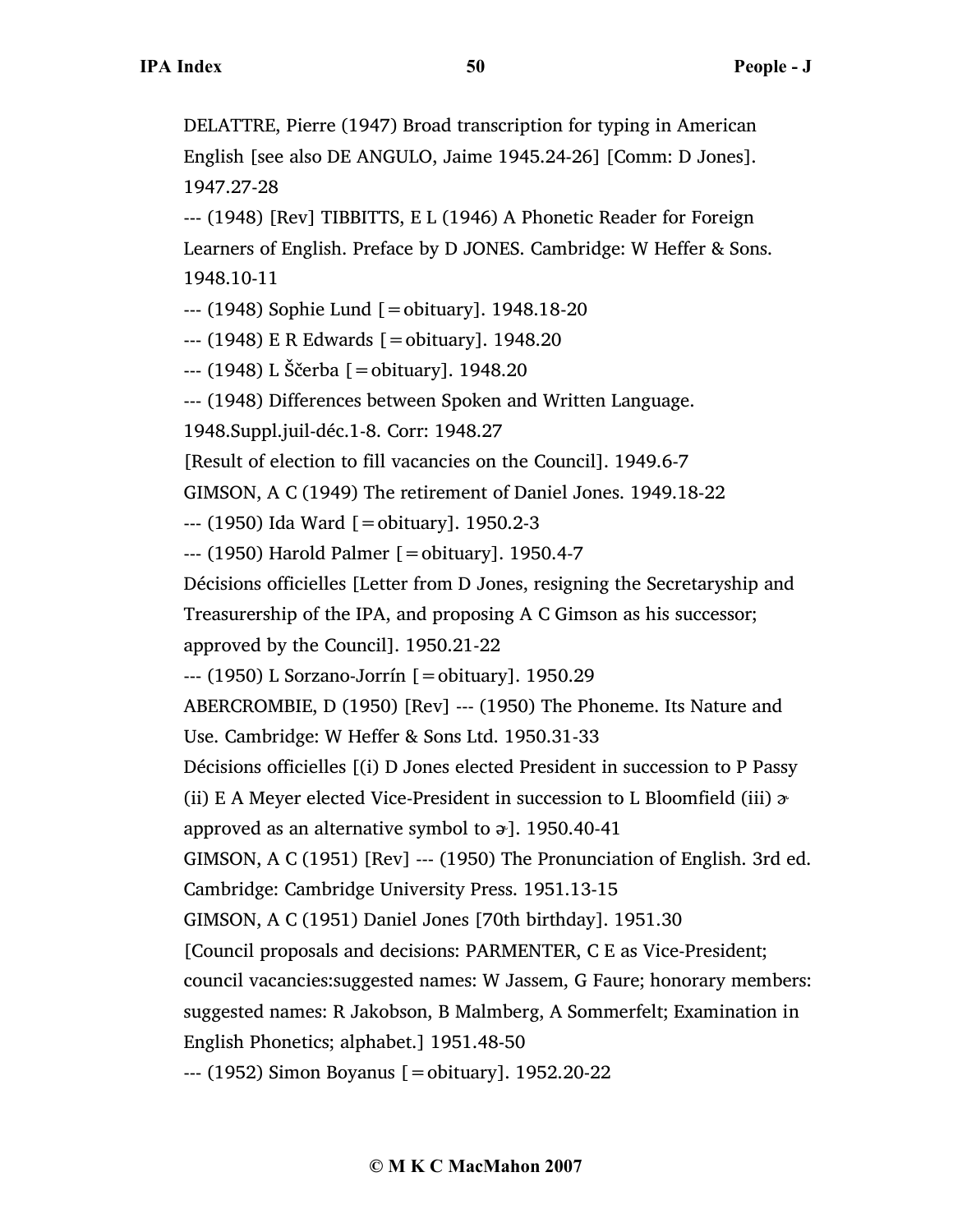--- (1953) [Rev] HORNBY, A S & PARNWELL, E C (1952) An English

Reader's Dictionary. London: Oxford University Press. 1953.15

BROWN, R G (1953) Broad transcription [Comm: D Jones]. 1953.16-19

--- (1954) Falling and rising diphthongs in Southern English Misc Phon II.1954.Suppl.janv-juin.1-12

GIMSON, A C (1956) Cardinal vowels  $[$  = new recording by D Jones]. 1956.15

MacCARTHY, P A D (1956) [Rev] --- (1956) An Outline of English Phonetics. 8th ed. Re-set with numerous additions and improvements and with a new Appendix on Types of Phonetic Transcription. Cambridge: W Heffer & Sons Ltd. 1956.16-17

--- (1956) [Spec(Stud)] English (Southern British). Broad transcription. < DE LA ROCHE, M Variable Winds at Jalna. 1956.21-22

GIMSON, A C (1956) [Rev] --- (1956) An English Pronouncing Dictionary. London: J M Dent & Sons Ltd. 1956.43-45

GIMSON, A C (1956) [Rev] --- (1956) Phonetic Readings in English.

Heidelberg: Carl Winter Universitätsverlag. 1956.43-45

GIMSON, A C (1956) [Rev] --- (1956) The Pronunciation of English. 4th ed,

rev & enl. Cambridge: Cambridge University Press. 1956.43-45

--- (1956) [Rev] TUCKER, A N & TOMPO OLE MPAAYEI, J (1955) A

Maasai Grammar, with vocabulary. London: Longmans Green. 1956.48-50

[---: appointment, Royal Irish Academy]. 1957.14

--- (1957) H-J Uldall [=obituary]. 1957.30-31

--- (1957) The History and Meaning of the Term "Phoneme".

1957.Suppl.juil-déc.1-20

--- & CHAPALLAZ, M (1960) Amerindo Camilli [=obituary]. 1960.22

GIMSON, A C (1961) Daniel Jones [80th birthday]. 1961.26

--- (1963) Hélène Coustenoble [=obituary]. 1963.24-25

CRYSTAL, D (1964) [Rev] ABERCROMBIE, D, FRY, D B, MacCARTHY, P A

D, SCOTT, N C & TRIM, J L M [eds] (1964) In Honour of Daniel Jones.

Papers Contributed on the Occasion of His Eightieth Birthday. London:

Longmans, Green & Co Ltd. 1964.26-27

GIMSON, A C (1968) Daniel Jones [=obituary]. 1968.2-6

# **© M K C MacMahon 2007**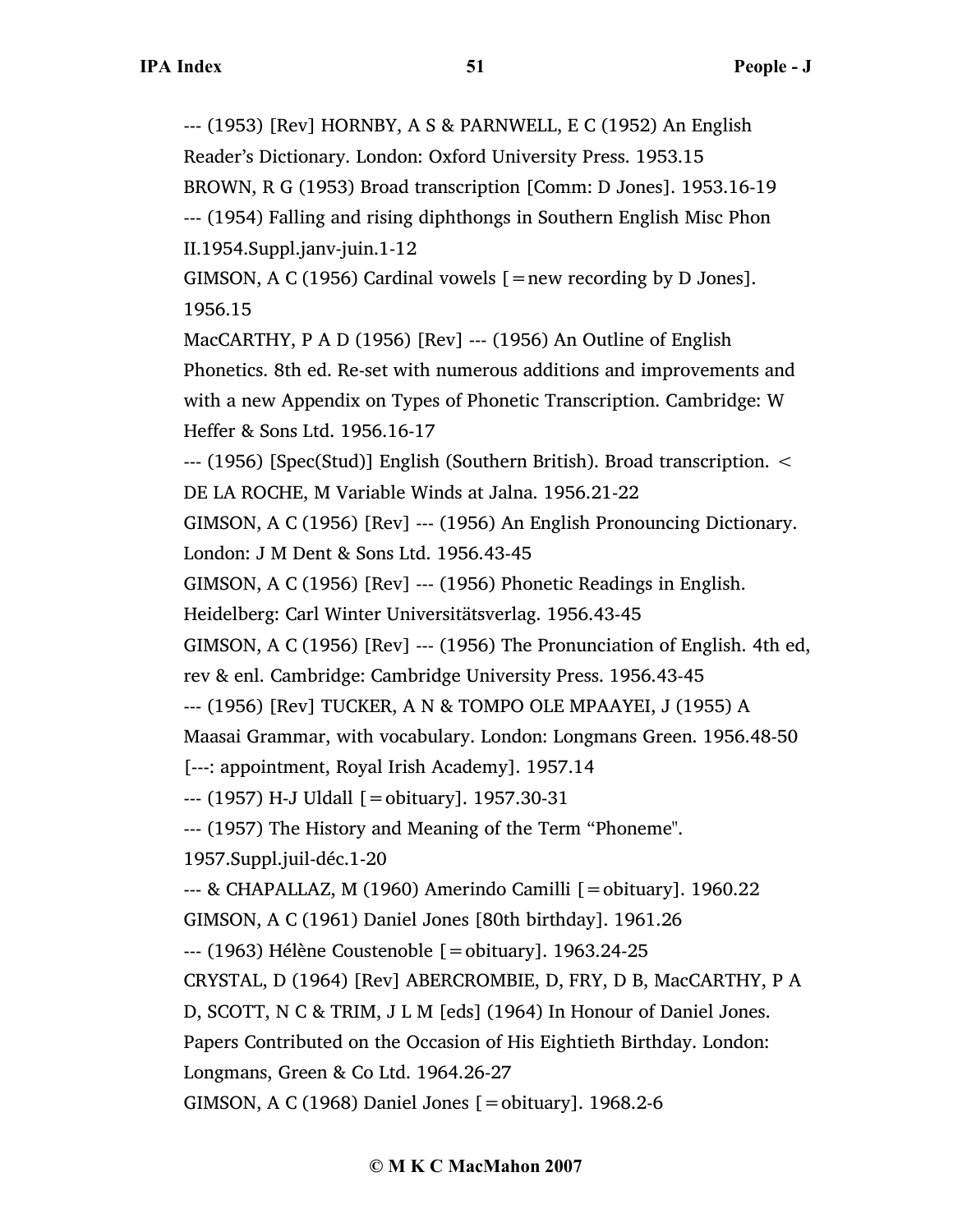LEE, H B (1968) A remark on the IPA Cardinal back vowels  $[$  = possibility of backer vowels than those of D Jones]. 1968.26-29 GIMSON, A C (1968) Daniel Jones Memorial Fund. 1968.6 Décisions officielles [(i) S K Chatterji elected to succeed D Jones as President]. 1969.2-4 BALDWIN, J R (1971) [Rev] --- & WARD, D (1969) The Phonetics of Russian. Cambridge University Press. 1971.39-41 Th´ Simplifiyd Speling S´siy´ti. 1973.106 WELLS, J C (1975) The Association's Alphabet. 1975.52-58 WELLS, J C (1977) [Rev] --- & GIMSON, A C (1977) Everyman's English Pronouncing Dictionary. 14th ed. London, Melbourne and Toronto: J M Dent & Sons Ltd. 1977.84-86 MADDIESON, Ian (1988) [Rev] HEEPE, Martin (1928; revised ed by TERNES, Elmar (1983)) Lautzeichen und ihre Anwendung in verschiedenen Sprachgebieten. Hamburg: Helmut Buske Verlag. 1988.55. Corr: 1990.Dec.73 LISKER, Leigh (1989) On the interpretation of vowel "quality": the dimension of rounding. 1989.24-30 CRUTTENDEN, Alan (1997) [Rev] --- (1997). English Pronouncing Dictionary. 15th edition. Edited by Peter Roach and James Hartman. Cambridge: Cambridge University Press. 1997.81-86 JONES, E (Mr): 1890.17 (eng), 1891.2 (eng), 1891.30 [Adjustments to Welsh spelling < --- Phonetic Journal; new spellings adopted by Cyvaill yr Aelwyd (ed: B Evans)]. 1888.March.128/24 [--- : proposal to teach Welsh children to read English by means of phonetic spelling. Example of Addison poem in transcription.] 1890.45 Question administrative  $[=$  call for nominations to Council (1891)]. 1890.89-90 [List of candidates for election to Council (1891) and voting arrangements]. 1890.101-102 [Results of Council elections (1891)]. 1891.10-11 JONES, E D (Mrs) (1906) Richard John Lloyd [=obituary]. 1906.106-107 JONES, E T: see RICHARD-JONES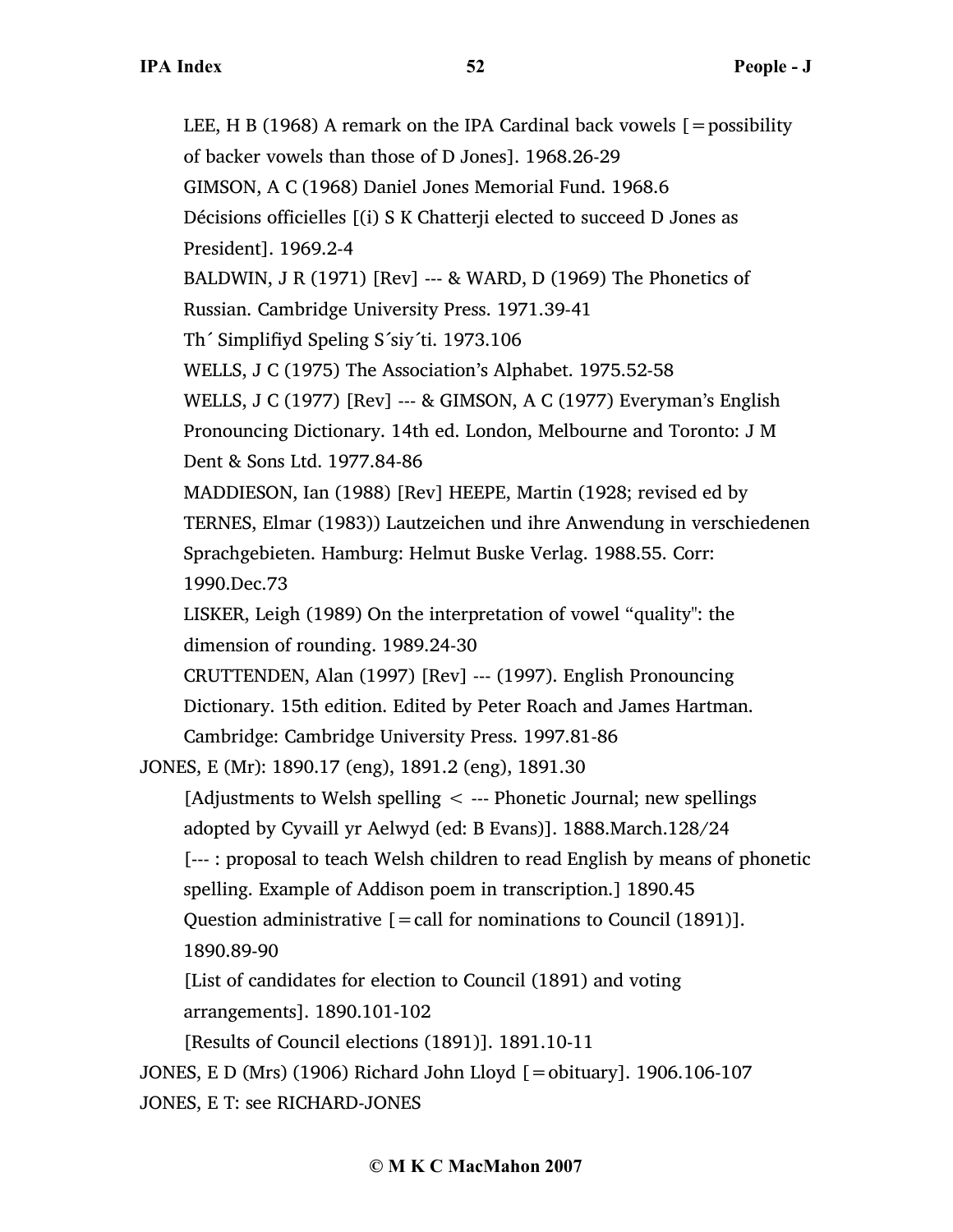- JONES, Edward F: 1905.46 (eng), 1906.7 (eng), 1907.8 (eng), 1908.8 (eng), 1909.8 (eng), 1910.8 (eng)
- JONES, Frank: 1900.janv.6 (eng), 1901.6 (eng), 1902.6 (eng), 1902.51, 1903.7 (eng), 1903.48, 1911.162 (eng), 1912.29 (eng), 1913.13 (eng), 1914.Suppl.7 (eng), 1925.Suppl.8 (eng), 1930.12 (eng) JONES, D (1911) [Rev] --- (1910) A First English Course. London: Blackie

& Son Ltd. 1911.144

--- (1912) [Requests for copies of phonetic transcriptions of Chinese (West), Chinese (Mandarin), Hindi, Urdu, Sinhalese, Malagasy, Swahili, Arabic, to use on a lecture course with missionaries and oriental students]. 1912.4 Lecture to be given by --- on phonetics and the teaching of Latin, Association for the Reform of Latin Teaching, September 1913 1913.55 --- (1914) [Rev] PALMER, H E [nd] Manuel d'Anglais parlé. Verviers. 1914.31-32

--- (1914) [Rev] --- [nd] Gramática Inglesa. Santiago de Chile. 1914.9-10 JONES, F Llewellyn: see LLEWELLYN-JONES, Frederick

JONES, G M: 1897.126 (can), 1898.21 (can), 1899.21 (can)

JONES, Glyn E

FIFE, James (1985/1989) [Rev] BALL, Martin J & --- (eds) Welsh

Phonology. Cardiff: University of Wales Press, 1984. 1985/1989.69-71 JONES, H D: 1962.40 (eng)

JONES, J Archyll: 1907.33 (eng), 1908.5 (eng), 1909.4 (eng), 1910.5 (eng),

1911.12 (eng), 1912.25 (eng), 1913.9 (eng), 1914.Suppl.4 (eng)

JONES, J S

Doubtful phonetics [comment by --- on attempted comparison of English and French pronunciations]. 1893.139

JONES, J T: 1930.20 (can), 1932.22 (can), 1933.46

JONES, K E (Miss): 1913.13 (eng), 1914.Suppl.7 (eng)

JONES, Katie (Miss): IPA exam result (French). 1911.190

JONES, Laura (Miss): 1900.févr-mars.18 (can), 1901.23 (can), 1902.21 (can), 1903.21 (can), 1904.19 (can), 1905.19 (can), 1906.23 (can), 1907.25

(can), 1908.26 (can), 1909.28 (can), 1910.27 (can), 1911.65 (can),

1912.51 (can), 1913.37 (can), 1914.Suppl.27 (can)

#### **© M K C MacMahon 2007**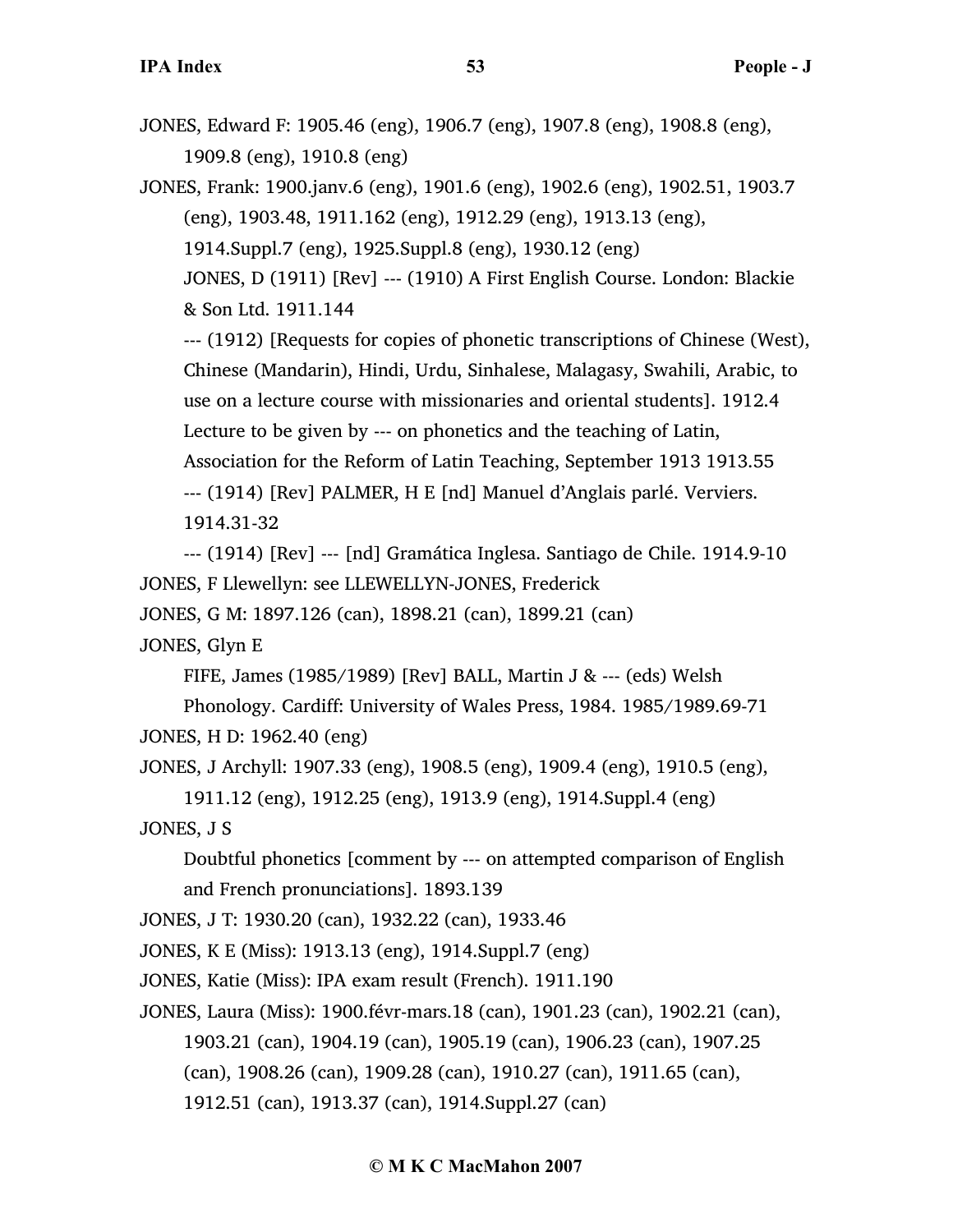JONES, Lionel: 1928.64 (ind), 1930.21 (ind), 1932.24 (ind), 1934.39 (ind), 1934.114, 1935.20

JONES, Llewellyn J: 1909.42 (fra), 1909.95 (wal), 1910.8 (eng), 1911.15 (eng),

1912.29 (eng), 1913.13 (eng), 1914.Suppl.7 (eng), 1925.Suppl.8 (eng),

1930.11 (eng), 1932.13 (eng), 1934.28 (eng)

--- : IPA exam result (French). 1909.95

[--- appointment, Croydon]. 1909.108

--- (1909) [Spec] Gallois (du Nord). Sol. 1909.112

--- (1911) [Spec] Welsh (North). NWS. 1911.56

--- (1912) [Rev] LLEWELLYN, W E M (1898) Dent's French Primer.

Phonetic Text. London: J M Dent & Co. 1912.63

--- (1913) [Rev] SAVORY, D L [nd] Recueil de chants. 1913.4

Practical classes in the reformed pronunciation of Latin to be given by L J

Jones, Association for the Reform of Latin Teaching, 2-12 September 1913 1913.55

--- (1923) [Objection to phonetic orthography]. 1923.15-16

JONES, Mark Jonathon (Dr): 2000.117 (eng), 2005.128 (eng)

JONES, Shirley N (Mrs): 1989 (nzl) [IPA-Rec]

JONES, Stephen: 1911.94 (eng), 1912.29 (eng), 1913.13 (eng), 1914.Suppl.4 (eng), 1925.Suppl.8 (eng), 1930.12 (eng), 1932.15 (eng), 1934.30 (eng), 1936.36 (eng), 1938.32 (eng), [death] 1942.27

[---: appointment, London]. 1913.101

--- (1923) [Rev] WALKER, R O (1922) Introduction to Spanish. London: G Harrap. 1923.27-28

--- (1924) [Rev] PERRETT, W (1919-1923) Some Questions of Phonetic Theory. Cambridge: W Heffer & Sons. 1924.11-13

--- (1924) [Rev] PAGET, Sir R (1924) The Nature and Artificial Production of ConsonantSounds. [Proc Roy Soc A, Vol CVI.] 1924.24-26

--- (1926) The perceptibility of sounds [=sonority of Cardinal Vowels]. 1926.4-6

--- (1926) Aspiration of plosives in final position [incl Panjabi data]. 1926.15-16

[---: lectures on experimental phonetics, Bonn, April 1926]. 1926.17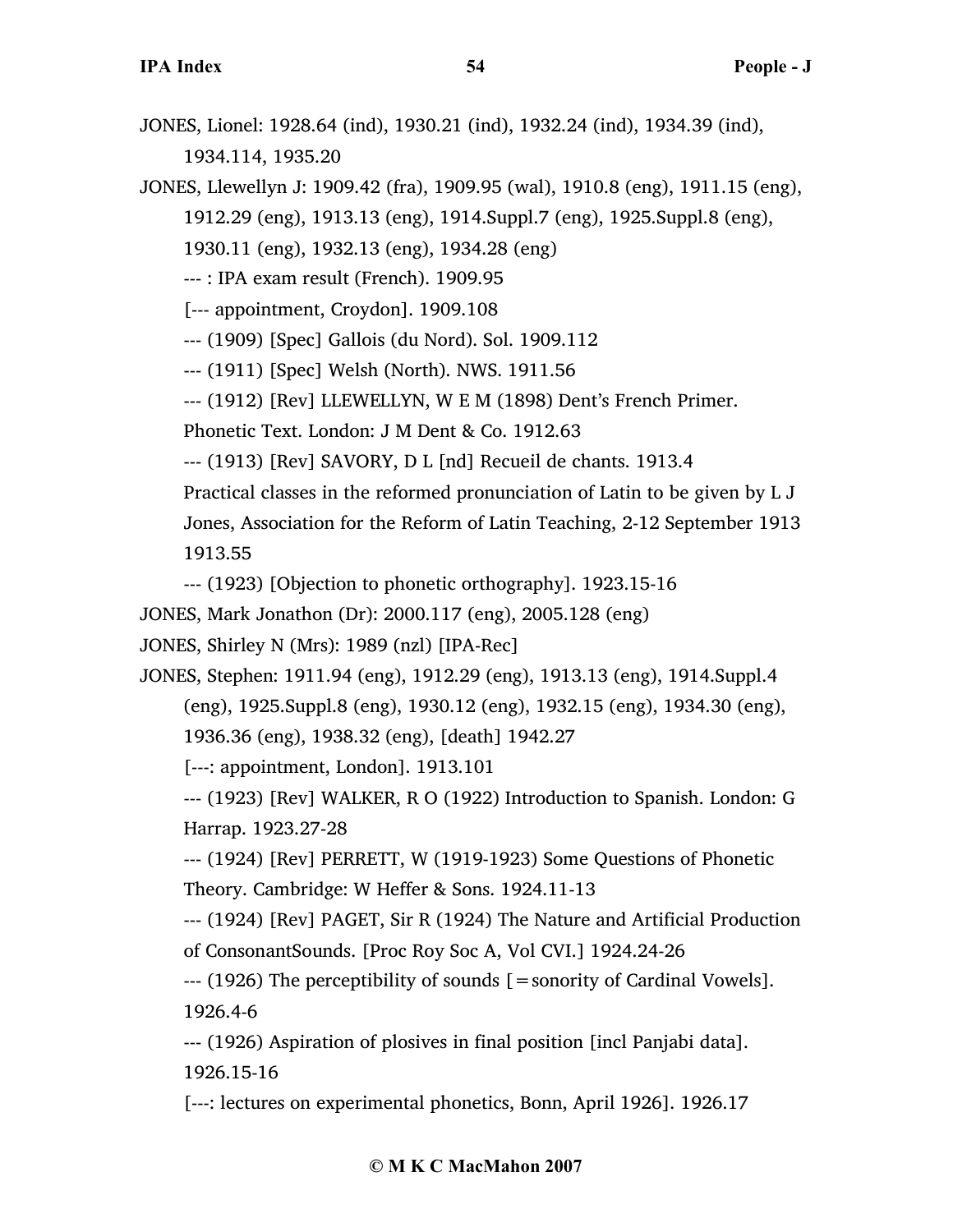$-$ -- (1927) Apparatus for experimental phonetics  $[$  = C F Palmer's Catalogue of Apparatus for Students of Phonetics and for Phonetic Research]. 1927.11 THOMAS, A B (1927) [Rev] --- (1926) A Welsh Phonetic Reader. London: University of London Press. 1927.26-27

Décisions officielles  $[=(i)$  Council for 1928 as for 1927 (ii) D Jones to be Secretary of the IPA in succession to P Passy (iii) D Jones to represent the af at the 1st International Congress of Linguists (iv) New symbols adopted

(v) Honorary memberships for A Meillet and G Morgenstierne]. 1928.51-53

[---: lectures on experimental phonetics, Iowa, Summer 1929]. 1929.31

 $-$ -- (1929) Radiography and pronunciation  $[$  = Br J Radiology 2, NS 15,

```
March 1929.149-52]. 1929.Suppl[1].juil-sept.[149-52]
```
--- (1930) [Rev] NEGUS, V E (1928) The Mechanism of the Larynx. With an introduction by Sir Arthur Keith. London: Heinemann. 1930.34

--- (1930) First Congress of the International Society of Experimental Phoneticians, Bonn, June 1930]. 1930.51-52

--- (1931) [Rev] Archives néerlandaises de phonétique expérimentale.

Amsterdam: Swets & Zeitlinger. 1931.47

--- (1932) The accent in French - what is accent? 1932.74-75. Corr:

1933.13

--- (1933) [Rev] PARMENTER, C E & TREVIÑO, S N (1932) A technique for the analysis of pitch in connected discourse. Reprint: Archives

néerlandaises de phonétique expérimentale VII, 1932. 1933.10

 $-$  (1934) Somali  $\hbar$  and  $\int$  [inf=Haji FARAH, Berbera]. 1934.8-9

--- (1935) hl in Icelandic and ll in Welsh [Icelandic inf=[ ] Þorbjarnarson]. 1935.27-29

--- (1936) [Rev] GEMELLI, A & PASTORI, G (1934) L'Analisi elettroacustica del linguaggio. Milano: Società Editrice 'Vita e Pensiero'. 1936.13-14 JONES, Thomas

MATTHEWS, W K (1951) South Welsh phonemes [inf=Thomas Jones,

Pontardawe, W Glamorgan < W J GRUFFYDD, Hen Atgofion. 1951.2-6 JONES, V (Mrs): 1914.40 (eng)

JONES, W H: 1907.89 (eng), 1908.8 (eng), 1909.8 (eng), 1910.8 (eng), 1911.15 (eng), 1912.29 (eng), 1913.13 (eng), 1914.Suppl.8 (eng)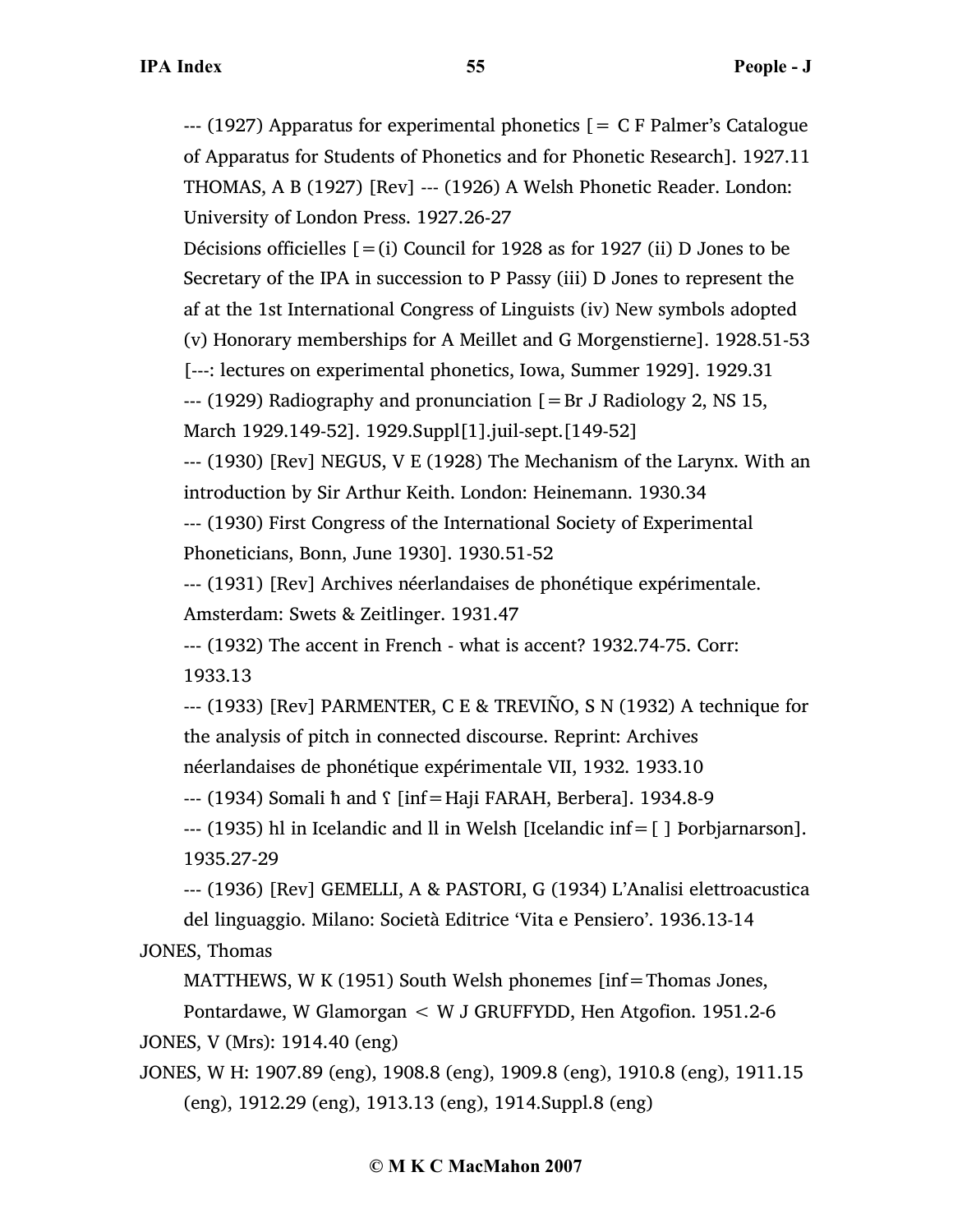--- : IPA exam result (German). 1908.115

JONES, W J

--- (1896) [Spec] Breton de Quimper. StJ. 1896.101

JONES, William E: 1950.22 (eng), 1951.27 (eng), 1952.Suppl.iii (eng),

1955.Suppl.iii (eng), 1972.Suppl.12 (sco), 1975.Suppl.16 (sco)

--- (1968) [Rev] O'CONNOR, J D (1967) Better English Pronunciation.

Cambridge: Cambridge University Press. 1968.16-18

--- (1970) [Rev] LEWIS, J W (1969) A Guide to English Pronunciation for Users of English as a Foreign Language. Oslo: Universitetsforlaget. 1970.45- 47

--- (1971) Syllables and word-stress in Hindi 1971.74-78

--- (1973) A reading transcription for Hindi [infs Uttar Pradesh]. 1973.88- 97

LEWIS, J W (1974) [Rev] --- & LAVER, J [eds] (1973) Phonetics in

Linguistics. A Book of Readings. London: Longman. 1974.99-102

LEWIS, J W (1979) Dr W E Jones [=obituary]. 1979.85-86

JONG: see also JOSSELIN DE JONG, J de

JONG ~ JONGHE, K de: 1896.167 (swi), 1897.26 (swi), 1897.52, 1897.126

(ger), 1898.8 (ger), 1898.35, 1899.9 (ger), 1899.35

JONGHE: see JONG  $\sim$  JONGHE

JONGMAN, Allard (Prof): 2005.129 (usa)

JÓNSSON, [ ]

ROSITZKE, H A (1939) A further note on Welsh II and Icelandic hl  $[ins =$ 

... ---]. 1939.7-8

JÓNSSON, F

[Publications Received]. 1892.146

JOOS, Martin: 1931.18 (usa), 1932.21 (usa), 1932.90 (usa), 1934.35 (usa),

1936.40 (usa)

--- (1932) The Trabresh dialect of Albanian [Piano dei Greci, Sicily; incl NWS]. 1932.76-78

--- (1933) The transcription of American pronunciation [see also BROWN, G and PALMER, H E]. 1933.26-28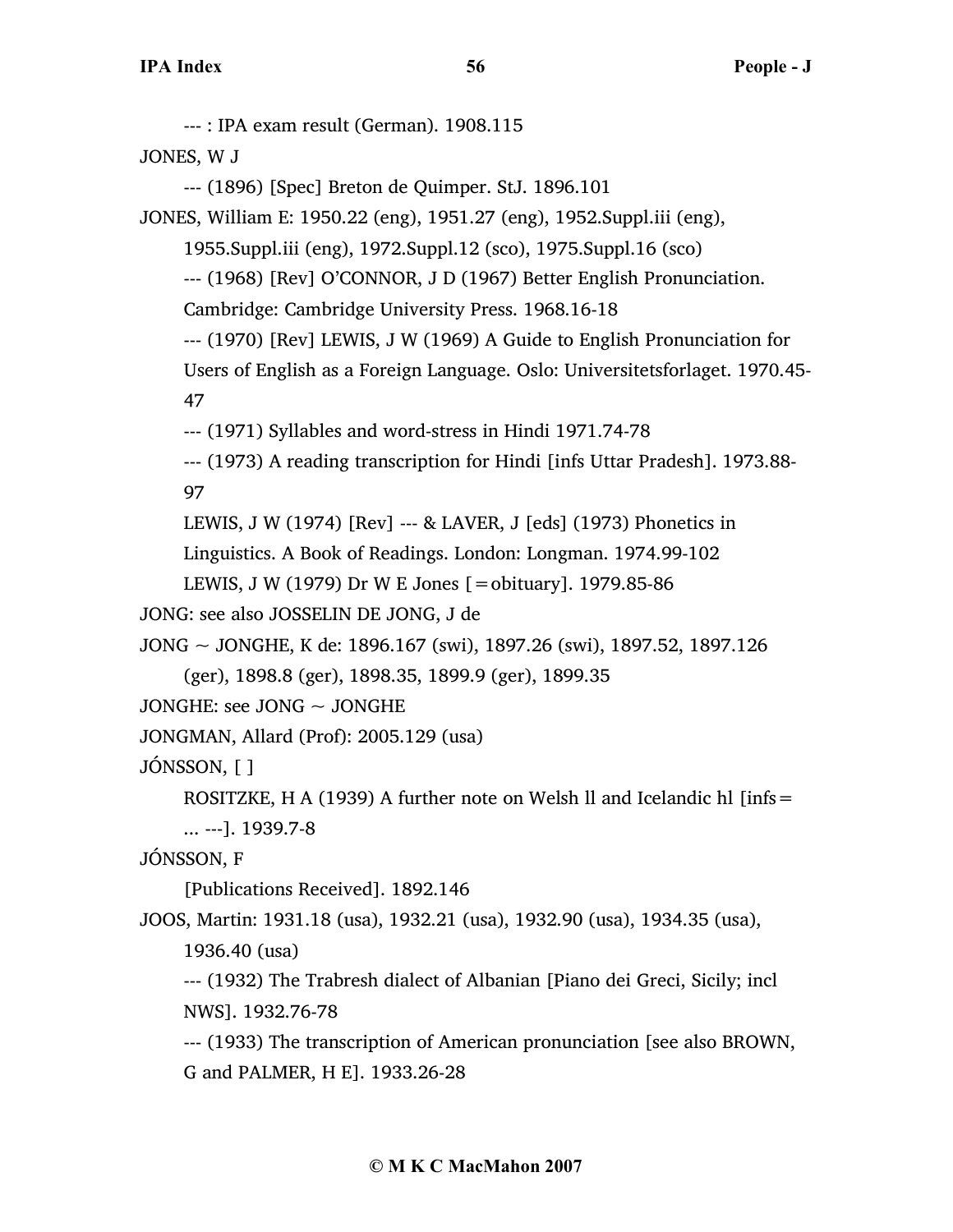--- (1933) Narrow transcription of General American [=detailed division of the Cardinal Vowel chart;Comm: D Jones]. 1933.48-50 --- (1933) [Spec(Stud)] American English (General American). Narrow transcription. Extr RUSKIN, J Sesame and Lilies. 1933.61-62 --- (1933) [Spec(Stud)] American English (General American). Narrow transcription. < WHITE, W A Boys - Then and Now. 1933.83-84  $-$ -- (1934) Regional and personal variations in General American  $[=(i)]$ vowel + /r/ (ORIGIN, ORIGINAL, GARAGE, BURN, BARN) (ii) stressed [iu] (BEAUTY, MUSE/MEWS, VIEW, TUNE, NUDE, LUTE, SUIT, QUEUE, USE, MISUSE) (iii) vowel of COG, SOFT, FLOSSY, LONG, FOG, FOGGY, GONE (iv) WITH]. 1934.3-6

DE ANGULO, Jaime (1934) Narrow transcription of General American [see --- 1933.48-50; various points about American pronunciation]. 1934.50 --- (1934) [Rev] ZACHRISSON, R E (1932) Anglic. An international language, with a survey of English spelling reform. 2nd, enlarged edition. 1934.51-53

--- (1934) [Rev] ZACHRISSON, R E (1933) An English Pronouncing Dictionary and Spelling-List in Anglic. Cambridge: W Heffer & Sons; Leipzig: Harrassowitz; Uppsala: Almqvist & Wiksell; Tokyo: Maruzen Co. 1934.51-53

--- (1934) Qu'est-ce que c'est qu'un alexandre? 1934.55

 $--$  (1934) Stressed vowels plus r in General American  $=$  comparison of Wisconsin and Northern English; pronunciation of SPEAR, DREARY, SPIRIT, MARE, MARY, MERRY, MARRY, STAR, STARRY, SORRY, FOR IT, PORK, FORK, GLORY, POOR, POOREST, FUR, FURRY, FURROW]. 1934.93-97

DAVIS, E B (1934) Classification of tongue positions of vowels. 1934.106- 107

BLOCH, Bernard (1935) Broad transcription of General American 1935.7- 10

JOPSON, N B (Prof): 1930.12 (eng), 1932.15 (eng), 1934.30 (eng), 1936.36 (eng), 1938.32 (eng), 1949.9 (eng), 1952.Suppl.iii (eng), 1955.Suppl.iii (eng), 1961.Suppl.iv (eng), [death] 1969.23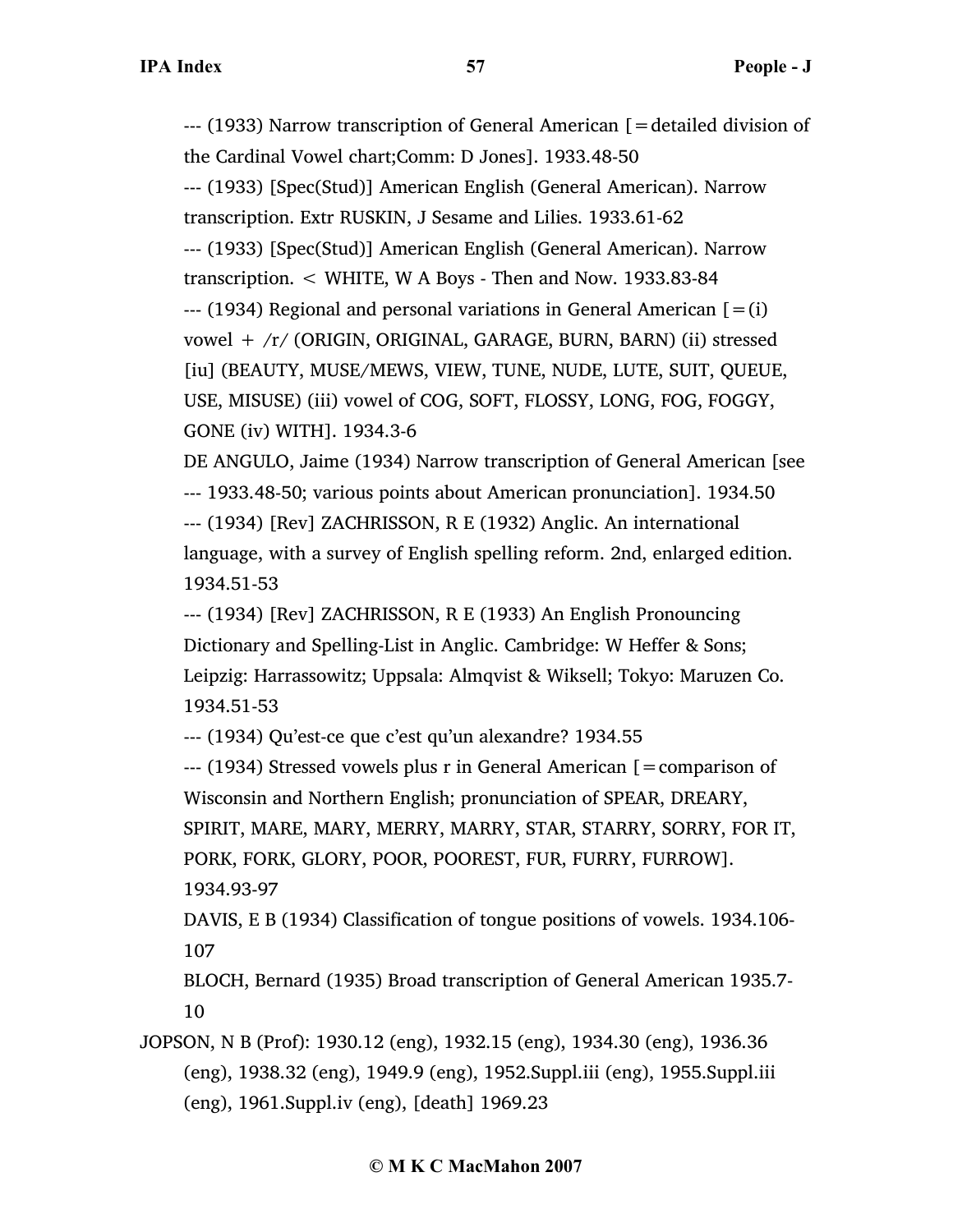--- (1937) [Rev] BOYANUS, S C (1935) A Manual of Russian Pronunciation.

London: Sidgwick & Jackson Ltd. 1937.janv-mars.75

JORDAN, Adela: 1902.129 (chl), 1903.22 (chl)

JORDAN, Leo: 1894.85 (ger), 1895.6 (ger), 1896.7 (ger), 1896.35, 1897.110 (ger), 1898.33 (ger), 1899.9 (ger), 1900.janv.10 (ger), 1900.févr-mars.19, 1901.11 (ger), 1901.47

JORDAN, Otto (Dr): 1905.25 (ger), 1905.106, 1906.11 (ger), 1907.13 (ger), 1907.54 (ger), 1908.13 (ger), 1909.14 (ger), 1909.72 (ger), 1910.15 (ger), 1911.22 (ger), 1912.37 (ger), 1912.93 (ger), 1913.21 (ger), 1914.Suppl.13 (ger)

JORDAN, W

[Spec(Stud)] English.  $\leq$  --- The Curse of the Nivelings. 1886.July.[2-3]

```
[Spec(Stud)] English. < --- The Nivelings' Death-Song. 1886.Aug.[2]
```
JORDE, R: 1925.Suppl.8 (nor), 1930.16 (nor), 1932.18 (nor), 1934.33 (nor),

1935.20 (nor), 1936.38 (nor), 1938.34 (nor)

--- (1924) [Spec] Norwegian [colloquial speech of Christiania]. NWS. 1924.19

 $-$  (1926) It's time to stop  $\lceil$  = opposes i for unstressed  $\binom{1}{1}$ . 1926.1-2

ULDALL, H J (1929) [Spec] West Norwegian [Bergen; inf=Miss Daisy

```
Petersen]. NWS. 1929.20. See also --- 1929.30-31
```
--- (1929) [Spec] Norwegian [colloquial speech of Bergen]. NWS. 1929.30-

31. See also ULDALL, H J 1929.30

JORRIN: see SORZANO-JORRIN ~ SORZANO-JORRÍN

JOSEPH, A: 1899.130 (chl), 1900.janv.23 (chl), 1901.24 (chl), 1902.22 (chl), 1903.22 (chl)

JOSEPH, F G: 1905.106 (eng), 1906.7 (eng), 1907.8 (eng), 1908.8 (eng), 1909.8 (eng)

JOSEPH, Frère

[Composition of Conseil Supérieur de l'Instruction Publique de France.] 1888.July.319/55

```
JOSEPH, Marie M: 1998.128 (eng)
```
JOSHI, B R: 1914.Suppl.30 (ind)

JOSHI, S S: 1975.102 (ind)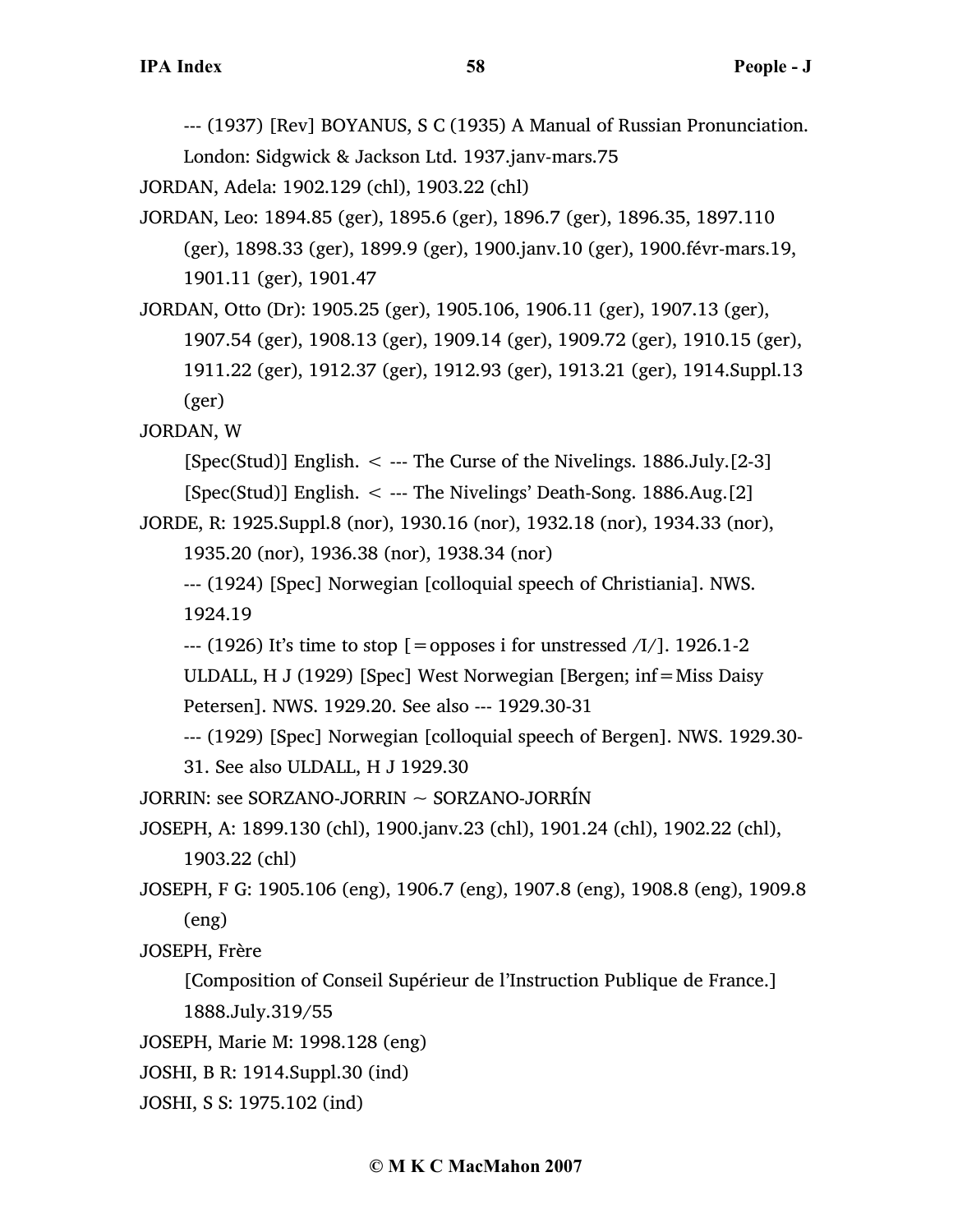JOSPA, Paul: 1998.128 (bel), 2000.117 (bel)

JOSSELIN DE JONG, J de: 1897.50 (net), 1898.14 (net), 1899.15 (net),

1900.janv.16 (net), 1901.17 (net), 1902.15 (net), 1903.14 (net), 1904.13

(net), 1905.13 (net), 1906.16 (net), 1907.18 (net), 1908.19 (net), 1909.20

(net), 1910.20 (net), 1911.27 (net), 1912.42 (net), 1913.26 (net),

1914.Suppl.18 (net)

JOSSELYN, F M, Jr: 1898.20 (usa), 1899.3 (fra), 1899.66 (ita), 1900.janv.17 (ita), 1900.févr-mars.19

JOU, Bienming (Prof): 1956.27 (sin), 1961.24 (sin), 1961.Suppl.xiv (sin), 1972.Suppl.9 (sin), 1975.Suppl.13 (sin), 1978.Suppl.14 (sin), 1981.Suppl.14 (sin)

JOUBIN, Alice (Mme): 1914.Suppl.2 (fra)

JOUFFRET, [ ]

PASSY, P (1899) [Spec] Patois provençal d'Avignon. StJ [inf= --- ].

1899.127

JOULE, J (Mrs): 1896.34 (eng), 1896.60 (eng), 1897.18 (eng), 1897.51

JOVY, H: 1897.110 (ger), 1898.33 (ger), 1898.67 (ger), 1899.9 (ger), 1899.35

JOWETT, Benjamin

[--- : extract from Address to 6th Congress of the French Teachers of

English on the teaching of classical and modern languages.] 1887.Feb.[4]

JOYCE, Gilbert C (Rt Rev Dr) [Bishop of Monmouth]: 1925.Suppl.8 (wal),

1930.12 (wal), 1932.15 (wal), 1934.30 (wal)

JOYNT, M (Miss): 1902.53 (irl), 1903.7 (irl), 1903.30

JUÁREZ, Rosa A: 1902.129 (chl), 1903.22 (chl)

JUBIN, A: 1894.65 (fra), 1895.3 (fra), 1896.3 (fra), 1897.17 (fra), 1898.3 (fra), 1899.3 (fra), 1900.janv.4 (fra), 1901.3 (fra), 1902.3 (fra), 1903.3 (fra),

1904.3 (fra), 1904.59

--- (1895) [Q&A: French (A) - pronunciation of π = 3,1416; (a-b)2 = a2 -  $2ab + b2$ ]. 1895.69

--- (1895) Transcriptions du Nouveau Testament. 1895.89

--- (1895) [Spec] Patois de Wanquetin (Pas-de-Calais). StJ. 1895.216

 $-$ -- $(1896)$  Lecons de choses  $=$  future arrangement of the Lecons de choses; Comm: P Passy]. 1896.41-42

## **© M K C MacMahon 2007**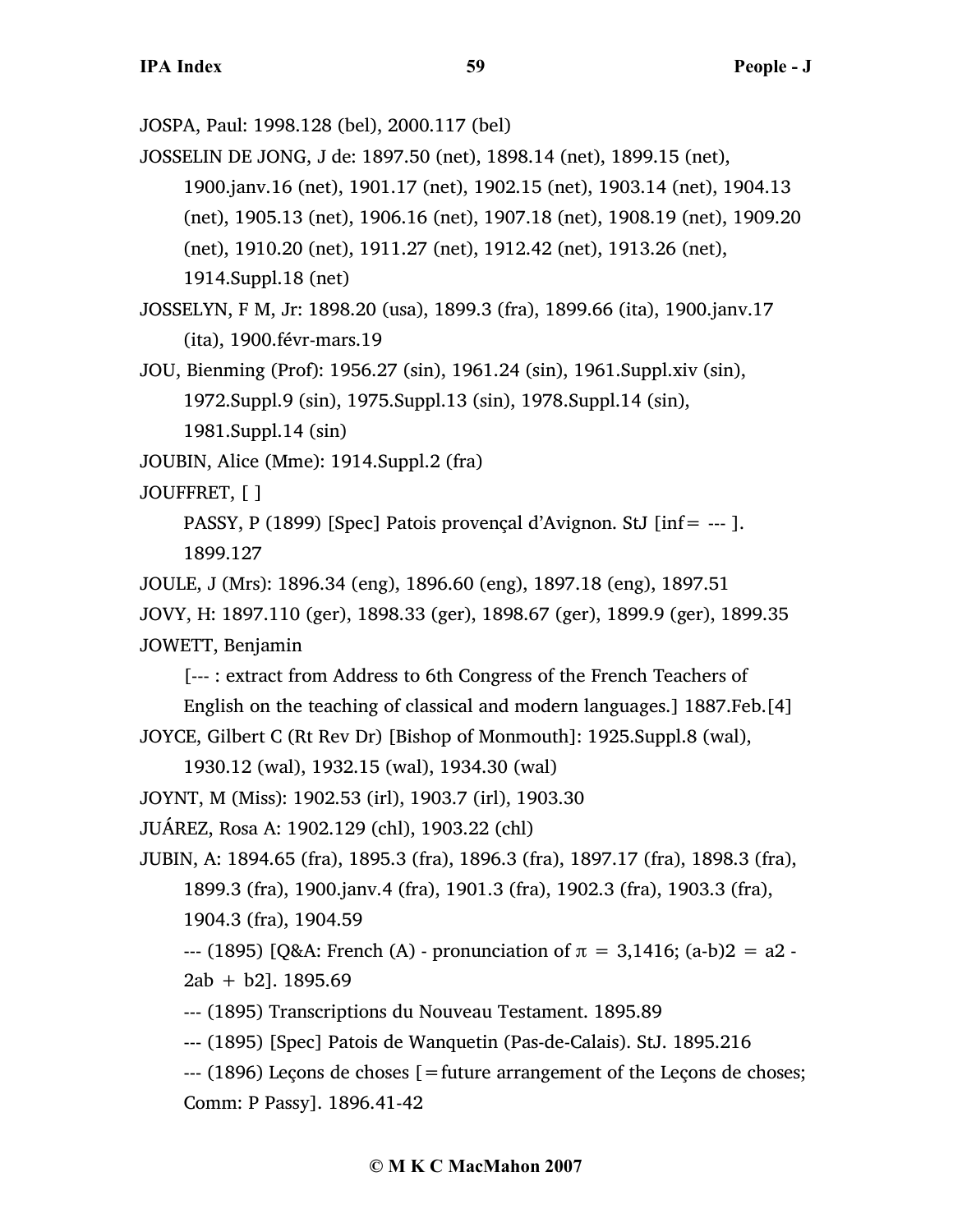--- (1900) [Spec] Patois artésiens [de Wanquetin, Pas-de-Calais]. Misc. 1900.96-97

JUCINI, Renato

CAMILLI, A (1910) [Spec(Stud)] Italiano. Rispetto toscano  $\lt$  --- . 1910.61. Corr: 1890.116

JUDD, William J: 1930.60 (usa), 1932.20 (usa), 1934.35 (usa)

JUGNET, L

JONES, D (1929) Homage to Paul Passy [=70th birthday and publication of --- Paul Passy, un Apôtre]. 1929.15

JUHL, [ ] (Frk): 1906.18 (den), 1907.20 (den), 1908.21 (den), 1909.22 (den), 1910.22 (den), 1911.30 (den), 1912.45 (den), 1913.29 (den), 1914.Suppl.20 (den)

JULEUS, Nels (Prof): 1977.42 (usa), 1978.Suppl.21 (usa)

- JULIÀ I MUNÉ, Joan (Dr): 1977.42 (spa), 1978.Suppl.14 (spa), 1981.Suppl.14 (spa), 2005.127 (spa)
- JULIANI, Antonio: 1909.94 (spa), 1910.20 (spa), 1913.126 (spa), 1914.Suppl.18 (spa)

JULSRUT, [ ] (Mlle): 1900.janv.4 (fra), 1901.3 (fra), 1901.47

JUN, Sun-Ah (Prof): 1994.51 (usa), 1998.128 (usa), 2000.117 (usa), 2005.129 (usa)

JUNCKER, F: 1887.Nov.378 (bel), 1888.janv.26/2 (bel), 1889.5 (bel), 1890.5 (bel), 1891.5 (bel), 1892.7 (bel), 1893.7 (bel), 1894.8 (bel), 1895.8 (bel), 1896.10 (bel), 1897.26 (bel)

JUNG, Hélène (Frl): 1903.10 (ger), 1904.9 (ger), 1904.106 (fra), 1905.3 (fra), 1906.3 (fra)

JUNG, Insub: 1936.44 (kor), 1938.40 (kor)

JUNGBLUTH, R (Dr): 1896.135 (ger), 1897.21 (ger), 1898.33 (ger), 1899.9 (ger), 1899.35, 1901.30 (ger), 1902.10 (ger), 1902.51, 1903.10 (ger), 1903.48

JUNGHANS, [ ]: 1887.May.156 (ger), 1888.janv.26/2 (ger), 1889.5 (ger), 1890.5 (ger), 1891.5 (ger), 1891.30